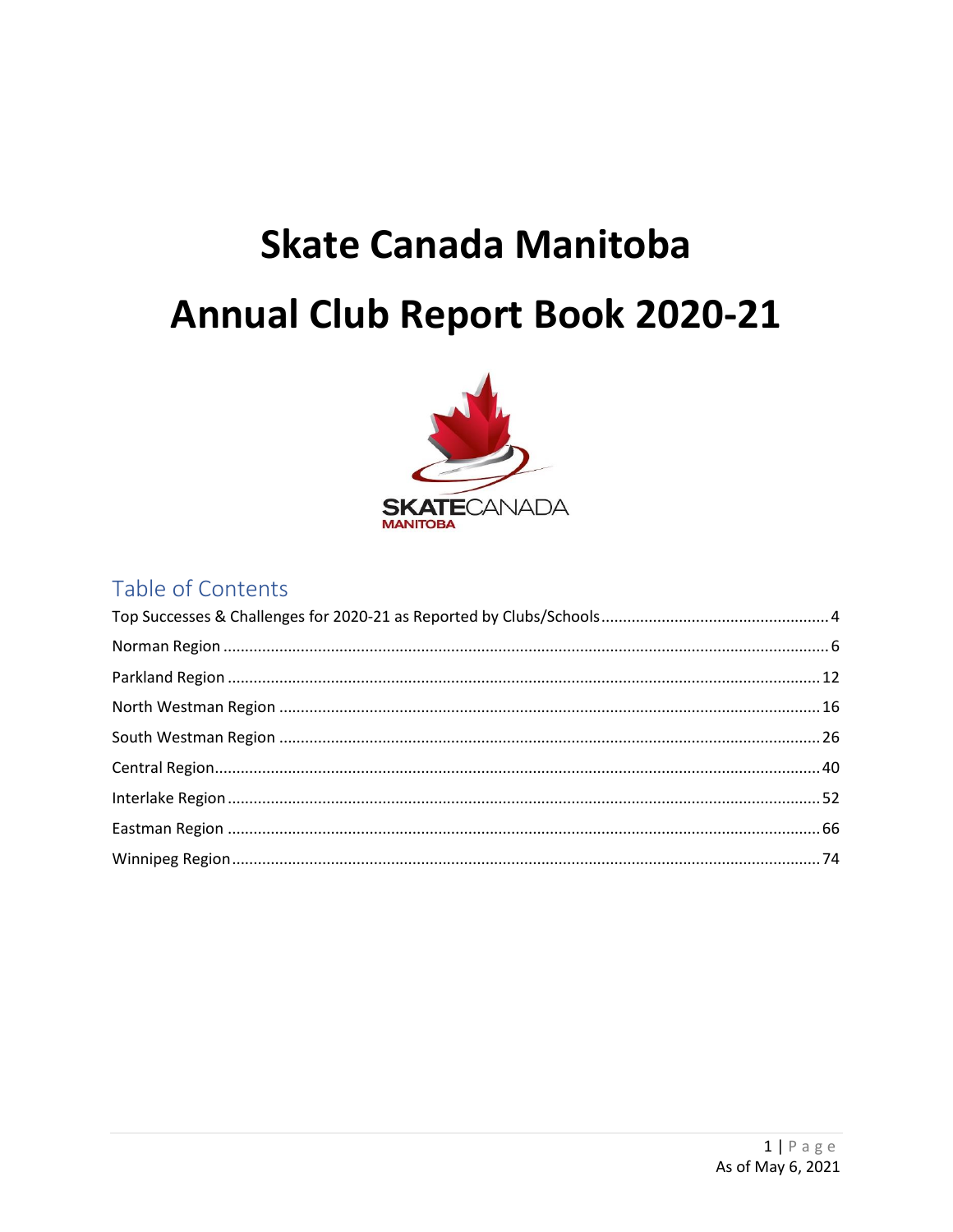| Norman                               |             | Central                                    |             |
|--------------------------------------|-------------|--------------------------------------------|-------------|
| Flin Flon Skating Club               | $\boxtimes$ | Altona Skating Club                        | $\boxtimes$ |
| Skate Gillam                         | $\Box$      | Carman Skating Club                        | $\boxtimes$ |
| <b>Skate Thompson</b>                | $\boxtimes$ | Holland Figure Skating Club                | $\boxtimes$ |
| The Pas Skating Club                 | $\boxtimes$ | Morden Figure Skating Club                 | $\boxtimes$ |
| Parkland                             |             | <b>Morris &amp; District Skating Club</b>  | $\Box$      |
| Roblin Skating Club                  | $\boxtimes$ | Notre Dame Figure Skating Club             | $\boxtimes$ |
| <b>Russell Skating Club</b>          | П           | Pilot Mound Figure Skating Club            | $\Box$      |
| Skate Dauphin                        | $\boxtimes$ | Portage Skating Club                       | $\boxtimes$ |
| <b>Ste. Rose Skating Club</b>        | $\Box$      | Winkler Skating Club                       | $\Box$      |
| <b>Swan River Skating Club</b>       | $\Box$      | <b>Interlake</b>                           |             |
| North Westman                        |             | Arborg Skating Club                        | $\boxtimes$ |
| <b>Birtle Figure Skating Club</b>    | $\Box$      | <b>Ashern Skating Club</b>                 | $\Box$      |
| Carberry Figure Skating Club         | $\boxtimes$ | East St. Paul Skating Club                 | $\boxtimes$ |
| Elkhorn Figure Skating Club          | $\boxtimes$ | Lundar Skating Club                        | $\Box$      |
| <b>Foxwarren Figure Skating Club</b> | П           | NorthStar Skating School                   | $\boxtimes$ |
| <b>Kenton Skating Club</b>           | $\Box$      | <b>Riverton Ice Club</b>                   | $\Box$      |
| Minnedosa Figure Skating Club        | $\boxtimes$ | Selkirk Skating Club                       | $\boxtimes$ |
| Neepawa Figure Skating Club          | $\boxtimes$ | Skate Interlake                            | $\Box$      |
| <b>Rivers Skating Club</b>           | $\boxtimes$ | <b>Skate Stony Mountain</b>                | $\boxtimes$ |
| Skate Brandon                        | $\Box$      | <b>Stonewall Skating Club</b>              | $\boxtimes$ |
| Skate Virden                         | $\boxtimes$ | <b>Teulon Skating Club</b>                 | $\boxtimes$ |
| South Westman                        |             | Eastman                                    |             |
| Boissevain Figure Skating Club       | $\boxtimes$ | Beausejour Skating Club                    | $\boxtimes$ |
| <b>CFB Shilo Skating School</b>      | $\Box$      | <b>Grunthal Figure Skating Club</b>        | $\Box$      |
| Deloraine Skating Club               | $\boxtimes$ | Hazelridge Figure Skating Club             | $\boxtimes$ |
| Hartney Figure Skating Club          | $\boxtimes$ | Club Patinage La Broquerie Skating Club    | $\boxtimes$ |
| Killarney Figure Skating Club        | $\boxtimes$ | <b>Niverville Skating School</b>           | $\Box$      |
| Melita Figure Skating Club           | $\boxtimes$ | Seine River Skating Club                   | $\boxtimes$ |
| Reston Figure Skating Club           | $\boxtimes$ | <b>Steinbach Skating Club</b>              | $\Box$      |
| Souris Skating Club                  | $\Box$      | <b>Winnipeg</b>                            |             |
| Waskada Skating Club                 | $\boxtimes$ | <b>Century Skating Club</b>                | $\boxtimes$ |
|                                      |             | <b>Highlander Skating School</b>           | $\Box$      |
|                                      |             | <b>Skate Winnipeg</b>                      | $\boxtimes$ |
|                                      |             | <b>Winnipeg Winter Club Skating School</b> | П           |

Clubs/Schools listed in RED are not operating during the 2020-21 season.

Winnipeg Winter Club Skating School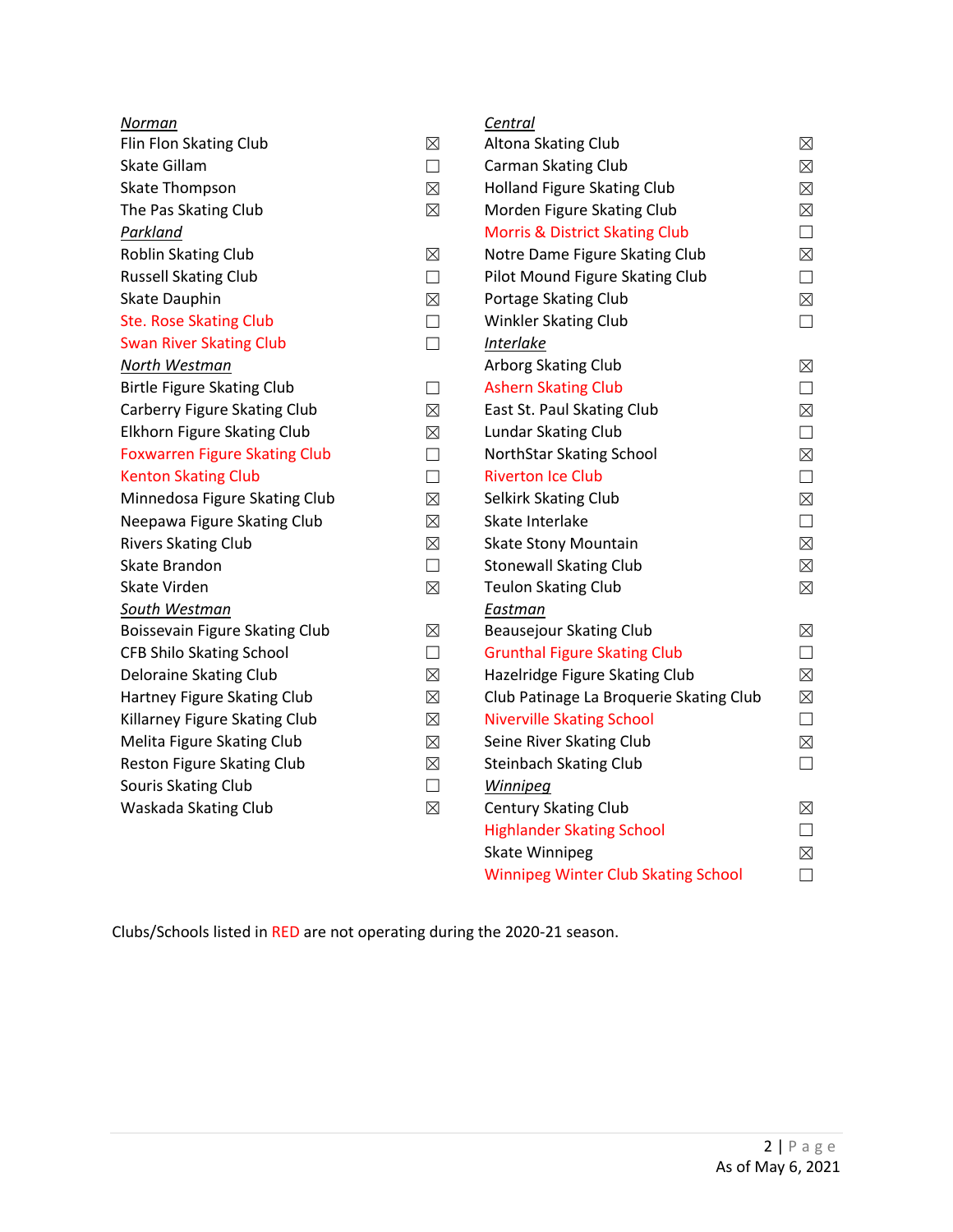| Club Name                                                                   | CanSkate     | <b>CPS</b>        | Bridging          |                  | STAR 6-                 | STAR 1-5 Gold/Adult Competitive | Synchro           | Special<br>Olympics &<br>Adaptive |
|-----------------------------------------------------------------------------|--------------|-------------------|-------------------|------------------|-------------------------|---------------------------------|-------------------|-----------------------------------|
| Norman                                                                      |              |                   |                   |                  |                         |                                 |                   |                                   |
| Flin Flon Skating Club                                                      | 29           | $\mathbf{o}$      | $\mathbf 0$       | 9                | $\mathbf{o}$            | $\mathbf 0$                     | $\mathbf 0$       | $\mathbf{o}$                      |
| Skate Gillam<br>Skate Thompson                                              | 24           | 24                | 22                | 15               | 10                      | 6                               | O                 | $\mathbf 0$                       |
| The Pas Skating Club                                                        | 33           | O                 | 6                 | 8                | O                       | O                               | $\mathbf{o}$      | $\mathbf{o}$                      |
| Parkland                                                                    |              |                   |                   |                  |                         |                                 |                   |                                   |
| Roblin Skating Club                                                         | 10           | O                 | 3                 | 10               | $\overline{\mathbf{3}}$ | o                               | 8                 | $\mathbf{o}$                      |
| Russell Skating Club                                                        |              |                   |                   |                  |                         |                                 |                   |                                   |
| Skate Dauphin                                                               | 91           | $\mathbf{O}$      | 15                | 13               | $\mathbf{1}$            | $\mathbf 1$                     | $\mathbf{O}$      | $\mathbf{o}$                      |
| <b>Ste. Rose Skating Club</b>                                               |              |                   |                   |                  |                         |                                 |                   |                                   |
| <b>Swan River Skating Club</b>                                              |              |                   |                   |                  |                         |                                 |                   |                                   |
| North Westman                                                               |              |                   |                   |                  |                         |                                 |                   |                                   |
| Birtle Figure Skating Club                                                  |              |                   |                   |                  |                         |                                 |                   |                                   |
| Carberry Figure Skating Club                                                | 29           | $\mathbf 9$       | $\overline{z}$    | 12               | $\mathbf 0$             | O                               | $\mathbf{o}$      | $\mathbf{o}$                      |
| Elkhorn Figure Skating Club<br><b>Foxwarren Figure Skating Club</b>         | 15           | $\Omega$          | ${\bf 1}$         | 11               | O                       | $\mathbf{o}$                    | $\mathbf{O}$      | $\mathbf{o}$                      |
| <b>Kenton Skating Club</b>                                                  |              |                   |                   |                  |                         |                                 |                   |                                   |
| Minnedosa Figure Skating Club                                               | 30           | O                 | $\mathbf 0$       | 4                | O                       | o                               | $\mathbf 0$       | o                                 |
| Neepawa Figure Skating Club                                                 | 20           | O                 | $\mathbf 0$       | 14               | 6                       | O                               | O                 | o                                 |
| Rivers Skating Club                                                         | 11           | 15                | 14                | 5                | O                       | O                               | 8                 | $\mathbf 0$                       |
| Skate Brandon<br>Skate Virden                                               | 25           | 10                | $\mathbf 0$       | 11               | $\mathbf 0$             | 12                              | O                 | $\mathbf{o}$                      |
|                                                                             |              |                   |                   |                  |                         |                                 |                   |                                   |
| South Westman                                                               |              |                   |                   |                  |                         |                                 |                   |                                   |
| Boissevain Figure Skating Club                                              | 31           | $\mathbf 0$       | $\mathbf 0$       | 8                | $\mathbf 0$             | O                               | $\mathbf 0$       | $\mathbf{o}$                      |
| CFB Shilo Skating School<br>Deloraine Skating Club                          | 13           | $\mathbf 0$       | $\overline{2}$    | $\mathbf 0$      | O                       | O                               | $\mathbf 0$       | $\mathbf O$                       |
| Hartney Figure Skating Club                                                 | $\mathbf{o}$ | $\mathbf{o}$      | 5                 | 6                | $\mathbf 0$             | O                               | $\mathbf{o}$      | $\mathbf{o}$                      |
| Killarney Figure Skating Club                                               | 32           | $\mathbf{o}$      | з                 | 11               | 5                       | o                               | O                 | $\mathbf 0$                       |
| Melita Figure Skating Club                                                  | 24           | $\mathbf{o}$      | 10                | $\overline{z}$   | $\mathbf{1}$            | O                               | $\mathbf{o}$      | $\mathbf O$                       |
| Reston Figure Skating Club                                                  | 6            | $\mathbf{o}$      | ${\bf 1}$         | 8                | O                       | O                               | O                 | $\mathbf{o}$                      |
| Souris Skating Club<br>Waskada Skating Club                                 | 15           | O                 | $\mathbf 0$       | 8                | ${\bf 1}$               | o                               | O                 | $\mathbf o$                       |
|                                                                             |              |                   |                   |                  |                         |                                 |                   |                                   |
| Central                                                                     |              |                   |                   |                  |                         |                                 |                   |                                   |
| Altona Skating Club                                                         | 32           | O                 | $\mathbf 9$       | $\overline{z}$   | $\overline{4}$          | $\mathbf 1$                     | $\mathbf{o}$      | o                                 |
| Carman Skating Club<br>Holland Figure Skating Club                          | 37<br>12     | $\mathbf{o}$<br>O | 10<br>$\mathbf 0$ | $\mathbf o$<br>8 | $\mathbf 0$<br>O        | O<br>o                          | $\mathbf{o}$<br>O | $\mathbf O$<br>o                  |
| Morden Figure Skating Club                                                  | 31           | $\mathbf{o}$      | $\mathbf 0$       | 32               | $\mathbf 9$             | 9                               | 24                | $\mathbf{o}$                      |
| <b>Morris &amp; District Skating Club</b>                                   |              |                   |                   |                  |                         |                                 |                   |                                   |
| Nortre Dame Figure Skating Club                                             | 12           | O                 | $\mathbf 0$       | 23               | $\mathbf 0$             | o                               | 24                | $\mathbf{o}$                      |
| Pilot Mound Figure Skating Club                                             | 40           | $\mathbf{O}$      | 10                | 13               | $\overline{7}$          | 6                               | O                 | $\mathbf O$                       |
| Portage Skating Club<br>Winkler Skating Club                                |              |                   |                   |                  |                         |                                 |                   |                                   |
|                                                                             |              |                   |                   |                  |                         |                                 |                   |                                   |
| Interlake                                                                   |              |                   |                   |                  |                         |                                 |                   |                                   |
| Arborg Skating Club                                                         | 17           | $\mathbf{o}$      | $\mathbf{o}$      | o                | $\overline{\mathbf{3}}$ | O                               | $\mathbf{o}$      | o                                 |
| <b>Ashern Skating Club</b><br>East St. Paul Skating Club                    | 84           | O                 | $\mathbf 0$       | 28               | 11                      | $\overline{2}$                  | $\mathbf 0$       | $\mathbf o$                       |
| Lundar Skating Club                                                         |              |                   |                   |                  |                         |                                 |                   |                                   |
| NorthStar Skating School                                                    | 35           | 36                | $\Omega$          | 6                | O                       | O                               | $\mathbf{O}$      | $\mathbf o$                       |
| <b>Riverton Ice Club</b>                                                    |              |                   |                   |                  |                         |                                 |                   |                                   |
| Selkirk Skating Club<br>Skate Interlake                                     | 30           | $\mathbf{o}$      | 3                 | 16               | O                       | O                               | $\mathbf{o}$      | $\mathbf 1$                       |
| Skate Stony Mountain                                                        | 23           | $\mathbf{O}$      | 7                 | 5                | 10                      | $\mathbf O$                     | $\mathbf 0$       | $\mathbf 0$                       |
| <b>Stonewall Skating Club</b>                                               | 8            | $\mathbf{O}$      | $\mathbf{O}$      | 15               | $\overline{4}$          | O                               | $\mathbf{O}$      | $\mathbf 0$                       |
| <b>Teulon Skating Club</b>                                                  | 16           | $\mathbf{O}$      | $\mathbf O$       | 9                | $\mathbf 0$             | o                               | $\mathbf O$       | $\mathbf 0$                       |
| Eastman                                                                     |              |                   |                   |                  |                         |                                 |                   |                                   |
| Beausejour Skating Club                                                     | 61           | $\mathbf 0$       | 11                | 20               | $\overline{2}$          | o                               | $\mathbf 0$       | $\mathbf 0$                       |
| <b>Grunthal Figure Skating Club</b>                                         |              |                   |                   |                  |                         |                                 |                   |                                   |
| Hazelridge Figure Skating Club                                              | 40           | 19                | 4                 | 8                | $\overline{a}$          | o                               | 23                | $\mathbf 0$                       |
| Club Patinage La Broquerie Skating Clul<br><b>Niverville Skating School</b> | O            | $\mathbf{o}$      | $\mathbf{O}$      | 10               | $\mathbf{O}$            | O                               | $\mathbf{o}$      | o                                 |
| Seine River Skating Club                                                    | 46           | $\mathbf{O}$      | 10                | 10               | $\mathbf{O}$            | $\mathbf{O}$                    | $\mathbf{o}$      | o                                 |
| <b>Steinbach Skating Club</b>                                               |              |                   |                   |                  |                         |                                 |                   |                                   |
| Winnipeg                                                                    |              |                   |                   |                  |                         |                                 |                   |                                   |
| Century Skating Club                                                        | 42           | O                 | $\mathbf 0$       | 62               | 10                      | 6                               | $\mathbf 0$       | o                                 |
| <b>Highlander Skating School</b>                                            |              |                   |                   |                  |                         |                                 |                   |                                   |
| Skate Winnipeg                                                              | 90           | $\overline{O}$    | $\mathbf 0$       | 16               | $\mathbf 0$             | 16                              | $\mathbf 0$       | $\mathbf 0$                       |
| Winnipeg Winter Club Skating School                                         |              |                   |                   |                  |                         |                                 |                   |                                   |
|                                                                             |              |                   |                   |                  |                         |                                 |                   |                                   |
| <b>Total</b>                                                                | 1094         | 113               | 153               | 448              | 91                      | 59                              | 87                | 1                                 |

#### Participant Numbers by Program as Reported by Clubs/Schools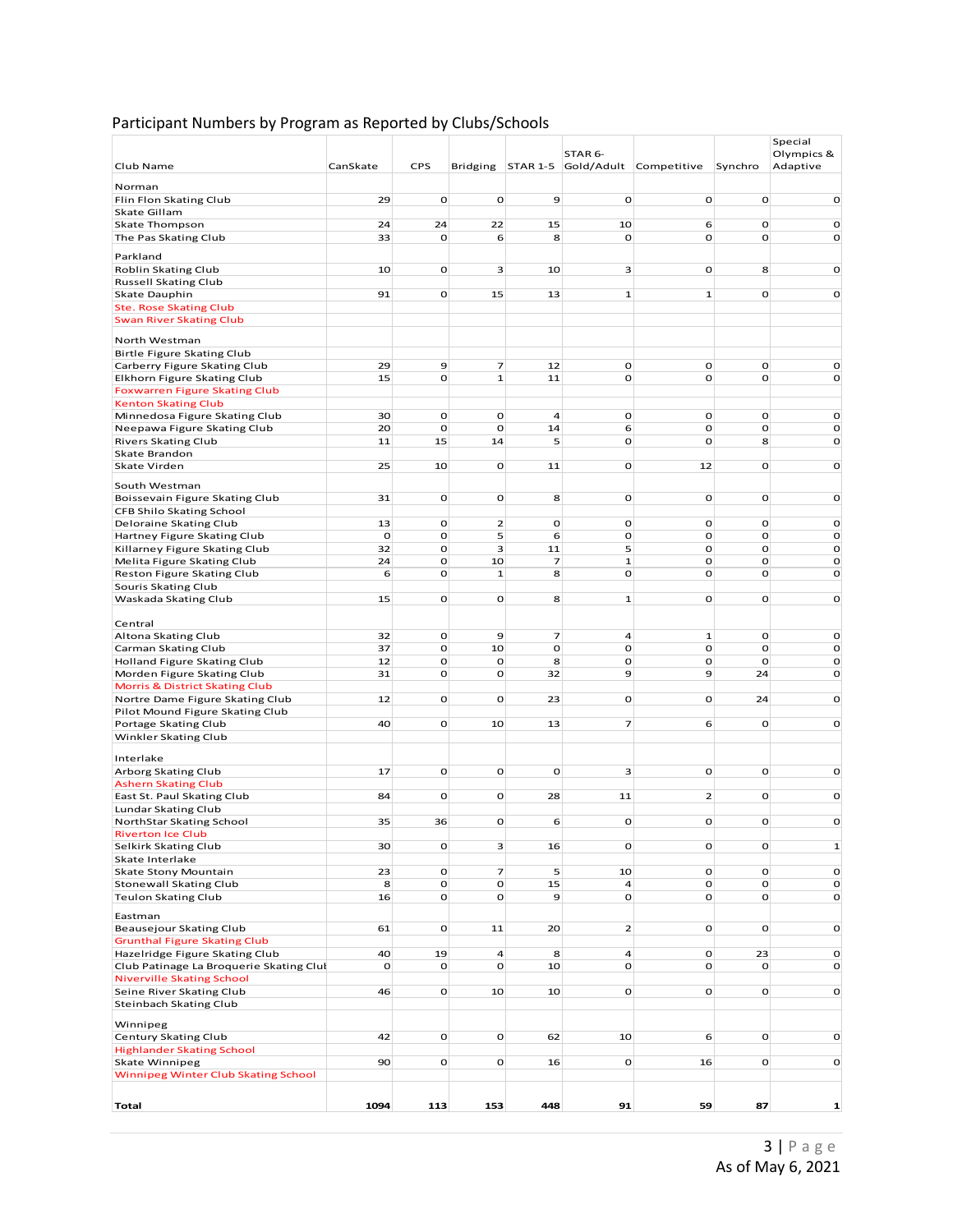

## <span id="page-3-0"></span>Top Successes & Challenges for 2020-21 as Reported by Clubs/Schools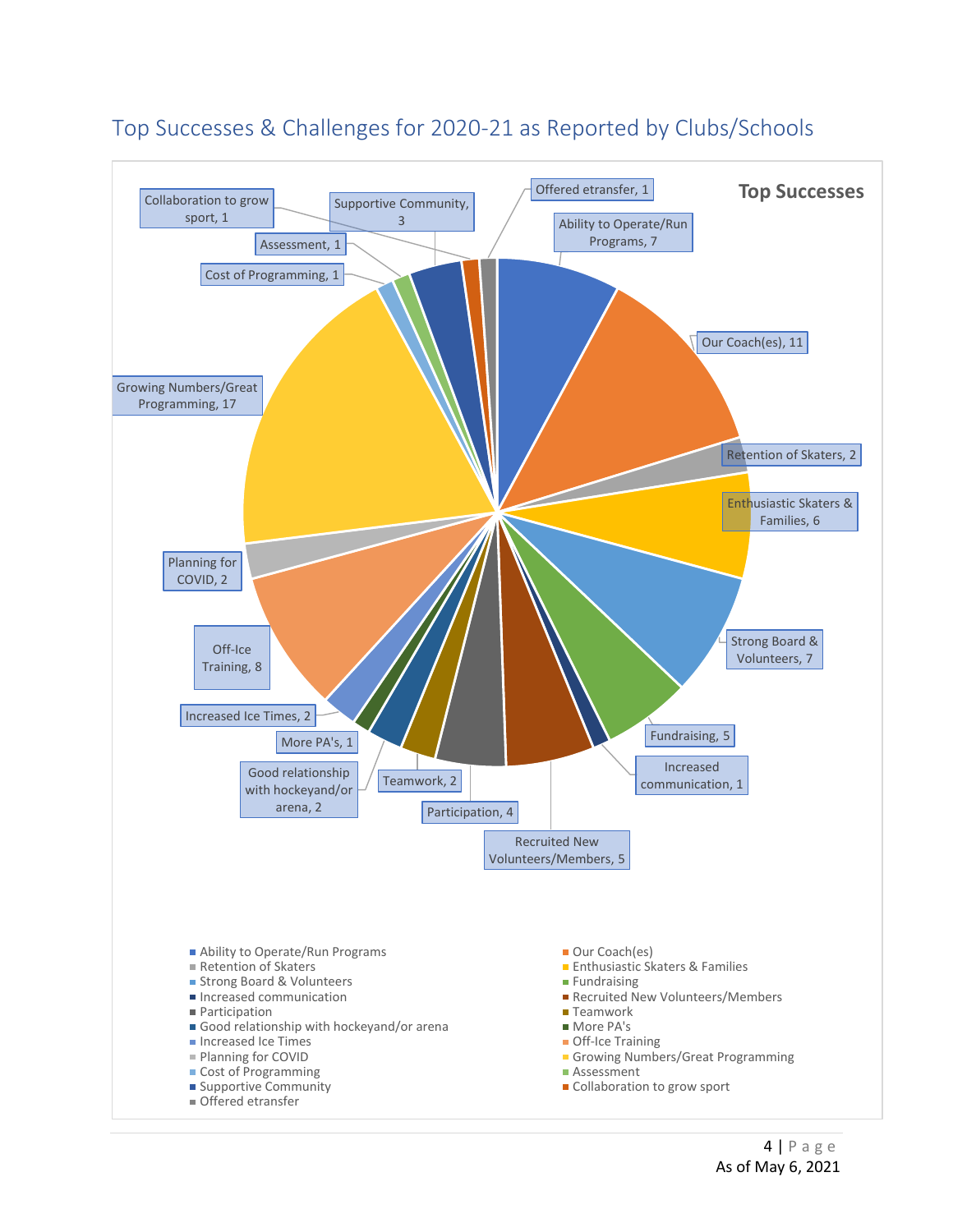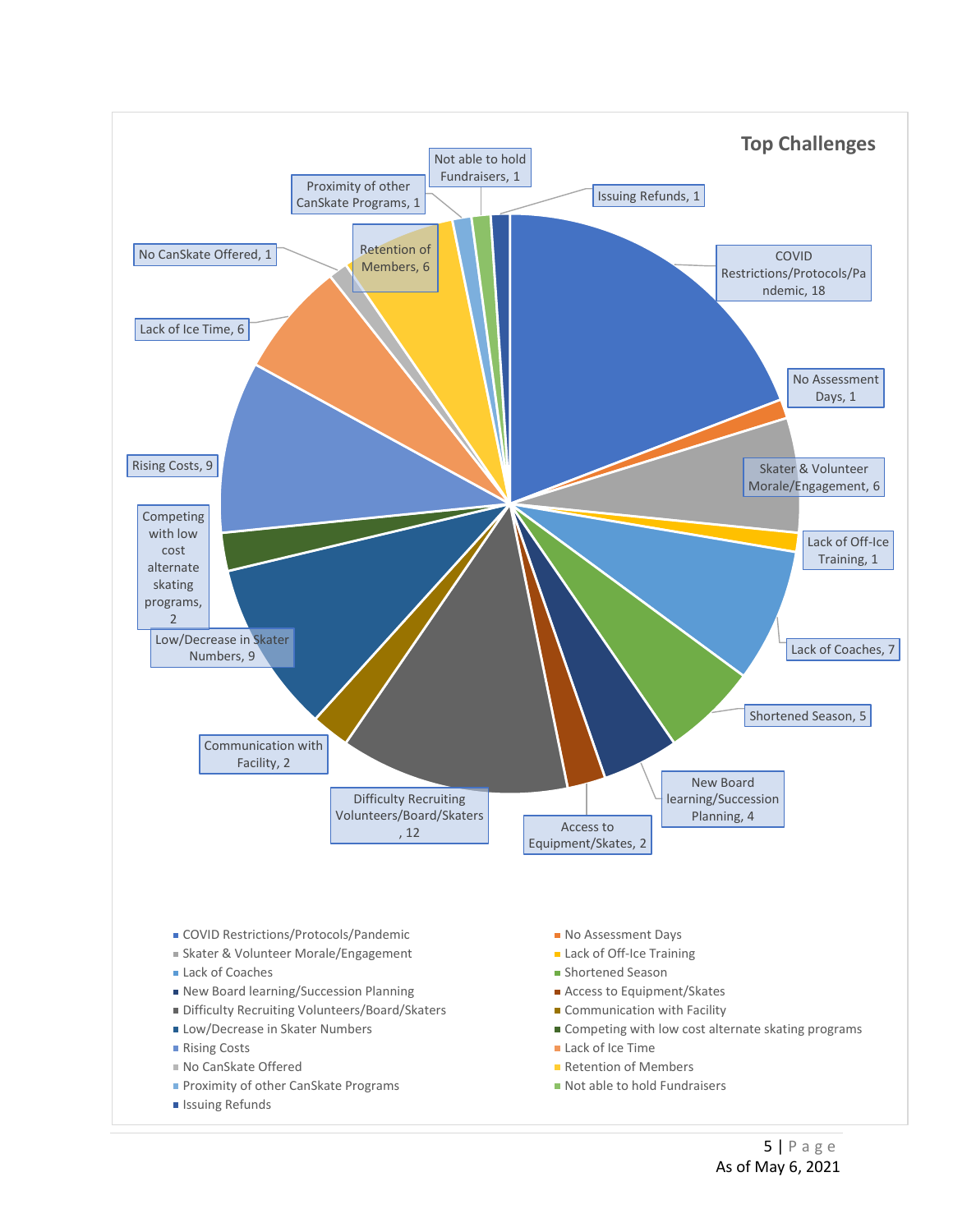# <span id="page-5-0"></span>Norman Region

#### **Flin Flon Skating Club**

- President Name Joanna LeDoux
- Location(s) where programs are running out of and the number of ice surfaces in each facility Flin Flon Skating Club
- What are the ice rental fees per hour at your facility (ies) \$90
- Website address flinflonskatingclub.com
- Is your club on social media?  $\Box$  Twitter  $\boxtimes$  Facebook  $\Box$  Instagram  $\Box$  Other:
- Number of Board Members/Executives 6
- Please list your coach(es) Torie Pedwell
- What types of fundraising are you planning on trying (Color Run, chocolates, Gold Cards, etc…) 50/50
- If someone new to skating/community has questions about your program(s) who should they contact at your club Joanna LeDoux - they can email flinflonskatingclub@gmail.com
- Any additional information you would like to share please include it here: We are very concerned about the future of our club. We will need some assitance as to what options are available to us if we do not have a coach.

- CanSkate 29
- CanPowerSkate
- Bridging
- STAR 1-5 9
- STAR 6-Gold/Adult
- Competitive
- Synchro
- Special Olympic
- Adaptive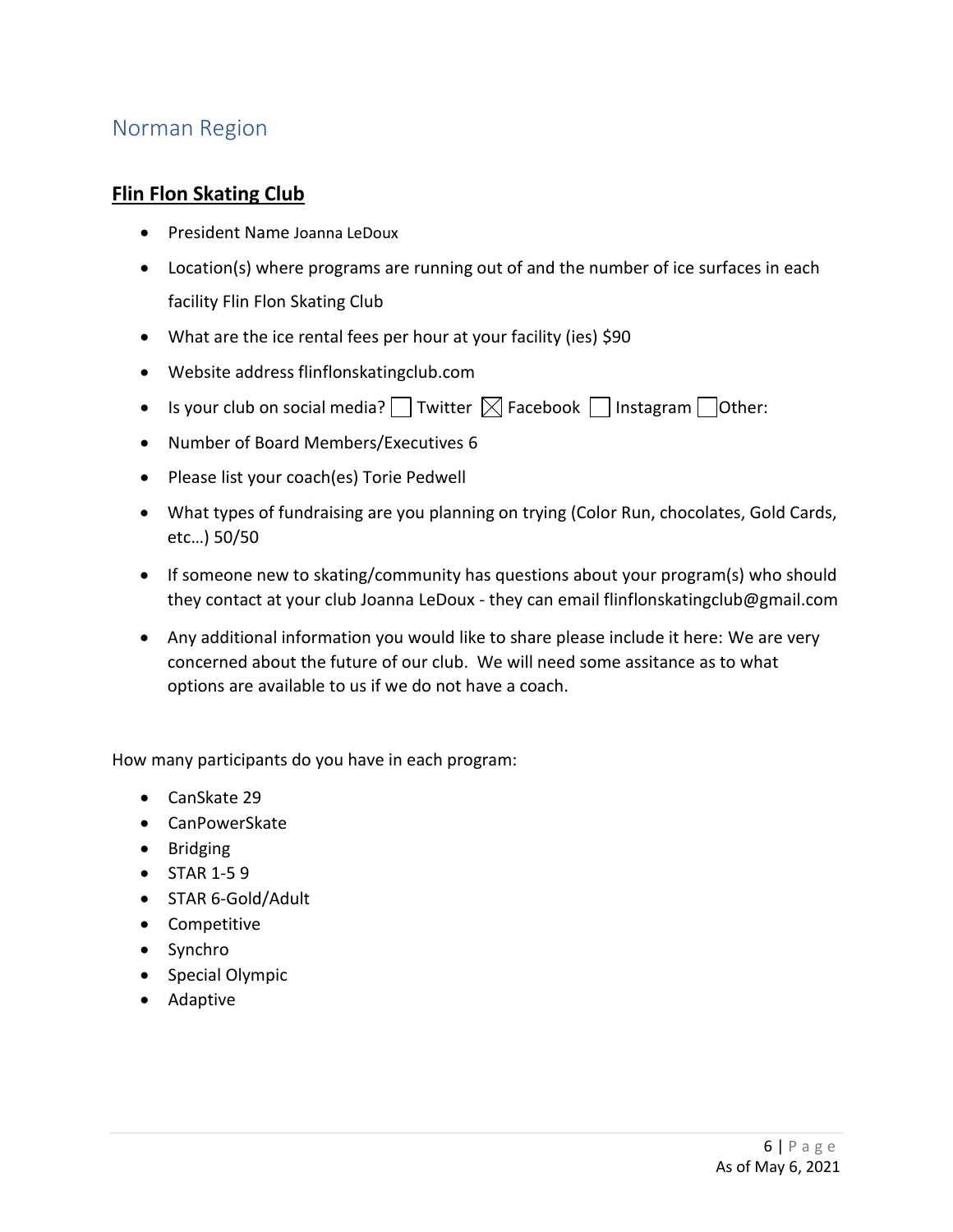|                       | Sunday | Monday      | Tuesday | Wednesday | Thursday       | Friday   | Saturday |
|-----------------------|--------|-------------|---------|-----------|----------------|----------|----------|
| CanSkate              |        | $\boxtimes$ |         | $\times$  |                |          |          |
| <b>STAR 1-5</b>       |        | $\boxtimes$ |         | $\times$  | $\mathbb{R}^n$ | $\times$ |          |
| <b>Bridging</b>       |        |             |         |           |                |          |          |
| CanPowerSkate         |        |             |         |           | $\sim$         |          |          |
| STAR 6-Gold/<br>Adult |        |             |         |           |                |          |          |
| Competitive           |        |             |         |           |                |          |          |
| Synchro               |        |             |         |           |                |          |          |
| Off Ice Training      |        |             |         |           |                |          |          |
| Special<br>Olympics   |        |             |         |           | e.             |          |          |
| Adaptive              |        |             |         |           |                |          |          |

What are the top three (3) successes at your club?

- Good working relationship with the City of Flin Flon for attaining ice times.
- Supportive community.
- •

- We do not have a coach. Our coach resinged. This is a challenge as we may not be able to skate next season.
- Population of our community is shrinking as is our number of skaters.
- •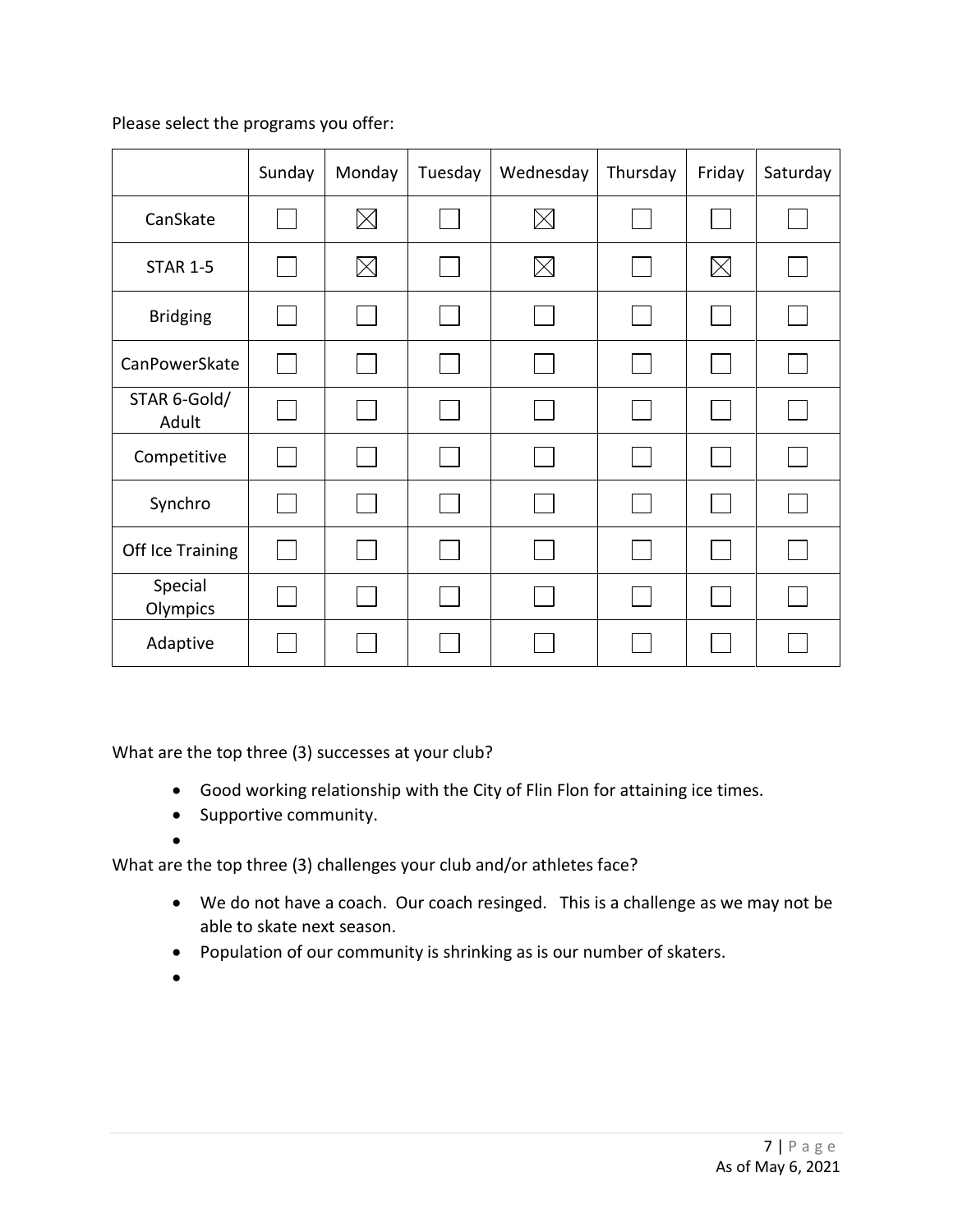#### **Skate Thompson**

- President Name Angela Bakos-Shier
- Location(s) where programs are running out of and the number of ice surfaces in each facility Thompson Regional Community Centre - 2 ice surfaces but we use one. The arena we use is the CA Nesbbitt Arena
- What are the ice rental fees per hour at your facility (ies) \$98.00-
- Website address skate-thompson.com
- Is your club on social media?  $\Box$  Twitter  $\boxtimes$  Facebook  $\Box$  Instagram  $\Box$  Other:
- Number of Board Members/Executives 11
- Please list your coach(es) Sue Sutherland, Agnes Szabo, Shayne Power
- What types of fundraising are you planning on trying (Color Run, chocolates, Gold Cards, etc…) Nil at present, we held the Dieleman fundraiser around Christmas Time. We would like to do fundraising, but are limted due to COVID. We are hoping to be able to offer our annual Nickel Days Canteen if this event occurs this year.
- If someone new to skating/community has questions about your program(s) who should they contact at your club All of our execruive members are listed on our Skate Thompson website and any of us can be contaced for more information. Our website is skate-thompson.com, we have an email acount that gets checked regulalry . Angela Bakos-Shier President can be contacted or Sonya Power Vice President can be contacted, but all of our executive are able to answer questions about the club.
- Any additional information you would like to share please include it here: Any advice on how to boost the morale of an exctuive would be appreciated. Perhaps once we have less restricitons and this pandemic is nearing an end people will naturally be kinder to one another and more hopeful.

- CanSkate 24
- CanPowerSkate 24
- Bridging 22
- STAR 1-5 15
- STAR 6-Gold/Adult 10
- Competitive 6
- Synchro 0
- Special Olympic/Adaptive 0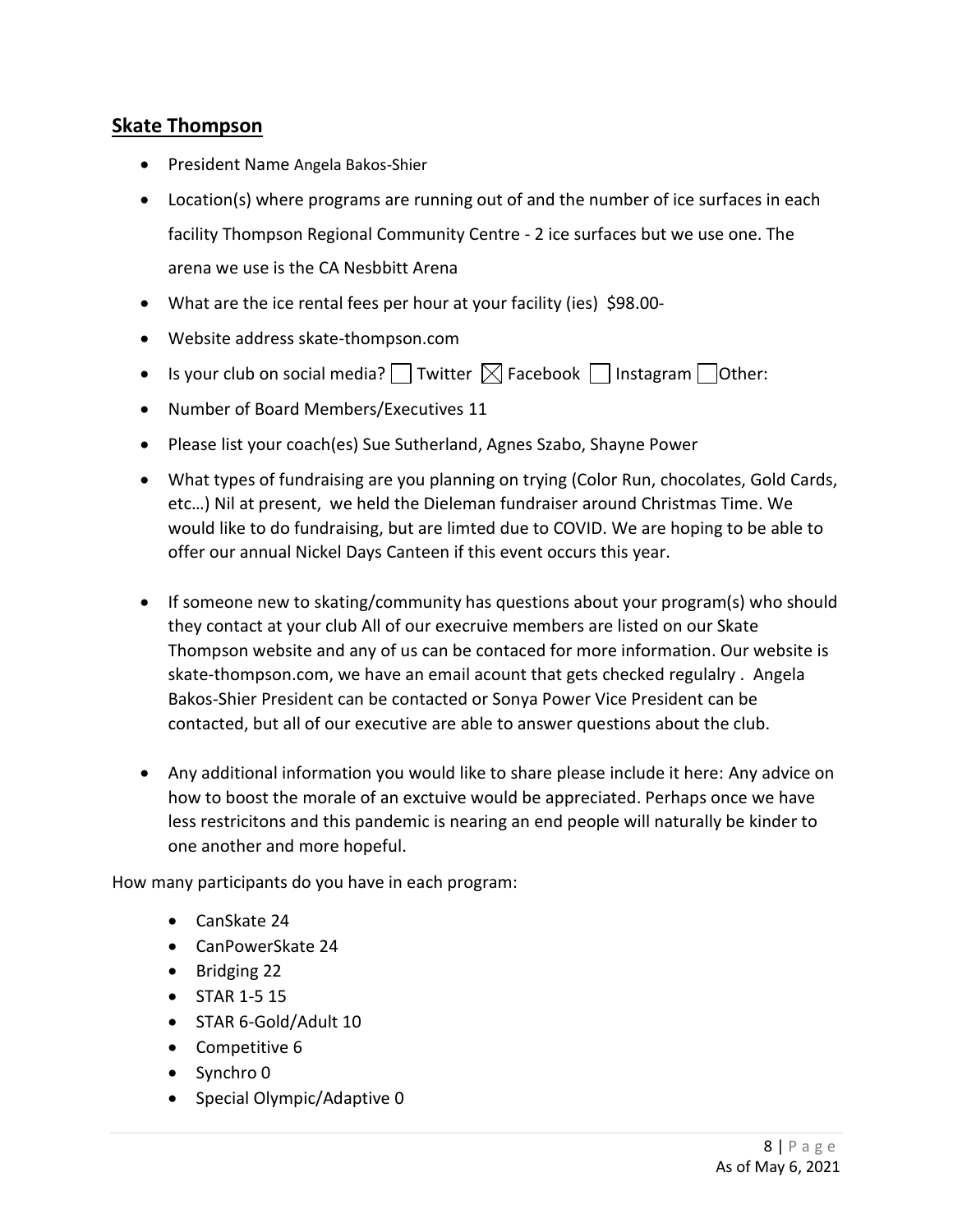|                       | Sunday       | Monday      | Tuesday      | Wednesday   | Thursday       | Friday       | Saturday     |
|-----------------------|--------------|-------------|--------------|-------------|----------------|--------------|--------------|
| CanSkate              |              |             | $\boxtimes$  |             | $\boxtimes$    | $\mathbf{I}$ | $\mathbf{I}$ |
| <b>STAR 1-5</b>       | ΙI           | $\boxtimes$ | $\perp$      | $\boxtimes$ | $\boxtimes$    | $\mathbf{I}$ | ΓJ           |
| <b>Bridging</b>       |              | $\boxtimes$ | $\mathsf{L}$ | $\boxtimes$ | $\boxtimes$    | $\Box$       | $\mathbf{I}$ |
| CanPowerSkate         | $\mathbf{I}$ | $\boxtimes$ | $\boxtimes$  | $\sim$      | $\mathsf{I}$   | $\mathbf{I}$ | H            |
| STAR 6-Gold/<br>Adult |              | $\boxtimes$ | $\boxtimes$  | $\boxtimes$ | $\boxtimes$    | $\boxtimes$  | $\mathbf{I}$ |
| Competitive           |              | $\boxtimes$ | $\boxtimes$  | $\boxtimes$ | $\boxtimes$    | $\boxtimes$  |              |
| Synchro               |              |             | l I          |             | $\blacksquare$ | $\mathbf{I}$ | $\mathbf{I}$ |
| Off Ice Training      |              |             | $\mathsf{L}$ | $\sim 10$   | $\mathsf{L}$   | H            | $\mathbf{I}$ |
| Special<br>Olympics   |              |             | $\mathsf{L}$ |             | $\Box$         | $\Box$       | П            |
| Adaptive              |              |             |              |             |                |              |              |

What are the top three (3) successes at your club?

- The executive was able to all work together and offer programming during COVID.
- We were able to retain many skaters from last year
- We have had consistent, high quality coaches for many years that are committed to Skate Thompson.

- The COVID pandemic placed a lot of restrictions on us (pograms offered and group sizes) and caused financial losses
- Morale of the executive is very low and I do not know why (not enough inperson meetings?, COVID?)
- Skaters are sad when they could not skate.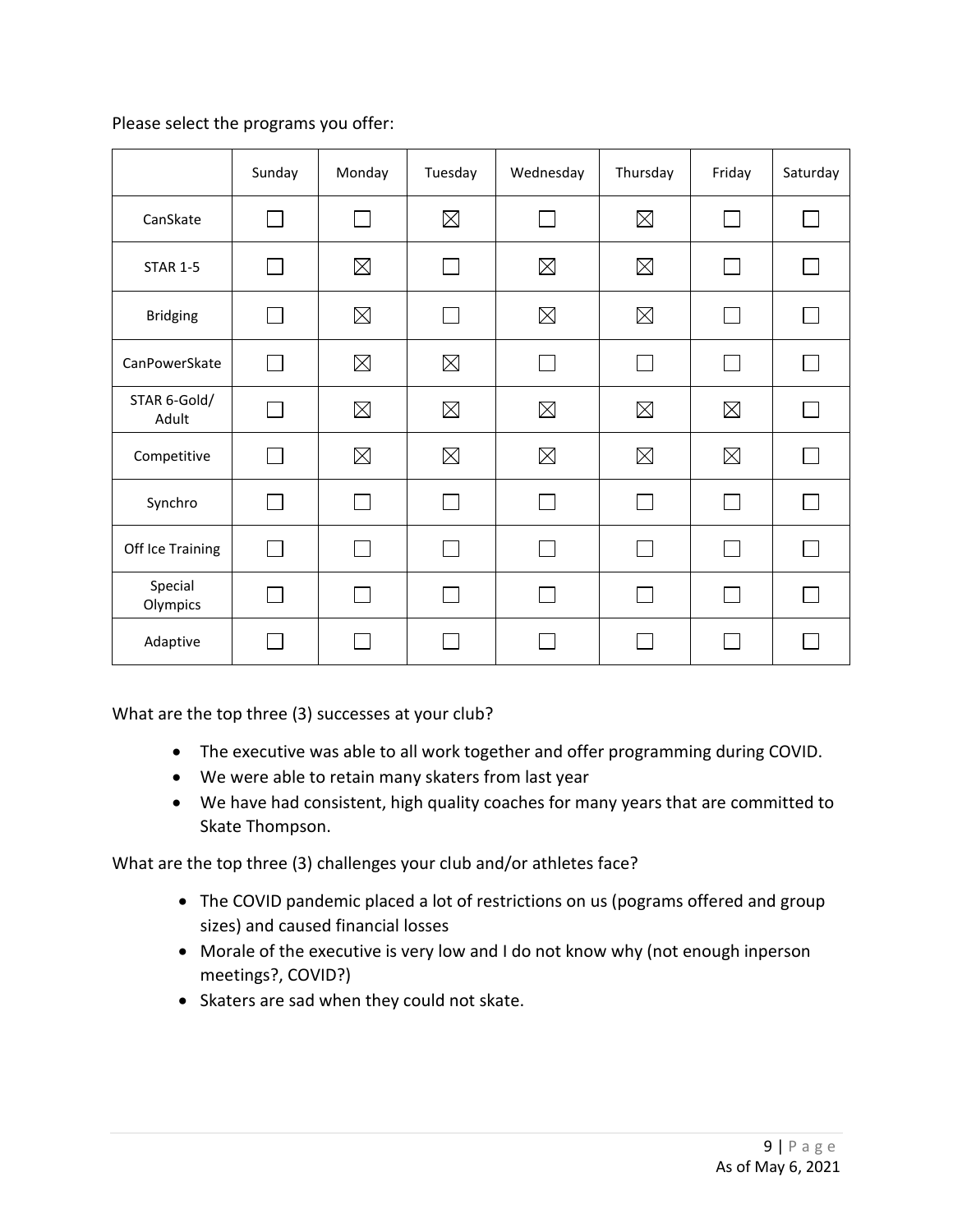## **The Pas Skating Club**

- President Name Belinda Richardson
- Location(s) where programs are running out of and the number of ice surfaces in each facility Roy H Johnson Arena 1 ice surface
- What are the ice rental fees per hour at your facility (ies) \$90.00
- Website address skatethepas.uplifterinc.com
- Is your club on social media? Twitter  $\boxtimes$  Facebook  $\Box$  Instagram  $\Box$  Other:
- Number of Board Members/Executives 8
- Please list your coach(es) Sherry Hunter
- What types of fundraising are you planning on trying (Color Run, chocolates, Gold Cards, etc…) Chocolates, Cash Calendars, Wreaths, Progressive Tickets, DFS Catalogue Orders,Meat Draws
- If someone new to skating/community has questions about your program(s) who should they contact at your club Belinda Richardson thepasskatingclub@gmail.com
- Any additional information you would like to share please include it here: This year of course was challenging as it would be for all clubs. We lost a coach and almost all our board at the beginning of the season.Tthose of us from last year took on positions that we did not expect nor felt equipped to do however, we stuck together learning new tasks and brought on new board members. We are grateful for our part time coach who became our full-time coach and her commitment. I would also like to thank SCMB staff as you have been excellent to communicate with and incredibly helpful. Thank you again.

- CanSkate 33
- CanPowerSkate 0
- Bridging 6
- STAR 1-5 8
- STAR 6-Gold/Adult 0
- Competitive 0
- Synchro 0
- Special Olympic 0
- Adaptive 0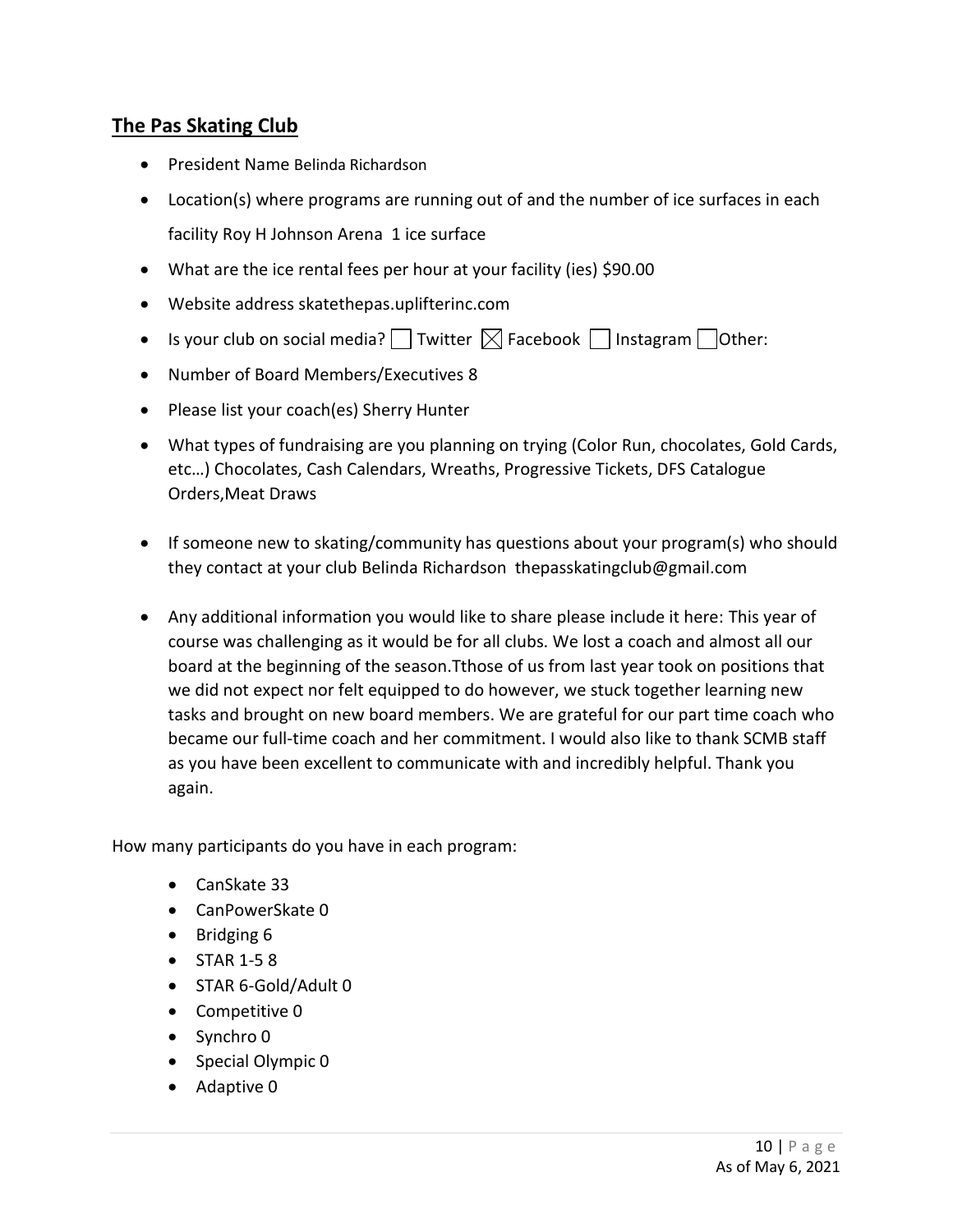|                       | Sunday | Monday      | Tuesday     | Wednesday    | Thursday    | Friday | Saturday    |
|-----------------------|--------|-------------|-------------|--------------|-------------|--------|-------------|
| CanSkate              |        |             |             | $\boxtimes$  |             |        | $\boxtimes$ |
| <b>STAR 1-5</b>       |        |             | $\boxtimes$ |              | $\boxtimes$ |        | $\boxtimes$ |
| <b>Bridging</b>       |        | $\boxtimes$ |             | $\boxtimes$  |             |        | $\boxtimes$ |
| CanPowerSkate         |        |             |             |              |             |        |             |
| STAR 6-Gold/<br>Adult |        |             |             | $\mathbf{I}$ |             |        |             |
| Competitive           |        |             |             |              |             |        |             |
| Synchro               |        |             |             |              |             |        |             |
| Off Ice Training      |        |             |             |              |             |        |             |
| Special<br>Olympics   |        |             |             |              |             |        |             |
| Adaptive              |        |             |             |              |             |        |             |

What are the top three (3) successes at your club?

- Enthusiastic Skaters and commited Coach
- Strong Board/Volunteers
- Fundraising

- One Coach
- Shortened Season
- New Board so lots of learning and fine-tuning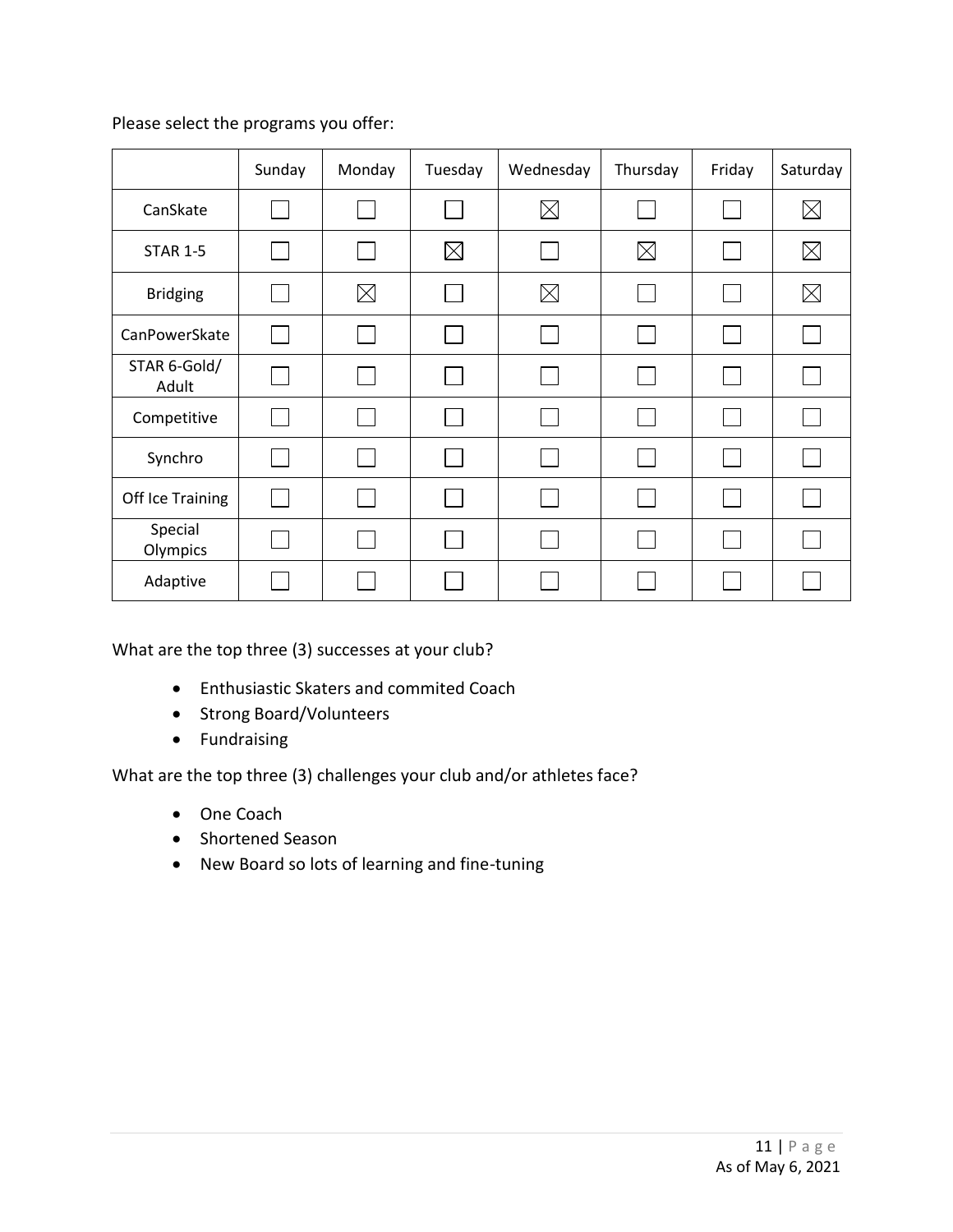# <span id="page-11-0"></span>Parkland Region

#### **Roblin Skating Club**

- President Name Kristen McGinnis
- Location(s) where programs are running out of and the number of ice surfaces in each Facility Roblin Centennial Arena
- What are the ice rental fees per hour at your facility (ies)
- Website address
- Is your club on social media? Twitter  $\boxtimes$  Facebook  $\Box$  Instagram  $\Box$  Other:
- Number of Board Members/Executives 8
- Please list your coach(es) Shelley Glazer Clements, Michelle Janz
- What types of fundraising are you planning on trying (Color Run, chocolates, Gold Cards, etc…) trees and wreaths, mom's pantry
- If someone new to skating/community has questions about your program(s) who should they contact at your club Kristen McGinnis or Whitney Mitchell

- CanSkate 10
- CanPowerSkate
- Bridging 3
- STAR 1-5 10
- STAR 6-Gold/Adult 3
- Competitive
- Synchro 8
- Special Olympic
- Adaptive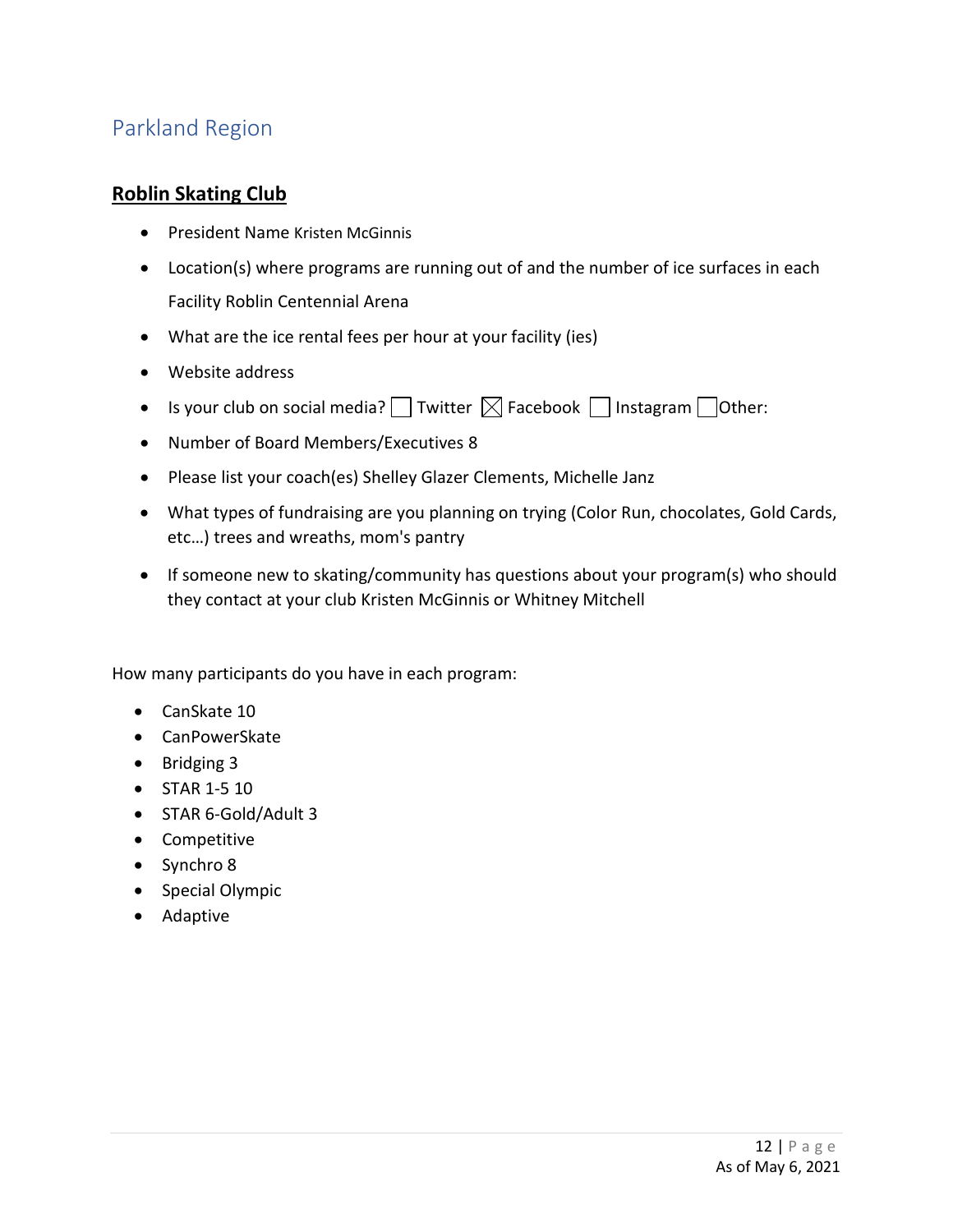|                       | Sunday | Monday | Tuesday     | Wednesday | Thursday    | Friday      | Saturday |
|-----------------------|--------|--------|-------------|-----------|-------------|-------------|----------|
| CanSkate              |        |        | $\boxtimes$ |           |             |             |          |
| <b>STAR 1-5</b>       |        |        | $\boxtimes$ |           | $\boxtimes$ | $\boxtimes$ |          |
| <b>Bridging</b>       |        |        | $\times$    |           |             | $\boxtimes$ |          |
| CanPowerSkate         |        |        |             |           | $\sim$      |             |          |
| STAR 6-Gold/<br>Adult |        |        | $\times$    |           | $\times$    | $\times$    |          |
| Competitive           |        |        |             |           |             |             |          |
| Synchro               |        |        | $\times$    |           |             |             |          |
| Off Ice Training      |        |        |             |           |             |             |          |
| Special<br>Olympics   |        |        |             |           |             |             |          |
| Adaptive              |        |        |             |           |             |             |          |

What are the top three (3) successes at your club?

- Getting more board members
- offered e-transfers this year
- increase in STAR skaters

- getting canskaters to register
- covid
- •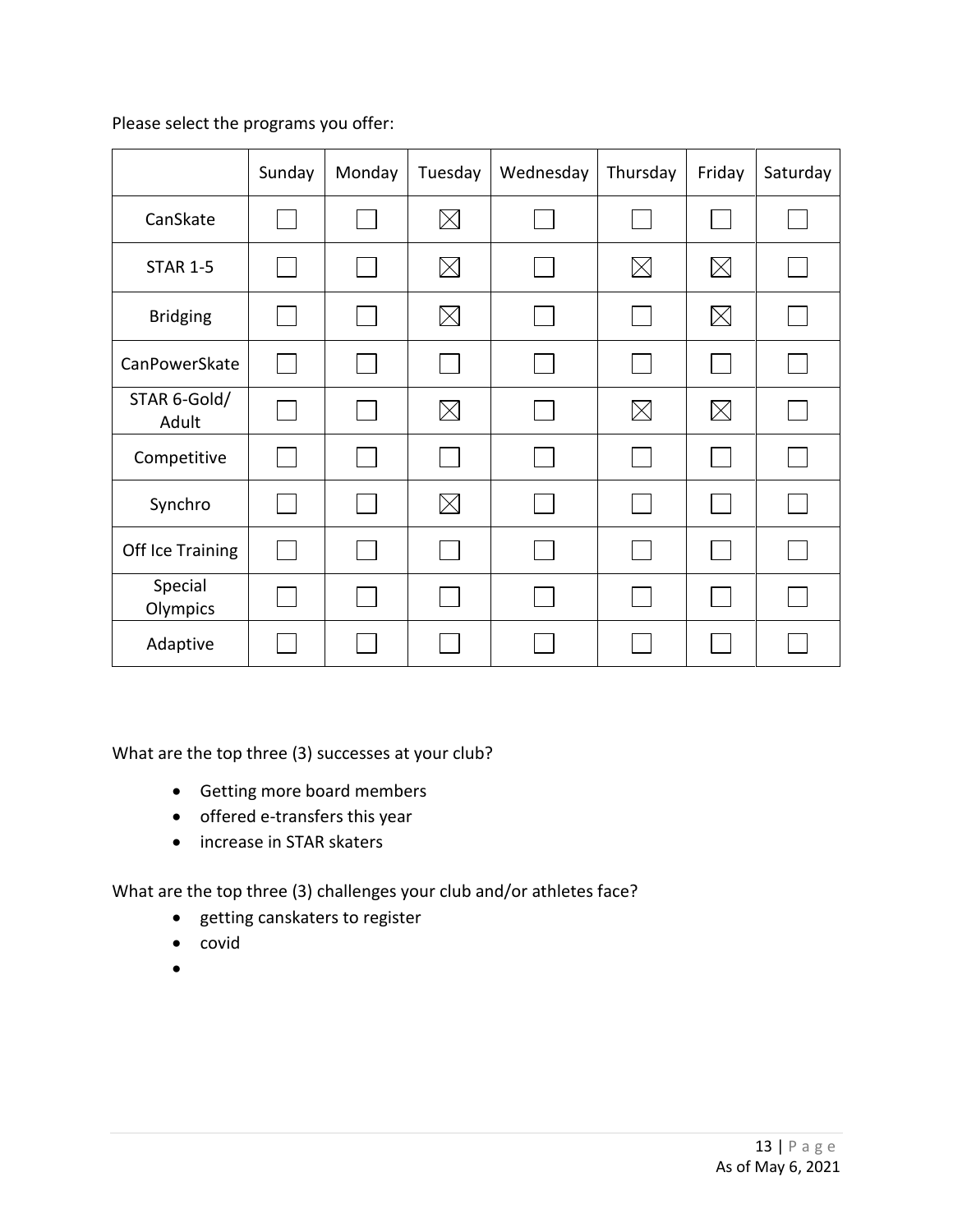#### **Skate Dauphin**

- President Name Daniel B. Gudmundson
- Location(s) where programs are running out of and the number of ice surfaces in each facility Credit Union Place (one ice surface) and Rotary Arena (one ice surface)
- What are the ice rental fees per hour at your facility (ies) \$110.00 per hour
- Website address skatedauphin.uplifterinc.com
- Is your club on social media?  $\Box$  Twitter  $\boxtimes$  Facebook  $\Box$  Instagram  $\Box$  Other:
- Number of Board Members/Executives 5
- Please list your coach(es) Donna Kemp-Drysdale, Amy Gudmundson
- What types of fundraising are you planning on trying (Color Run, chocolates, Gold Cards, etc…) Color Run when the COVID-19 restrictions are removed.
- If someone new to skating/community has questions about your program(s) who should they contact at your club Daniel Gudmundson at skate.dauphin@icloud.com

How many participants do you have in each program:

- CanSkate 91
- CanPowerSkate
- Bridging 15
- STAR 1-5 13
- STAR 6-Gold/Adult 1
- Competitive 1
- Synchro
- Special Olympic
- Adaptive

Please select the programs you offer: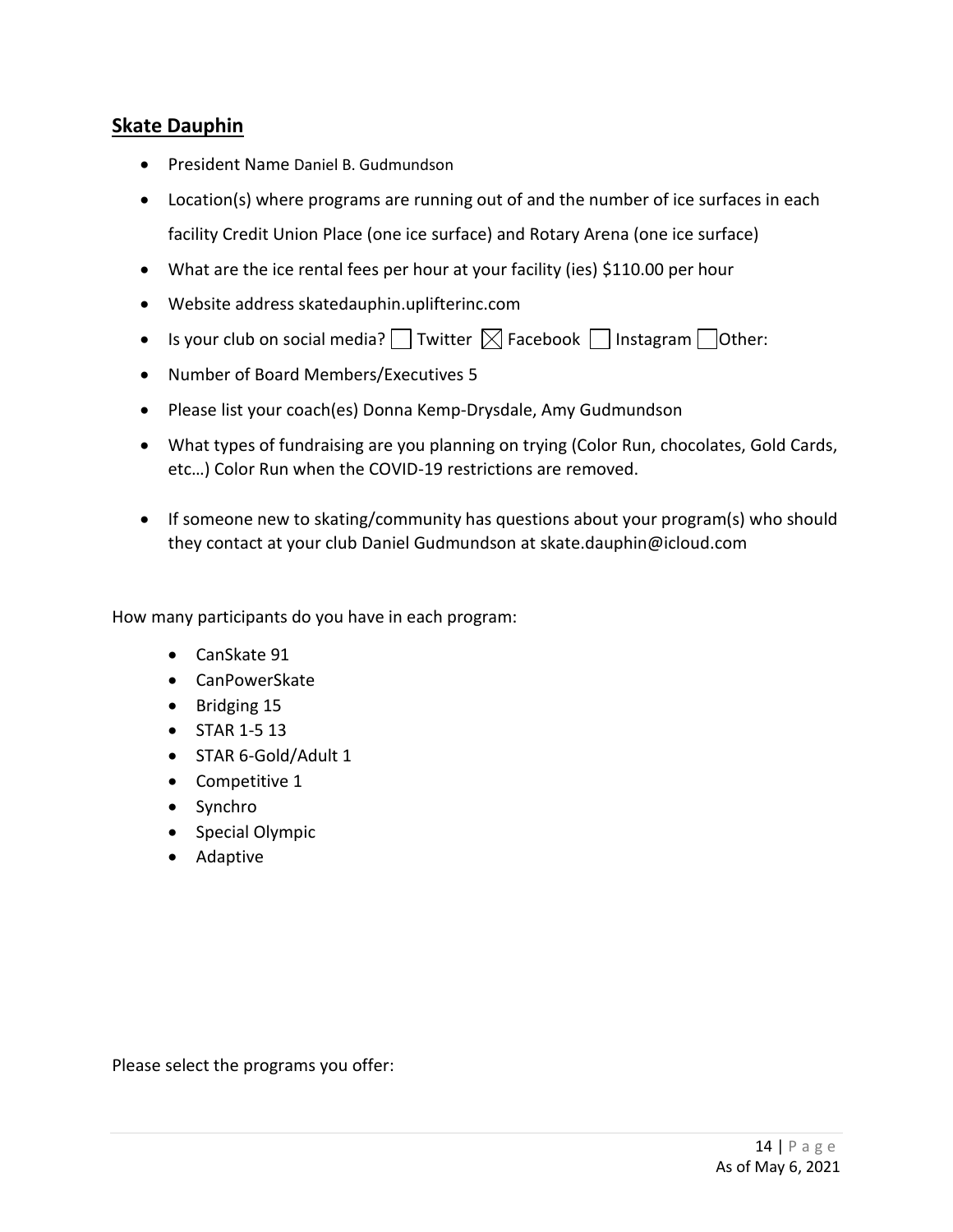|                       | Sunday       | Monday      | Tuesday     | Wednesday | Thursday    | Friday | Saturday |
|-----------------------|--------------|-------------|-------------|-----------|-------------|--------|----------|
| CanSkate              |              | $\boxtimes$ |             |           | $\boxtimes$ |        |          |
| <b>STAR 1-5</b>       | $\boxtimes$  | $\boxtimes$ | $\boxtimes$ |           | $\boxtimes$ |        |          |
| <b>Bridging</b>       | $\boxtimes$  | $\sim$      |             |           |             |        |          |
| CanPowerSkate         | $\mathsf{L}$ | $\sim$      |             |           |             |        |          |
| STAR 6-Gold/<br>Adult | $\boxtimes$  | $\sim$      |             |           |             |        |          |
| Competitive           | $\sim 10$    | $\sim$      |             |           |             |        |          |
| Synchro               |              |             |             |           |             |        |          |
| Off Ice Training      |              |             |             |           |             |        |          |
| Special<br>Olympics   |              | $\sim$      |             |           |             |        |          |
| Adaptive              |              |             |             |           |             |        |          |

What are the top three (3) successes at your club?

- Operating a skating program during a global pandemic.
- Skater became a Canskate Coach
- Recruited a Board member.

- Difficulty recruiting volunteers.
- Difficult recruiting Board members.
- Succession planning for the next Board President.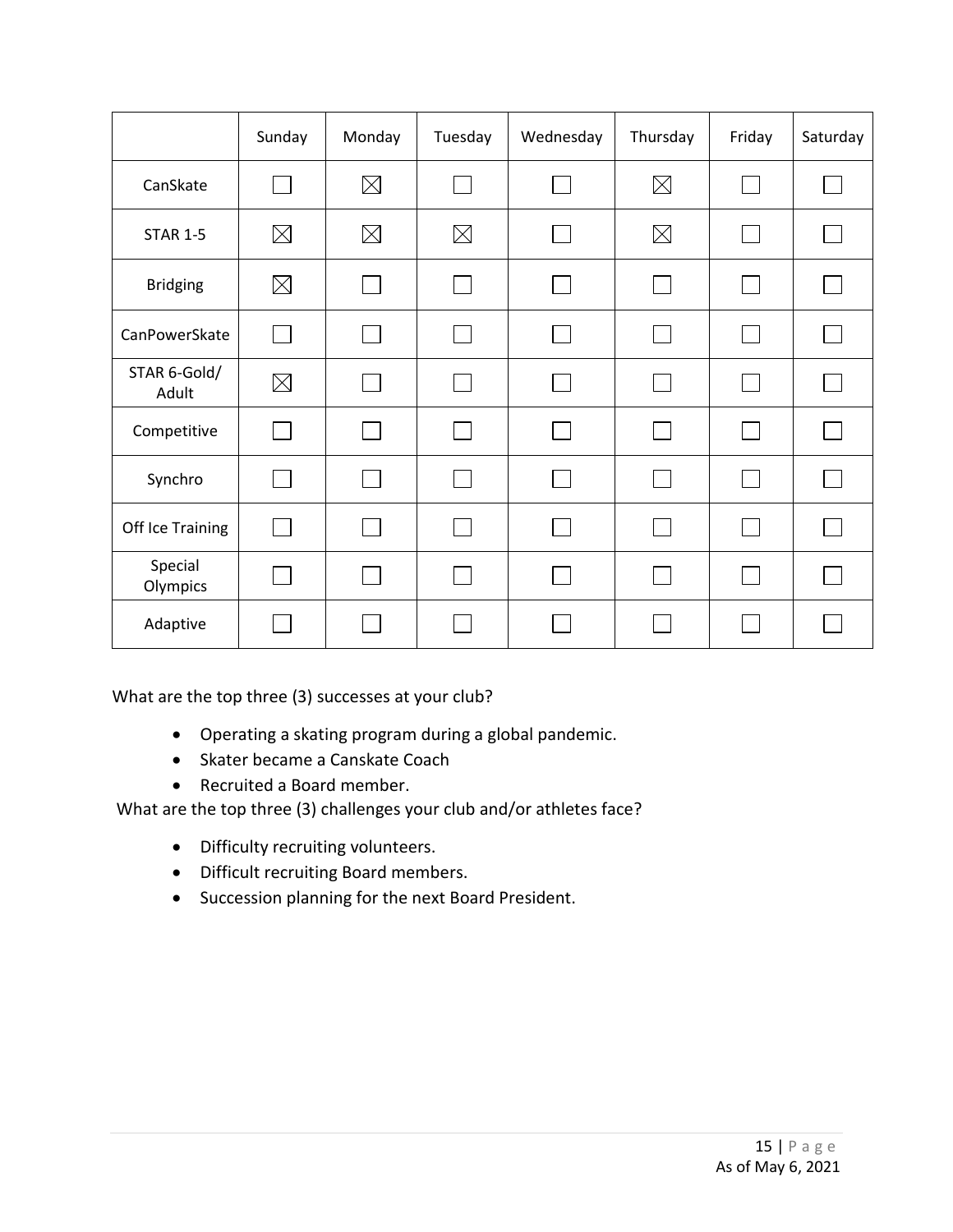# <span id="page-15-0"></span>North Westman Region

#### **Carberry Skating Club**

- President Name Tanya Polasek
- Location(s) where programs are running out of and the number of ice surfaces in each facility Carberry Plains Community Centre -1 ice surface
- What are the ice rental fees per hour at your facility (ies) \$80/hr
- Website address carberryskatingclub.weebly.com
- Is your club on social media?  $\square$  Twitter  $\square$  Facebook  $\square$  Instagram  $\square$ Other:
- Number of Board Members/Executives 7
- Please list your coach(es) Teddi Garvey, Jensyn Baron
- What types of fundraising are you planning on trying (Color Run, chocolates, Gold Cards, etc…) We did our annual grocery store voucher.
- If someone new to skating/community has questions about your program(s) who should they contact at your club Our Website or through Facebook
- Any additional information you would like to share please include it here: Thank you to the people working hard at Skate Canada MB to keep our protocols up to date and so well organized. It was much appreciated.

- CanSkate 29
- CanPowerSkate 9
- Bridging 7
- STAR 1-5 12
- STAR 6-Gold/Adult
- Competitive
- Synchro
- Special Olympic
- Adaptive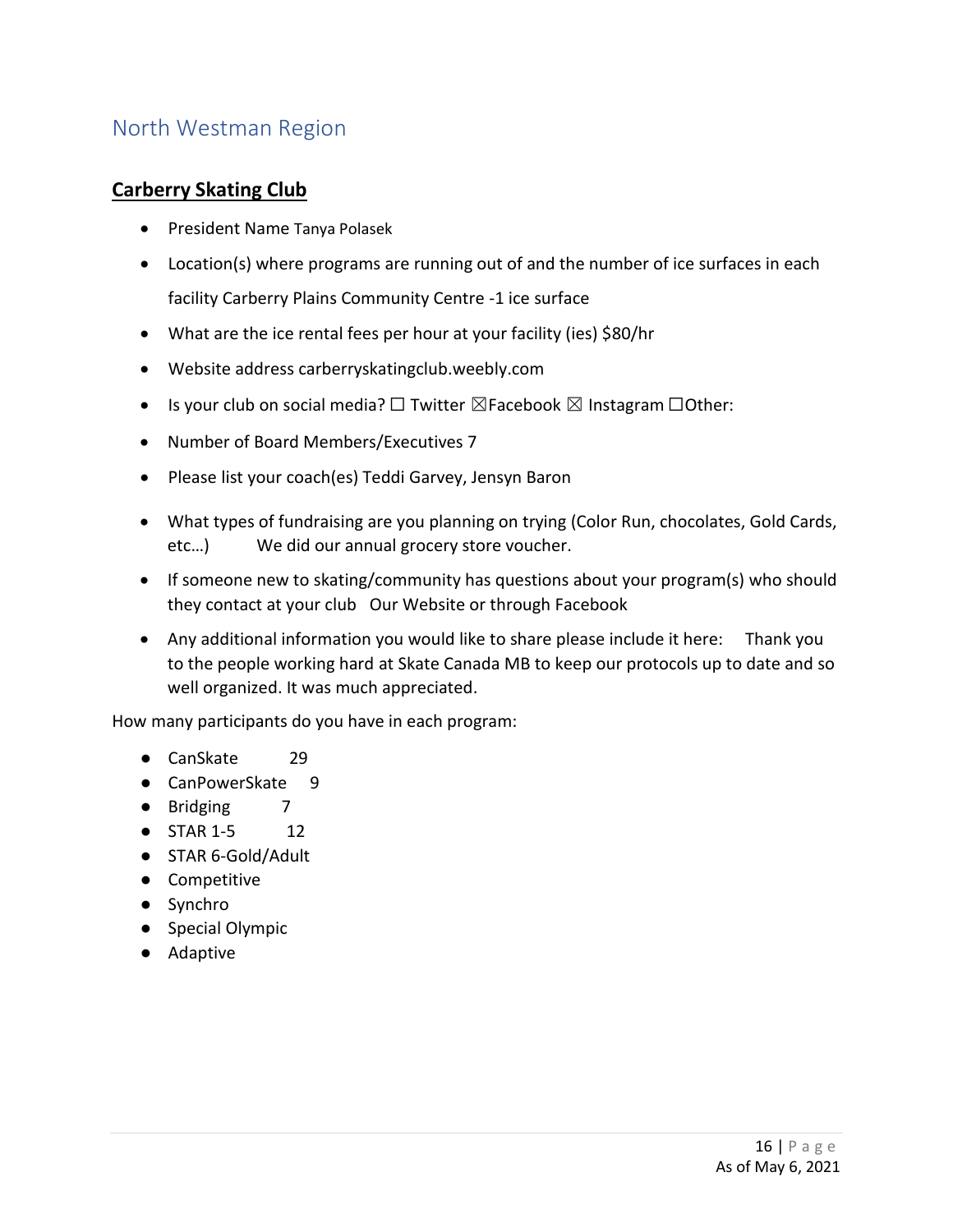|                         | Sunday | Monday | Tuesday     | Wednesday | Thursday    | Friday | Saturday |
|-------------------------|--------|--------|-------------|-----------|-------------|--------|----------|
| CanSkate                | $\Box$ | $\Box$ | $\boxtimes$ | $\Box$    | $\boxtimes$ | $\Box$ | $\Box$   |
| <b>STAR 1-5</b>         | $\Box$ | $\Box$ | $\boxtimes$ | $\Box$    | $\boxtimes$ | $\Box$ | $\Box$   |
| <b>Bridging</b>         | $\Box$ | $\Box$ | $\boxtimes$ | $\Box$    | $\boxtimes$ | $\Box$ | $\Box$   |
| CanPowerSkate           | $\Box$ | $\Box$ | $\Box$      | $\Box$    | $\boxtimes$ | $\Box$ | $\Box$   |
| STAR 6-Gold/<br>Adult   | $\Box$ | $\Box$ | $\Box$      | $\Box$    | $\Box$      | $\Box$ | $\Box$   |
| Competitive             | $\Box$ | $\Box$ | $\Box$      | $\Box$    | $\Box$      | $\Box$ | $\Box$   |
| Synchro                 | $\Box$ | $\Box$ | $\Box$      | $\Box$    | $\Box$      | $\Box$ | $\Box$   |
| Off Ice Training        | $\Box$ | $\Box$ | $\Box$      | $\Box$    | $\Box$      | $\Box$ | $\Box$   |
| <b>Special Olympics</b> | $\Box$ | $\Box$ | $\Box$      | $\Box$    | $\Box$      | $\Box$ | $\Box$   |
| Adaptive                | $\Box$ | $\Box$ | П           | $\Box$    | $\Box$      | $\Box$ | П        |

What are the top three (3) successes at your club?

- Executive worked hard to keep skaters safe through protocol implementation
- Skaters had a few sessions before shutdown
- Fundraiser was successful

- Covid restrictions
- Communication challenges with facility
- Paying mileage for coaches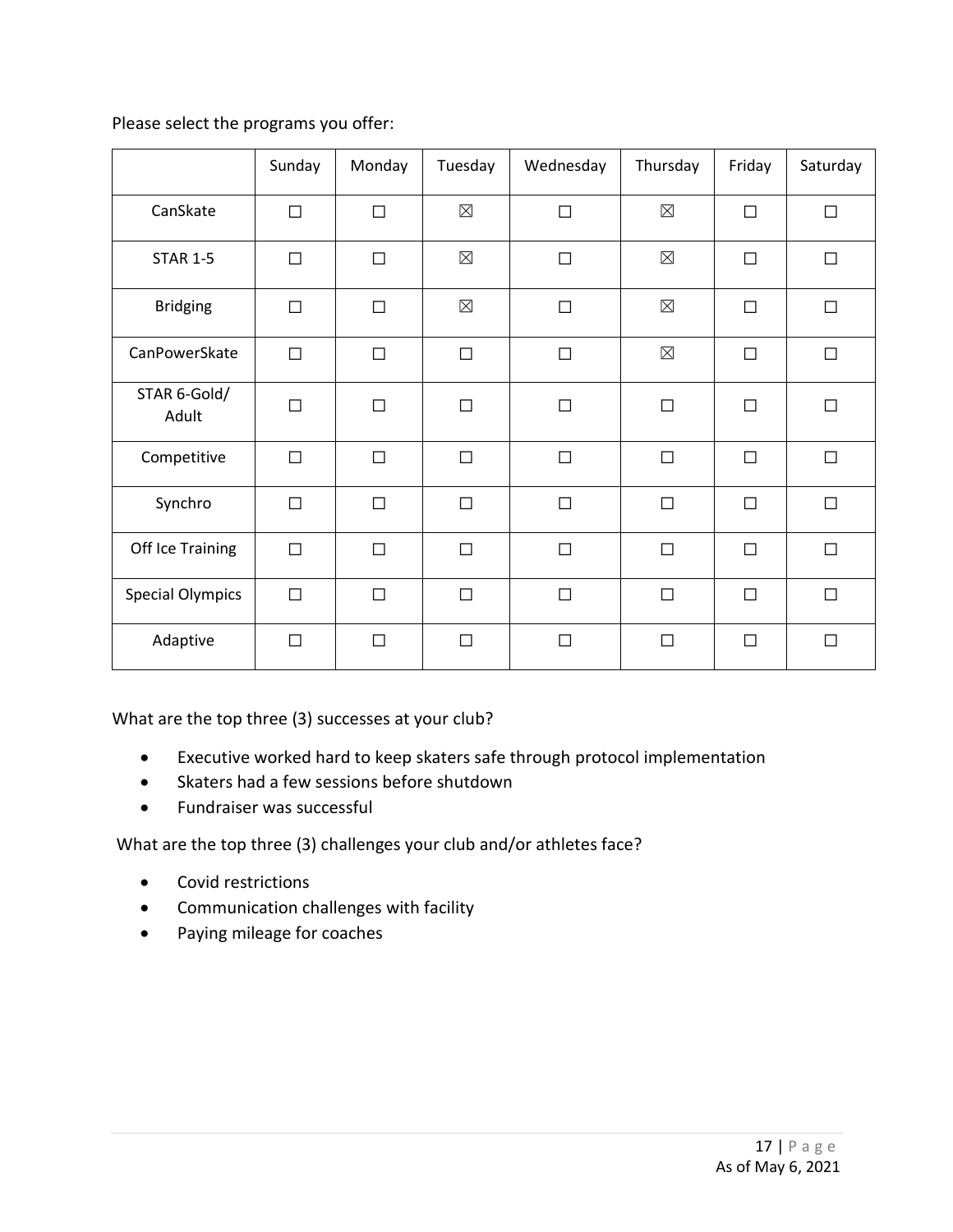#### **Elkhorn Figure Skating Club**

- President Name Jolene Lowes
- Location(s) where programs are running out of and the number of ice surfaces in each facility Elkhorn Rink, 1 ice surface
- What are the ice rental fees per hour at your facility (ies) \$100 per hour plus \$20 cleaning fee
- Website address elkhorndistrictcommunitycenter.ca
- Is your club on social media?  $\Box$  Twitter  $\boxtimes$  Facebook  $\Box$  Instagram  $\Box$  Other:
- Number of Board Members/Executives 5
- Please list your coach(es) Stephanie Malcolm
- What types of fundraising are you planning on trying (Color Run, chocolates, Gold Cards, etc…) popcorn
- If someone new to skating/community has questions about your program(s) who should they contact at your club Jolene Lowes

- CanSkate 15
- CanPowerSkate
- Bridging 1
- STAR 1-5 11
- STAR 6-Gold/Adult
- Competitive
- Synchro
- Special Olympic
- Adaptive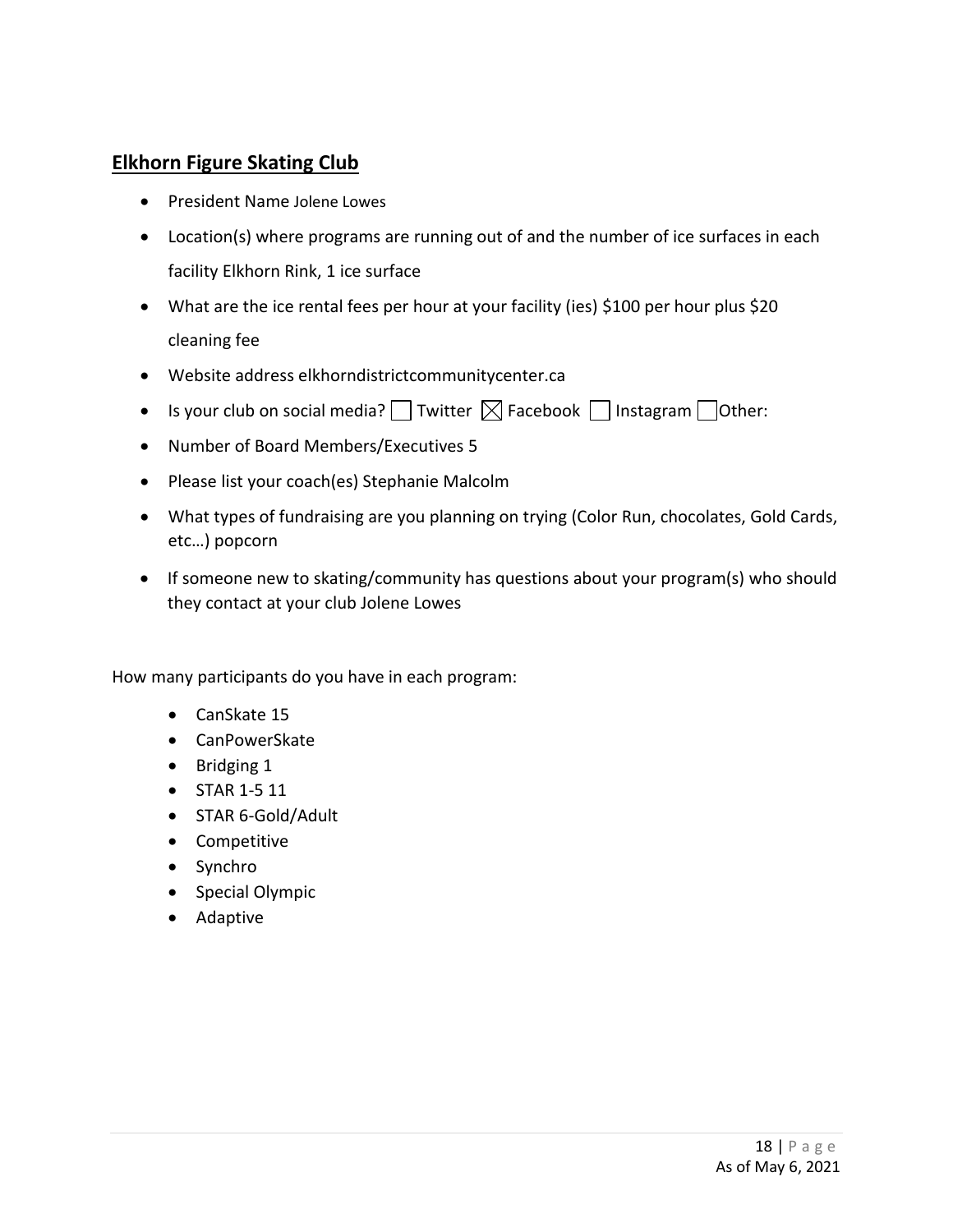|                       | Sunday | Monday      | Tuesday | Wednesday   | Thursday | Friday       | Saturday |
|-----------------------|--------|-------------|---------|-------------|----------|--------------|----------|
| CanSkate              |        | $\boxtimes$ |         |             |          | $\boxtimes$  |          |
| <b>STAR 1-5</b>       |        | $\boxtimes$ |         | $\boxtimes$ |          | $\mathbf{I}$ |          |
| <b>Bridging</b>       |        |             |         |             |          |              |          |
| CanPowerSkate         |        |             |         |             |          |              |          |
| STAR 6-Gold/<br>Adult |        |             |         |             |          |              |          |
| Competitive           |        |             |         |             |          |              |          |
| Synchro               |        |             |         |             |          |              |          |
| Off Ice Training      |        | $\boxtimes$ |         | $\boxtimes$ |          |              |          |
| Special<br>Olympics   |        |             |         |             |          | $\Box$       |          |
| Adaptive              |        |             |         |             |          |              |          |

What are the top three (3) successes at your club?

- Great teamwork
- Great participation
- Great volunteers

- We continually need a new canskate coach each year
- Equipment
- •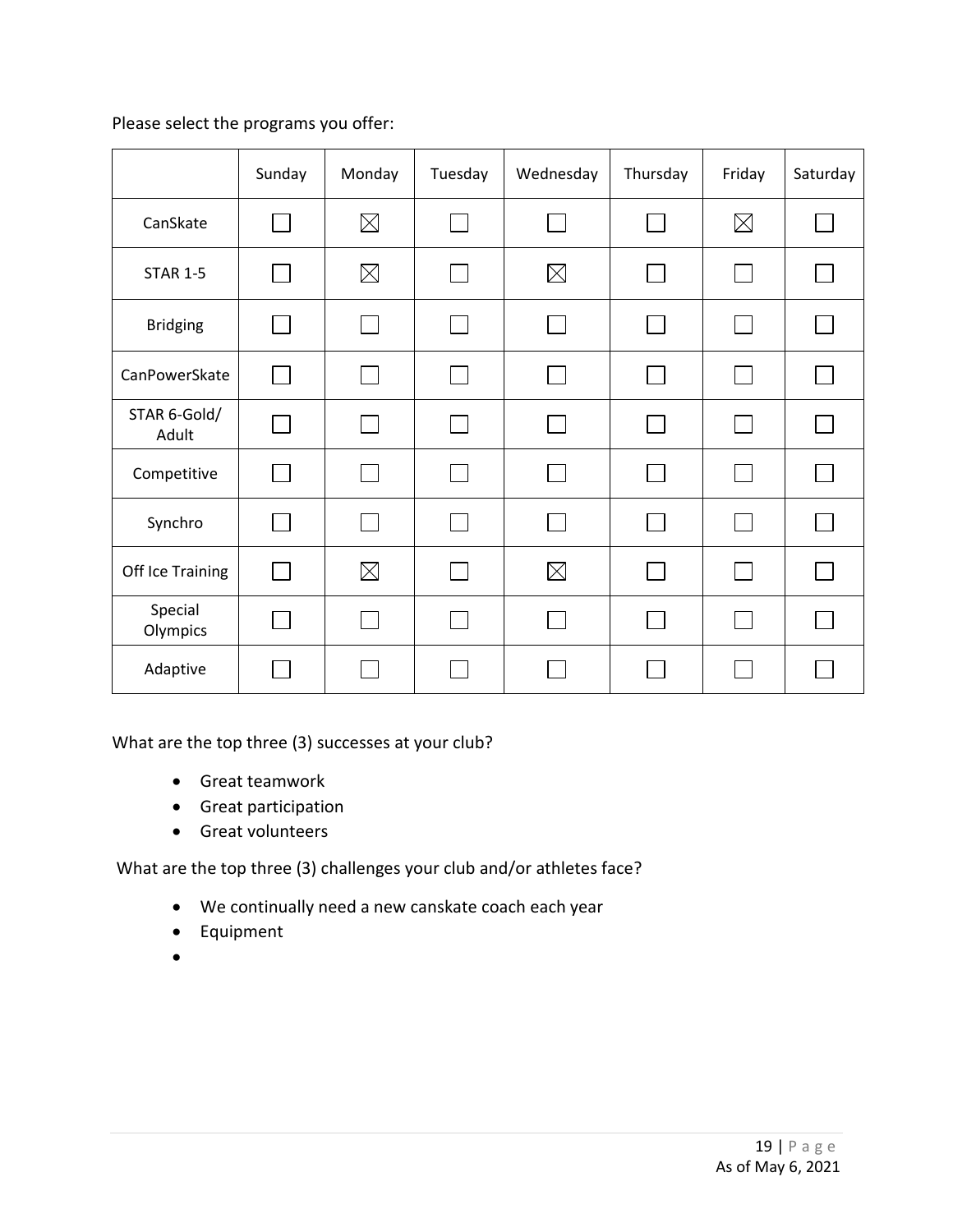## **Minnedosa Skating Club**

- President Name Jacquie Gerrard
- Location(s) where programs are running out of and the number of ice surfaces in each facility Minnedosa Arena - 1
- What are the ice rental fees per hour at your facility (ies) \$110/hr
- Website address n/a
- Is your club on social media?  $\Box$  Twitter  $\boxtimes$  Facebook  $\Box$  Instagram  $\Box$  Other:
- Number of Board Members/Executives 5
- Please list your coach(es) Michelle Janz, Karrie Gerow
- What types of fundraising are you planning on trying (Color Run, chocolates, Gold Cards, etc…) Mom's Pantry and Wine Raffle
- If someone new to skating/community has questions about your program(s) who should they contact at your club Jacquie - president

- CanSkate 30
- CanPowerSkate
- Bridging
- STAR 1-5 4
- STAR 6-Gold/Adult
- Competitive
- Synchro
- Special Olympic
- Adaptive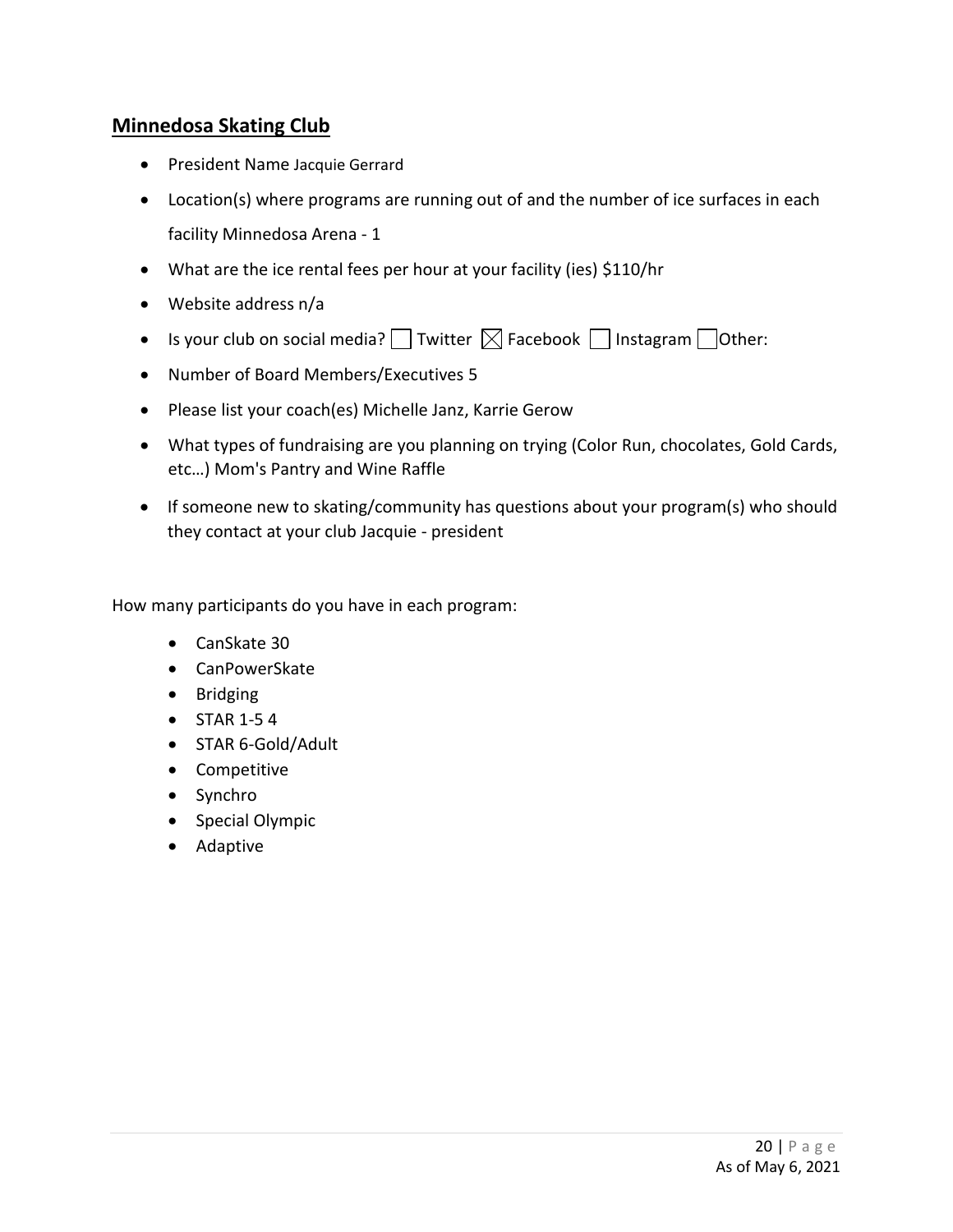|                       | Sunday | Monday      | Tuesday | Wednesday   | Thursday | Friday       | Saturday |
|-----------------------|--------|-------------|---------|-------------|----------|--------------|----------|
| CanSkate              |        | $\boxtimes$ |         | $\boxtimes$ |          |              |          |
| <b>STAR 1-5</b>       |        | $\boxtimes$ |         | $\boxtimes$ |          | L            |          |
| <b>Bridging</b>       |        |             |         |             |          |              |          |
| CanPowerSkate         |        |             |         |             |          | L            |          |
| STAR 6-Gold/<br>Adult |        |             |         |             |          |              |          |
| Competitive           |        |             |         |             |          |              |          |
| Synchro               |        |             |         |             |          | $\mathsf{L}$ |          |
| Off Ice Training      |        |             |         |             |          |              |          |
| Special<br>Olympics   |        |             |         |             |          |              |          |
| Adaptive              |        |             |         |             |          |              |          |

What are the top three (3) successes at your club?

- Strong CANSkate enrollmen
- New enthusiastic and engaged board
- Good relationship with minor hockey and arena board

- StarSkate drop-out
- Rising/uncertain ice costs for 2021/2022
- Parent engagement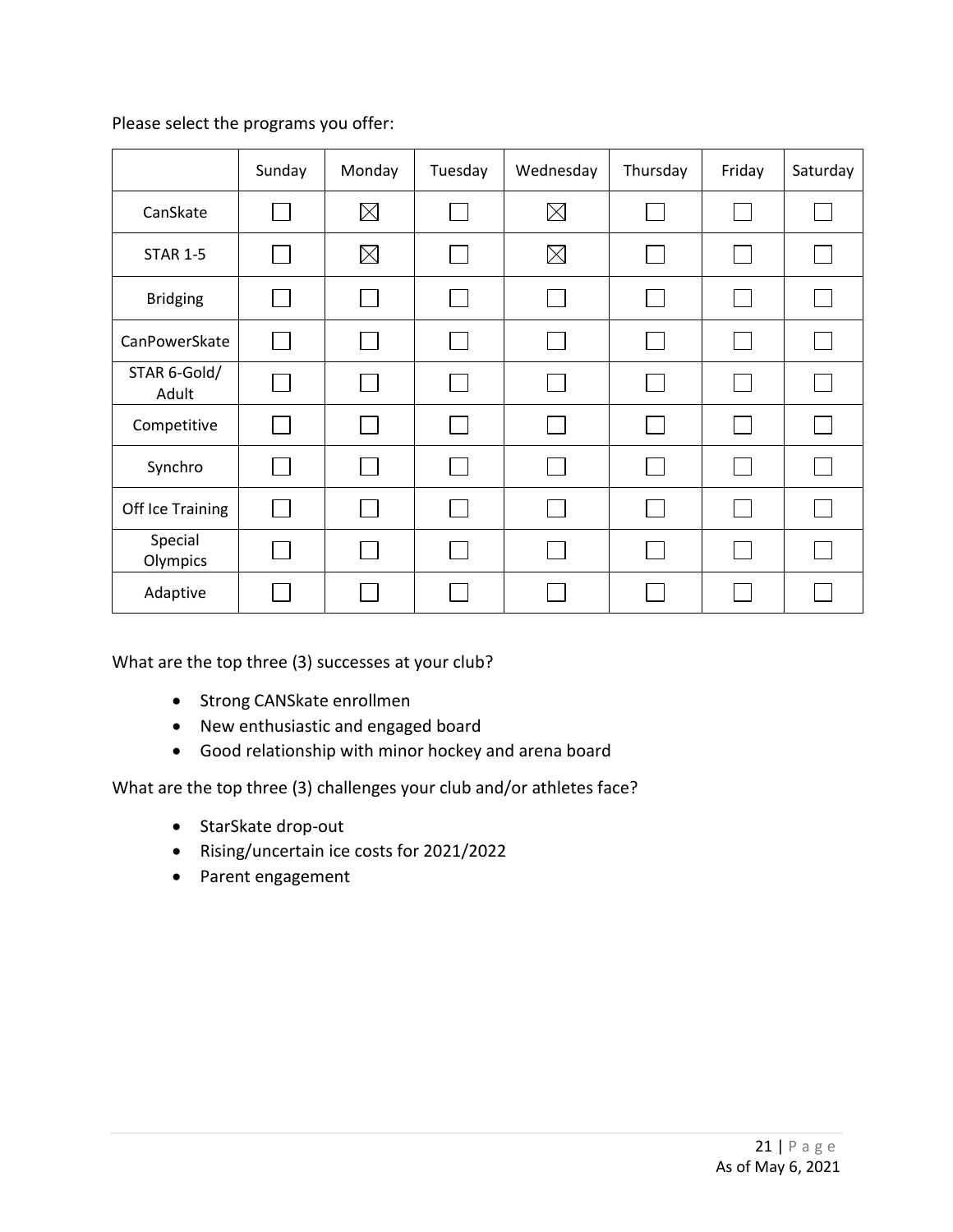#### **Neepawa Figure Skating Club**

- President Name CJ Nicholson
- Location(s) where programs are running out of and the number of ice surfaces in each facility Neepawa Yellowhead Centre
- What are the ice rental fees per hour at your facility (ies) Canskate \$53.50/hr
- Starskate \$88.97/hr, Not prime 4-5 PM and \$118.62 Prime 5 PM on.
- Website address none
- Is your club on social media? □ Twitter □ Facebook ⊠Instagram □Other:
- Number of Board Members/Executives 9
- Please list your coach(es) Kim Smith
- What types of fundraising are you planning on trying (Color Run, chocolates, Gold Cards, etc…) We did a Fundscrip gift card fundraiser and did not end up doing Epicure.
- If someone new to skating/community has questions about your program(s) who should they contact at your club Kim Smith (coach), Jocelyn Bray (secretary)
- Any additional information you would like to share please include it here: Our arena kept the ice in as long as they could. Our board will be refunding our skaters half their registration fee.

- CanSkate 20 (down a lot from last year)
- CanPowerSkate 0
- Bridging 0
- STAR 1-5 14
- STAR 6-Gold/Adult 6
- Competitive 0
- Synchro not offered this year, but usually around 30
- Special Olympic 0
- Adaptive 0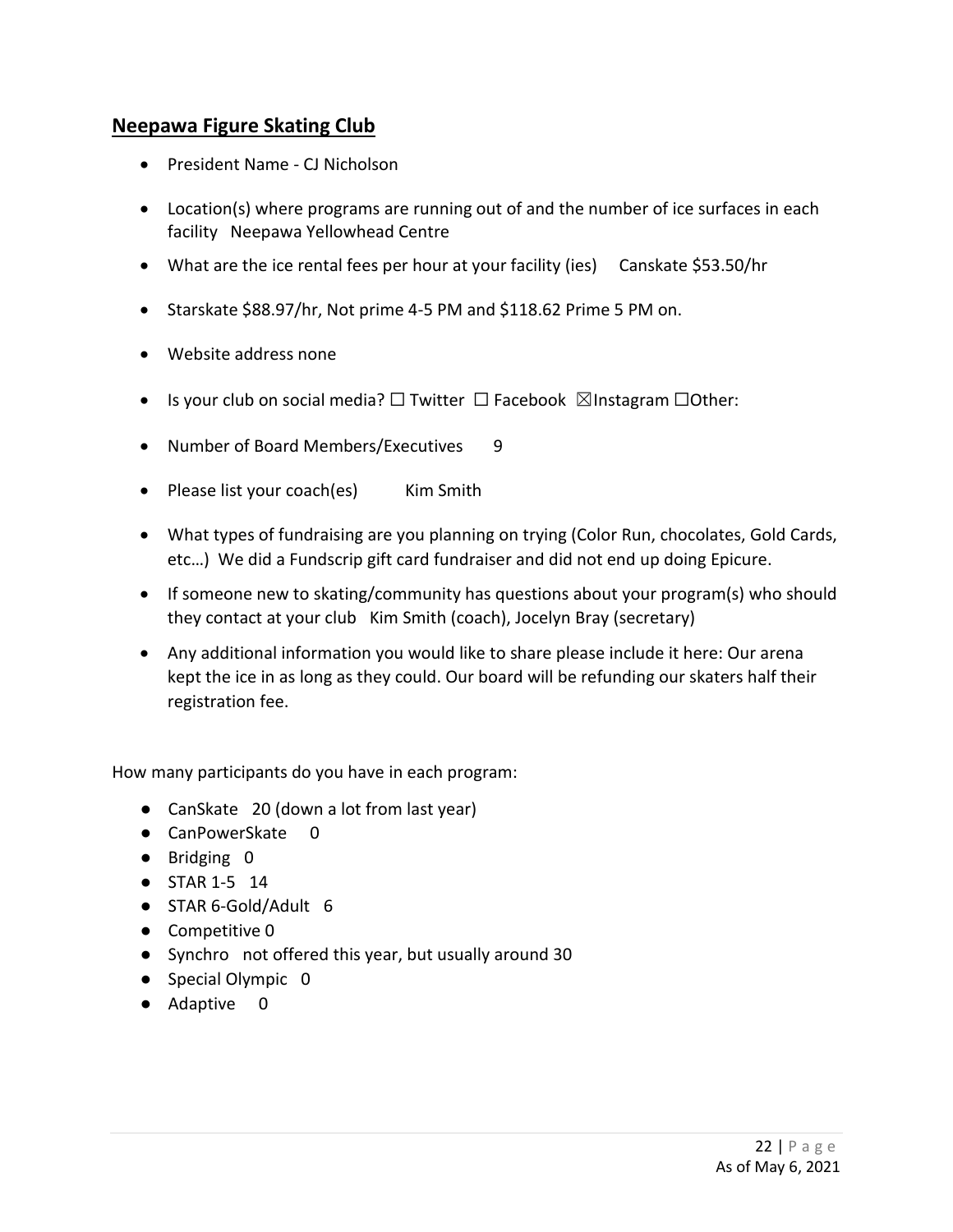|                         | Sunday      | Monday      | Tuesday | Wednesday   | Thursday | Friday      | Saturday |
|-------------------------|-------------|-------------|---------|-------------|----------|-------------|----------|
| CanSkate                | $\Box$      | $\Box$      | $\Box$  | $\Box$      | $\Box$   | $\boxtimes$ | $\Box$   |
| <b>STAR 1-5</b>         | П           | $\boxtimes$ | $\Box$  | $\boxtimes$ | $\Box$   | $\boxtimes$ | П        |
| <b>Bridging</b>         | $\Box$      | $\Box$      | $\Box$  | $\Box$      | $\Box$   | $\Box$      | $\Box$   |
| CanPowerSkate           | $\Box$      | $\Box$      | $\Box$  | $\Box$      | $\Box$   | П           | $\Box$   |
| STAR 6-Gold/<br>Adult   | П           | $\boxtimes$ | $\Box$  | $\boxtimes$ | $\Box$   | $\boxtimes$ | П        |
| Competitive             | $\Box$      | $\Box$      | $\Box$  | П           | $\Box$   | П           | $\Box$   |
| Synchro                 | $\boxtimes$ | $\Box$      | $\Box$  | $\Box$      | $\Box$   | П           | $\Box$   |
| Off Ice Training        | $\Box$      | $\Box$      | $\Box$  | $\Box$      | $\Box$   | $\Box$      | $\Box$   |
| <b>Special Olympics</b> | $\Box$      | $\Box$      | $\Box$  | $\Box$      | $\Box$   | $\Box$      | $\Box$   |
| Adaptive                | $\Box$      | $\Box$      | $\Box$  | П           | $\Box$   | П           | П        |

What are the top three (3) successes at your club?

- Ice Shows
- Numbers for a rural area
- Canskate program

- Enough Ice Time
- Dryland space and time
- Only having one coach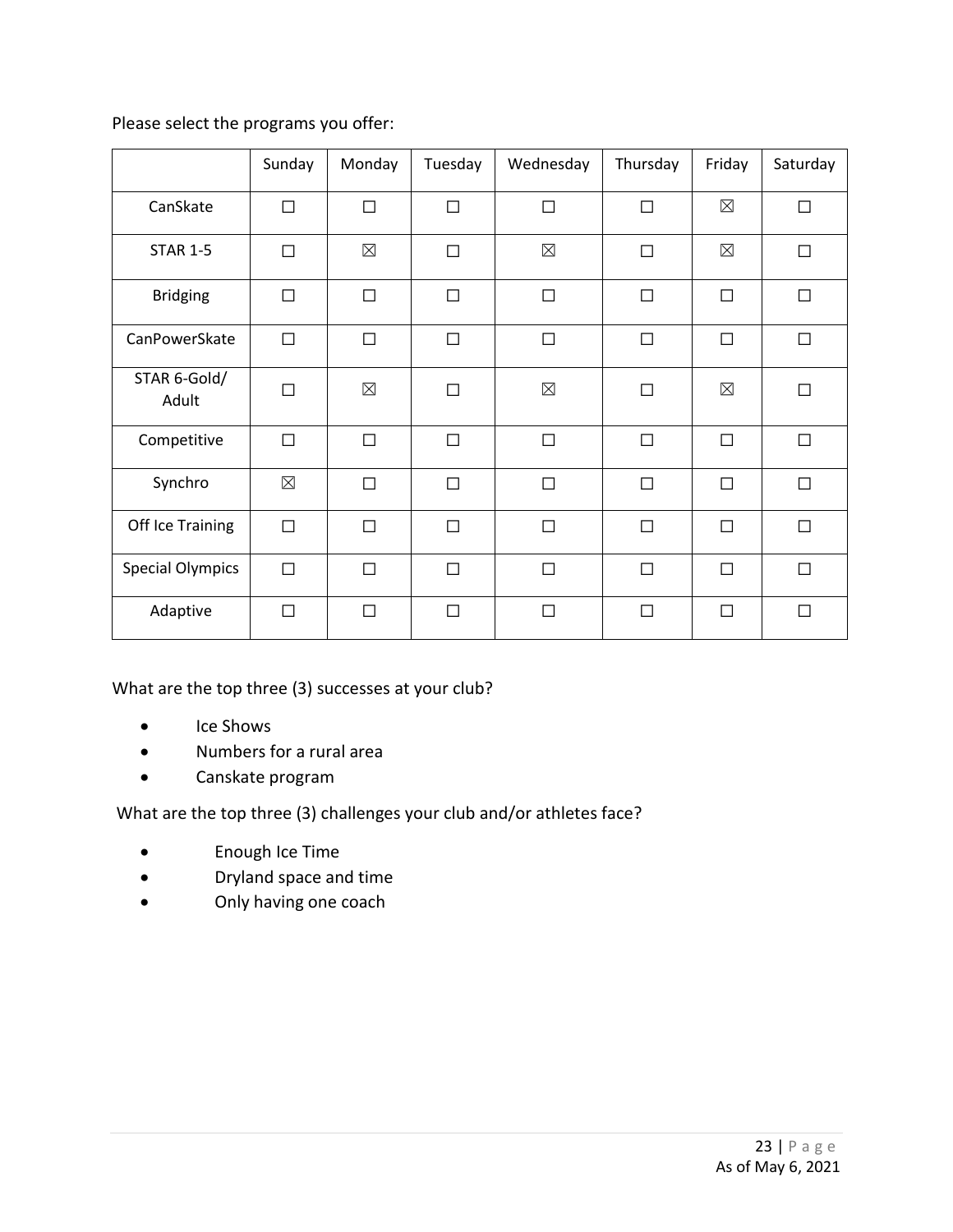## **Skate Virden**

- President Name Vicki Dryden
- Location(s) where programs are running out of and the number of ice surfaces in each facility Tundra Oil and Gas Place
- What are the ice rental fees per hour at your facility (ies) 110 plus taxes
- Website address uplifter.skatevirden.com
- Is your club on social media?  $\Box$  Twitter  $\boxtimes$  Facebook  $\Box$  Instagram  $\Box$  Other:
- Number of Board Members/Executives 5
- Please list your coach(es) Patty Hole, Ann Collen, Cindy Mahoney, Jody James
- What types of fundraising are you planning on trying (Color Run, chocolates, Gold Cards, etc…) flower sales
- If someone new to skating/community has questions about your program(s) who should they contact at your club sk8virden@gmail.com

- CanSkate 25
- CanPowerSkate 10
- Bridging
- STAR 1-5 11
- STAR 6-Gold/Adult
- Competitive 12
- Synchro 0
- Special Olympic
- Adaptive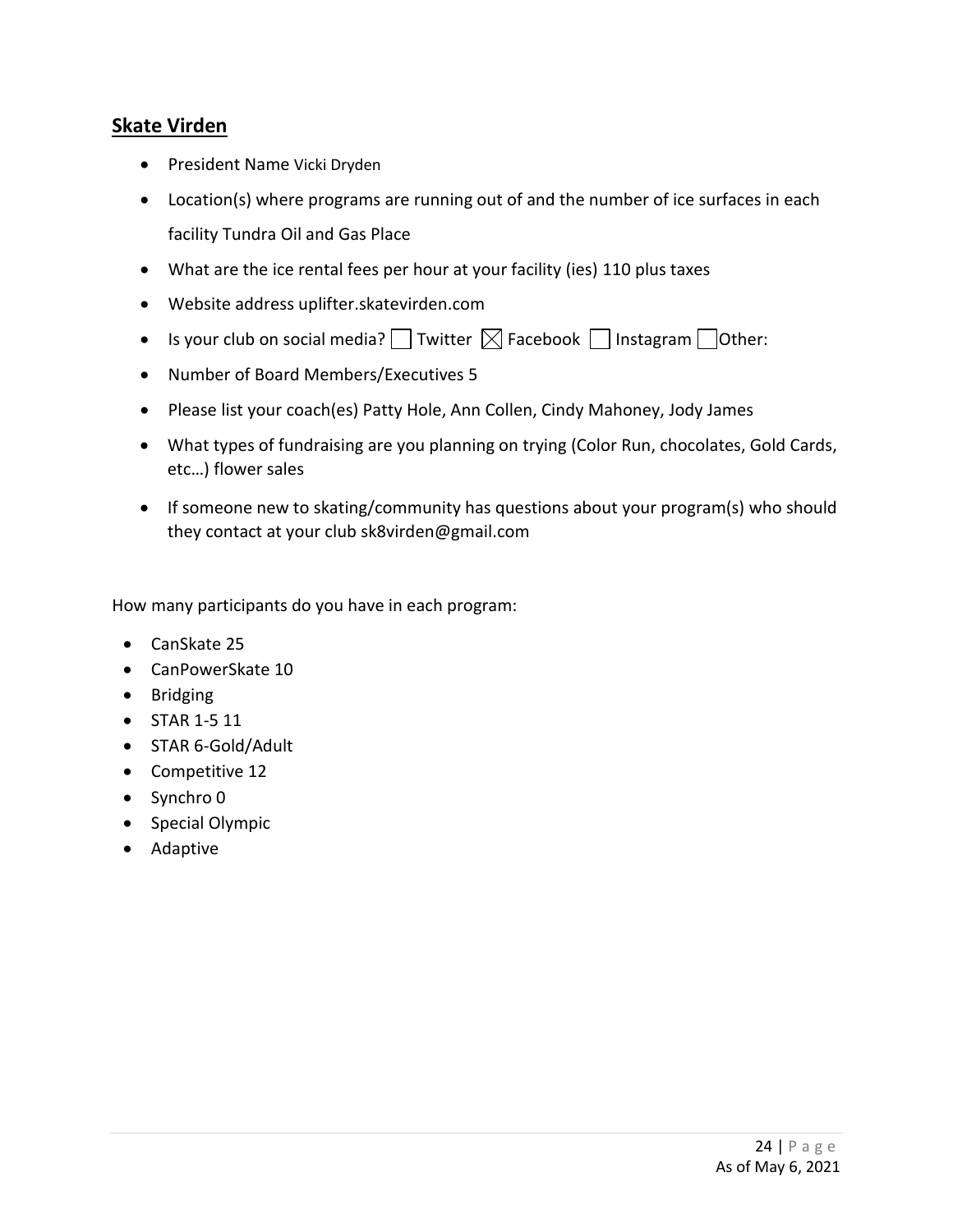|                       | Sunday      | Monday      | Tuesday     | Wednesday   | Thursday    | Friday      | Saturday    |
|-----------------------|-------------|-------------|-------------|-------------|-------------|-------------|-------------|
| CanSkate              |             | $\boxtimes$ |             |             | $\boxtimes$ |             |             |
| <b>STAR 1-5</b>       |             | $\boxtimes$ | $\boxtimes$ |             | $\boxtimes$ |             |             |
| <b>Bridging</b>       |             |             |             |             |             |             |             |
| CanPowerSkate         |             |             | $\boxtimes$ |             |             |             |             |
| STAR 6-Gold/<br>Adult |             |             |             |             |             |             |             |
| Competitive           |             | $\boxtimes$ | $\boxtimes$ | $\boxtimes$ | $\boxtimes$ | $\boxtimes$ |             |
| Synchro               |             |             |             |             |             |             |             |
| Off Ice Training      | $\boxtimes$ | $\boxtimes$ | $\boxtimes$ | $\boxtimes$ | $\boxtimes$ | $\boxtimes$ | $\boxtimes$ |
| Special<br>Olympics   |             |             |             |             |             |             |             |
| Adaptive              |             |             |             |             |             |             |             |

What are the top three (3) successes at your club?

- •
- •
- •

- •
- $\bullet$
- $\bullet$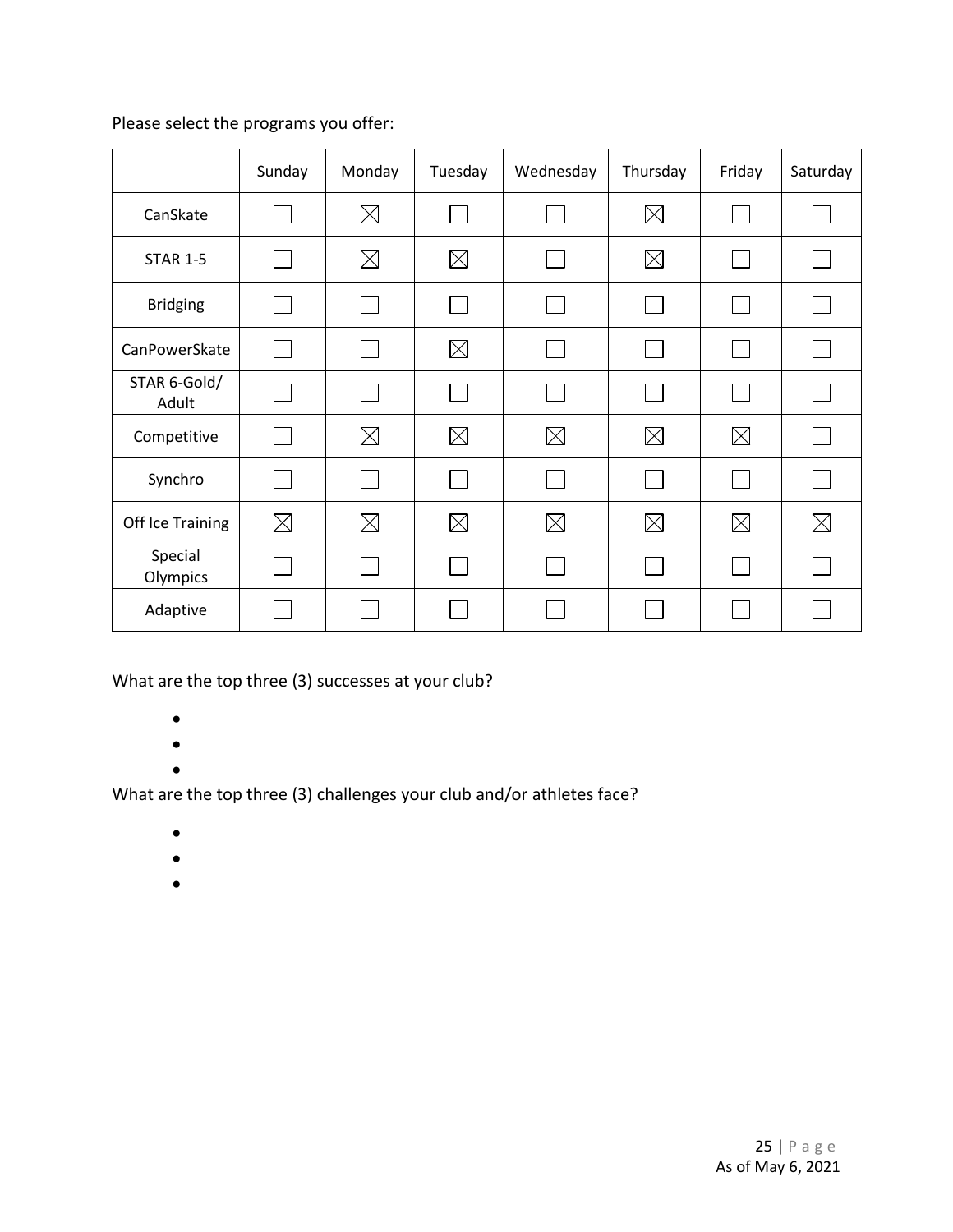# <span id="page-25-0"></span>South Westman Region

#### **Boissevain Skating Club**

- President Name Kali Wilkinson
- Location(s) where programs are running out of and the number of ice surfaces in each facility Boissevain - 1
- What are the ice rental fees per hour at your facility (ies) we do not pay per hour \$70/skater/year
- Website address bsvnskatingclub.uplifterinc.com
- Is your club on social media?  $\Box$  Twitter  $\boxtimes$  Facebook  $\boxtimes$  Instagram  $\Box$  Other:
- Number of Board Members/Executives 5
- Please list your coach(es) Carol Light
- Any additional information you would like to share please include it here: Our season started Oct. 21 and ended Nov. 12 due to code red in Manitoba.

- CanSkate 31
- CanPowerSkate
- Bridging
- STAR 1-5 8
- STAR 6-Gold/Adult
- Competitive
- Synchro
- Special Olympic
- Adaptive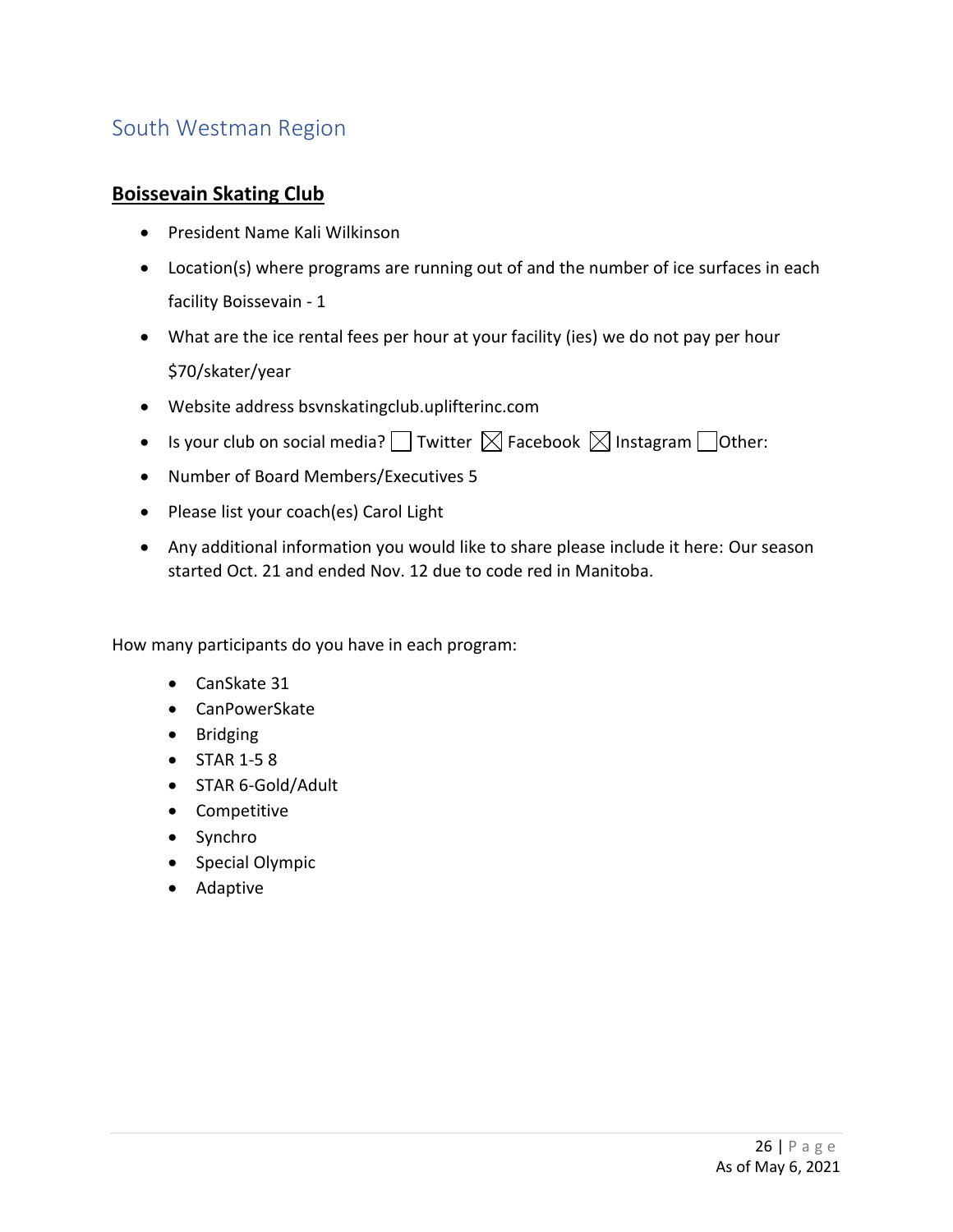|                       | Sunday      | Monday | Tuesday | Wednesday   | Thursday | Friday   | Saturday |
|-----------------------|-------------|--------|---------|-------------|----------|----------|----------|
| CanSkate              |             |        |         | $\boxtimes$ |          |          |          |
| <b>STAR 1-5</b>       | $\boxtimes$ |        |         | $\boxtimes$ |          | $\times$ |          |
| <b>Bridging</b>       |             |        |         |             |          |          |          |
| CanPowerSkate         |             |        |         |             |          |          |          |
| STAR 6-Gold/<br>Adult |             |        |         |             |          |          |          |
| Competitive           |             |        |         |             |          |          |          |
| Synchro               |             |        |         |             |          |          |          |
| Off Ice Training      |             |        |         |             |          |          |          |
| Special<br>Olympics   |             |        |         |             |          |          |          |
| Adaptive              |             |        |         |             |          |          |          |

What are the top three (3) successes at your club?

- We're still going!
- Strong Canskate program

•

- Small Board
- low STAR numbers
- •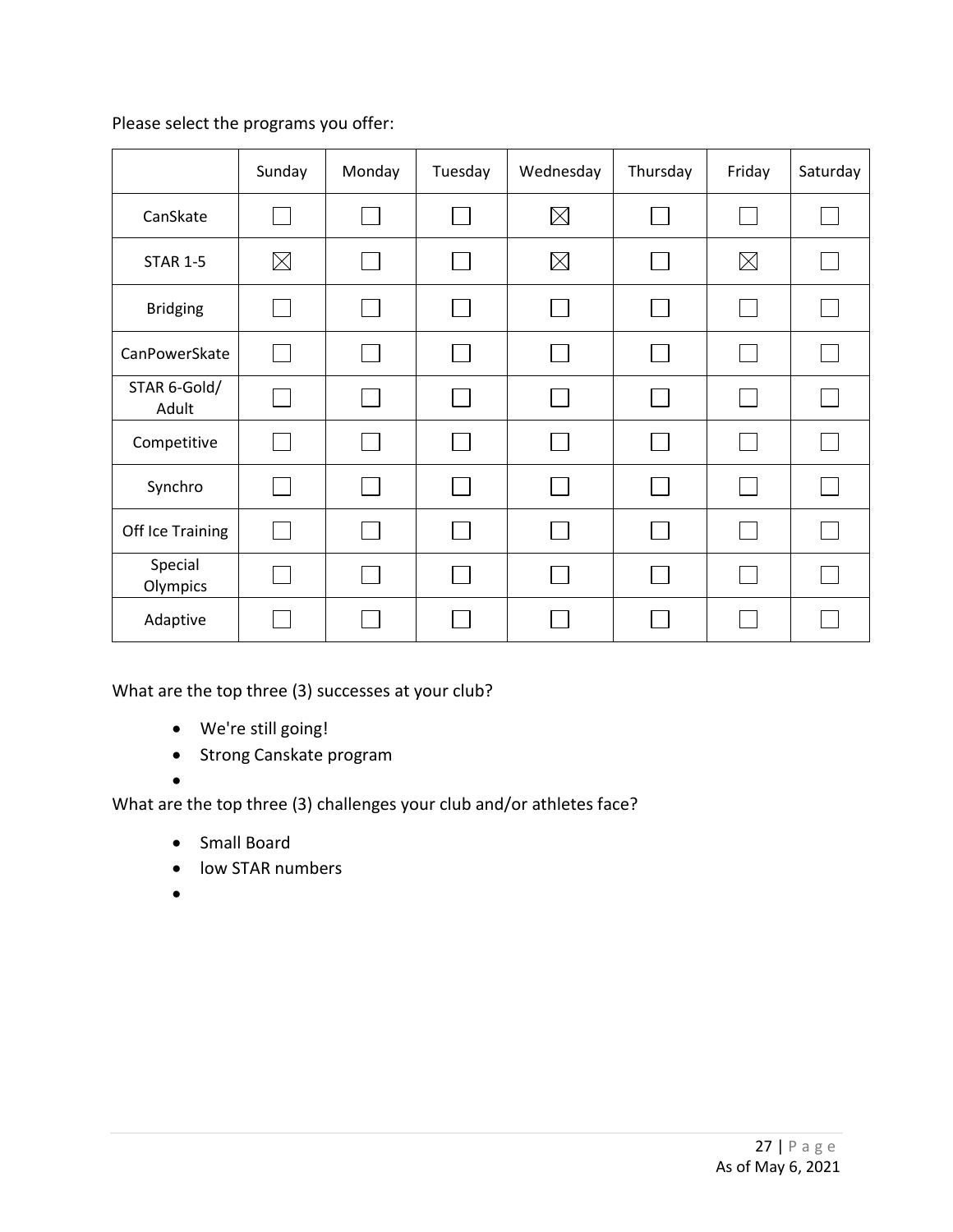## **Deloraine Skating Club**

- President Name Sara Lehman
- Location(s) where programs are running out of and the number of ice surfaces in each facility Deloraine's Doc Bonar Arena, 1 ice surface
- What are the ice rental fees per hour at your facility (ies) unsure
- Website address
- Is your club on social media?  $\Box$  Twitter  $\Box$  Facebook  $\Box$  Instagram  $\Box$  Other: not on social media
- Number of Board Members/Executives 1
- Please list your coach(es) Sharlene McGregor, Charlie Lee
- If someone new to skating/community has questions about your program(s) who should they contact at your club Carla Lee dclee@mymts.net 204-673-2218

- CanSkate 13
- CanPowerSkate
- Bridging 2
- $\bullet$  STAR 1-5
- STAR 6-Gold/Adult
- Competitive
- Synchro
- Special Olympic
- Adaptive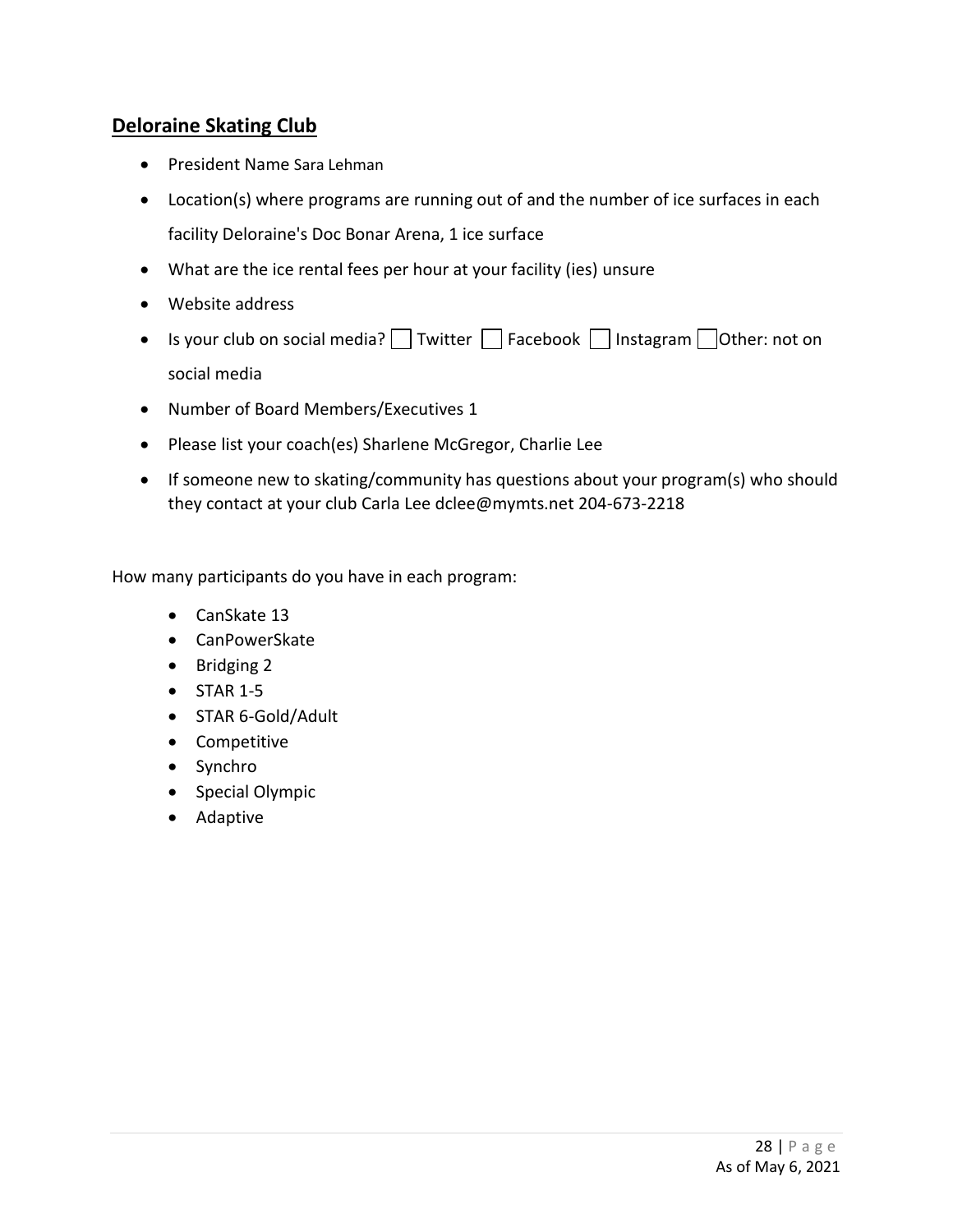|                       | Sunday         | Monday      | Tuesday | Wednesday       | Thursday | Friday          | Saturday |
|-----------------------|----------------|-------------|---------|-----------------|----------|-----------------|----------|
| CanSkate              |                | $\boxtimes$ |         |                 |          |                 |          |
| <b>STAR 1-5</b>       | $\mathbf{I}$   |             |         | <b>Contract</b> |          | $\mathbf{I}$    |          |
| <b>Bridging</b>       |                | $\boxtimes$ |         |                 |          |                 |          |
| CanPowerSkate         | $\mathbf{I}$   |             |         |                 |          | $\mathbf{I}$    |          |
| STAR 6-Gold/<br>Adult |                |             |         | $\mathbf{L}$    |          | $\sim$          |          |
| Competitive           | $\mathbf{L}$   |             |         |                 |          | $\mathbf{I}$    |          |
| Synchro               | $\sim$         |             |         | m.              |          |                 |          |
| Off Ice Training      | $\mathbf{L}$   |             |         |                 |          | <b>Contract</b> |          |
| Special<br>Olympics   | $\mathbb{R}^n$ |             |         |                 |          | $\mathbf{L}$    |          |
| Adaptive              |                |             |         |                 |          |                 |          |

What are the top three (3) successes at your club?

- $\bullet$  N/A
- •
- •

- $\bullet$  N/A
- •
- •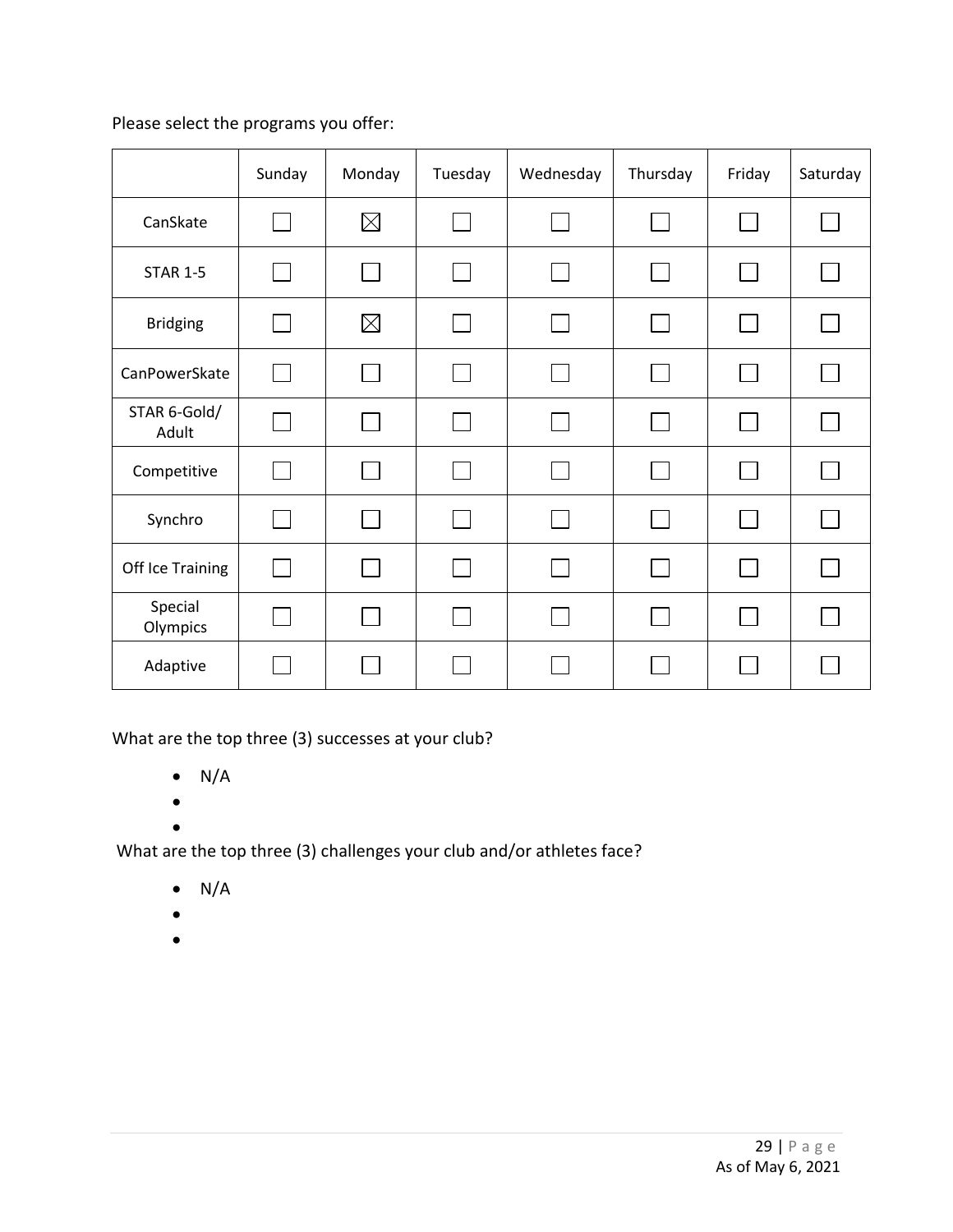## **Hartney Skating Club**

- President Name Karen Duthie
- Location(s) where programs are running out of and the number of ice surfaces in each facility Hartney & Area Arena - one ice surface
- What are the ice rental fees per hour at your facility (ies) \$100
- Website address
- Is your club on social media?  $\Box$  Twitter  $\boxtimes$  Facebook  $\Box$  Instagram  $\Box$  Other:
- Number of Board Members/Executives 3
- Please list your coach(es) Laurie Bertholet, Debra Turner
- What types of fundraising are you planning on trying (Color Run, chocolates, Gold Cards, etc…) NONE

- CanSkate
- CanPowerSkate
- Bridging 5
- STAR 1-5 6
- STAR 6-Gold/Adult
- Competitive
- Synchro
- Special Olympic
- Adaptive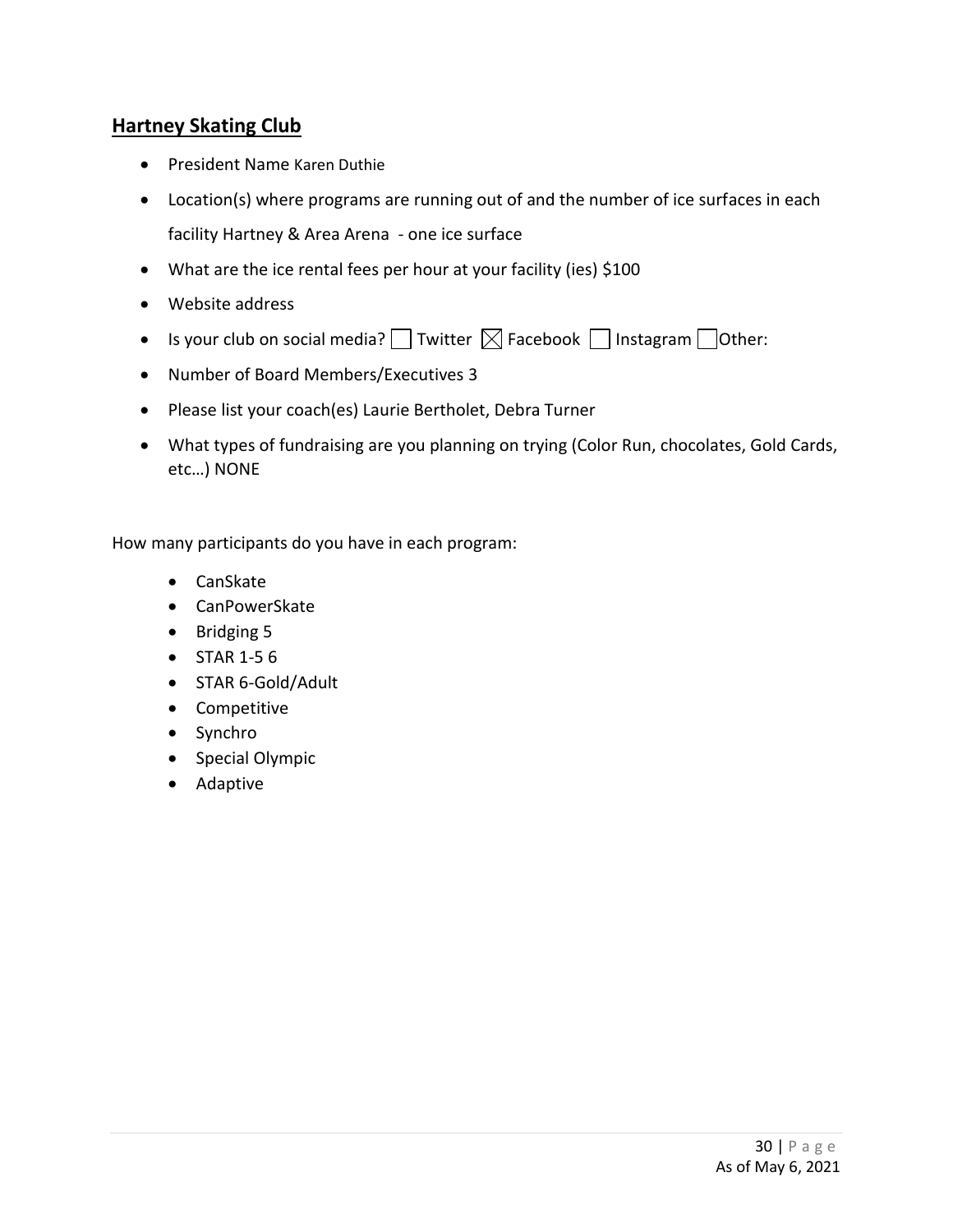|                       | Sunday | Monday | Tuesday | Wednesday   | Thursday | Friday      | Saturday     |
|-----------------------|--------|--------|---------|-------------|----------|-------------|--------------|
| CanSkate              |        |        |         | $\boxtimes$ |          |             |              |
| <b>STAR 1-5</b>       |        |        |         | $\boxtimes$ |          | $\boxtimes$ |              |
| <b>Bridging</b>       |        |        |         | $\boxtimes$ |          | $\boxtimes$ |              |
| CanPowerSkate         |        |        |         | l a s       |          |             |              |
| STAR 6-Gold/<br>Adult |        |        |         | $\boxtimes$ |          | $\boxtimes$ |              |
| Competitive           |        |        |         |             |          |             |              |
| Synchro               |        |        |         |             |          |             |              |
| Off Ice Training      |        |        |         |             |          |             |              |
| Special<br>Olympics   |        |        |         |             |          |             | $\mathbf{L}$ |
| Adaptive              |        |        |         |             |          |             |              |

What are the top three (3) successes at your club?

- We have more skaters participating in the Rising Star Program (Bridging)
- •
- •

- Getting Executive Members
- Pandemic Public Health Protocols
- Not able to get the CanSkate program going for 2020-2021 season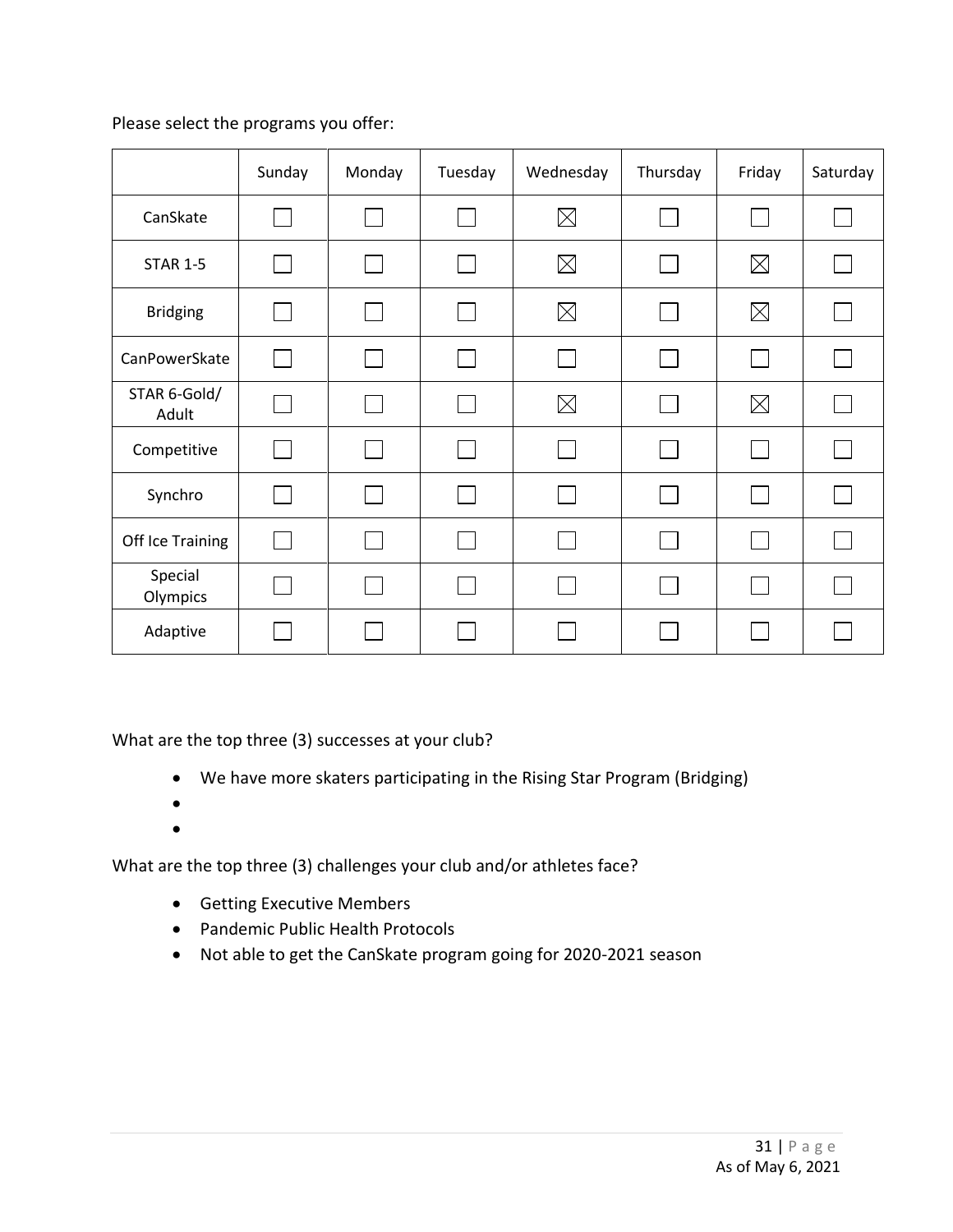## **Killarney Figure Skating Club**

- President Name n/a
- Location(s) where programs are running out of and the number of ice surfaces in each facility The Shamrock Centre in Killarney MB and the facility has 1 ice surface
- What are the ice rental fees per hour at your facility (ies) \$121.96 per hour
- Website address n/a
- Is your club on social media? Twitter  $\boxtimes$  Facebook  $\Box$  Instagram  $\Box$  Other:
- Number of Board Members/Executives 7
- Please list your coach(es) Sydney Lochhead, Kayla Taylor and Daelyn Howarth
- What types of fundraising are you planning on trying (Color Run, chocolates, Gold Cards, etc…) Mom's Pantry (sale of food products), Purdy's chocolates, and a raffle.
- If someone new to skating/community has questions about your program(s) who should they contact at your club They can email our club at figureskatingclubkillarney@gmail.com and a board member will be in contact with them.
- Any additional information you would like to share please include it here: Just a note, that our club usually has a synchro program but was not able to run this season due to covid-19. We usually have two team with each team having 8-10 skaters. If covid restrictions lift, we plan to run the symchro program next season.

- CanSkate 32
- CanPowerSkate n/a
- Bridging 3
- STAR 1-5 11
- STAR 6-Gold/Adult 5
- Competitive n/a
- Synchro no synchro this year due to Covid-19
- Special Olympic n/a
- Adaptive n/a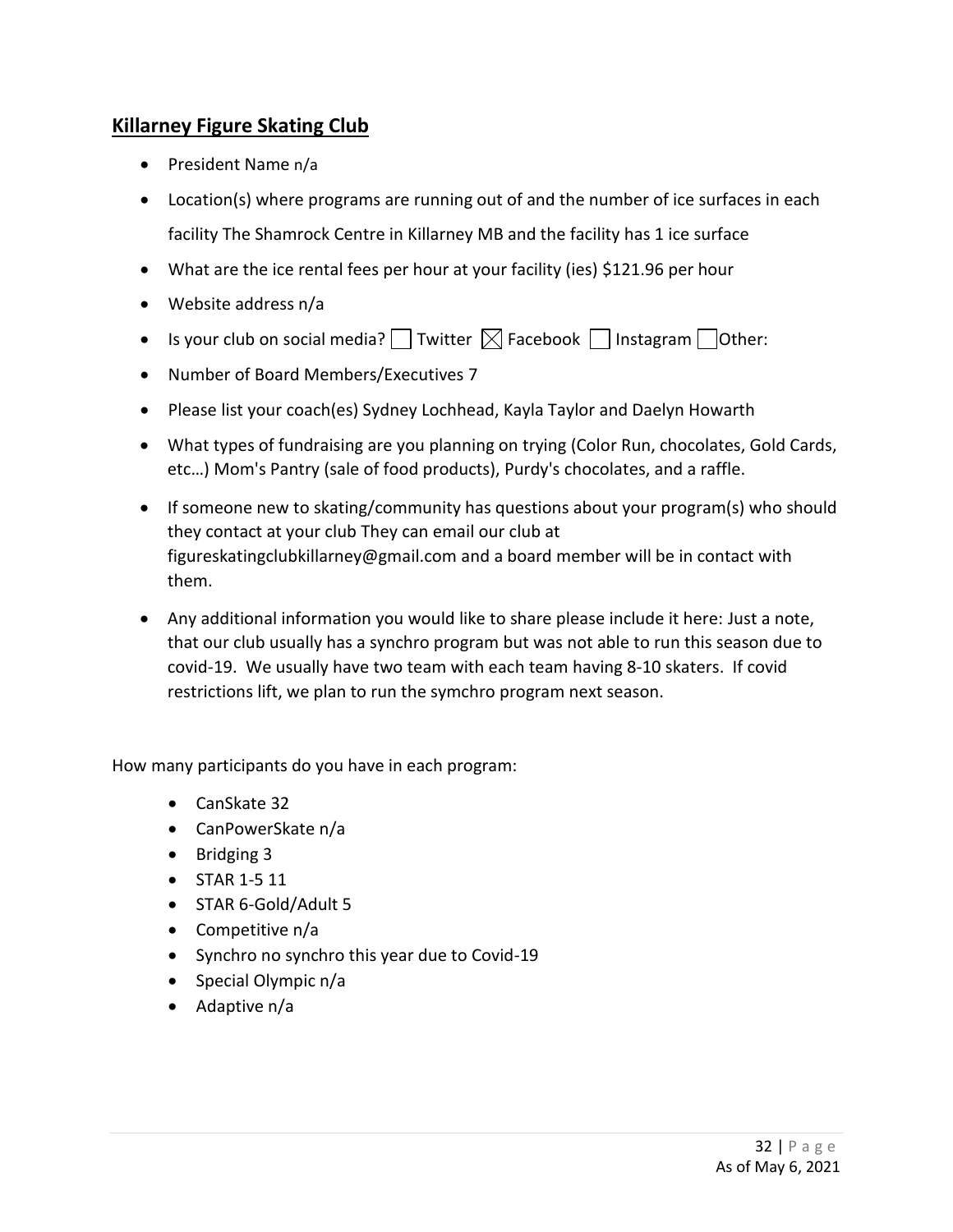|                       | Sunday | Monday      | Tuesday | Wednesday   | Thursday | Friday       | Saturday |
|-----------------------|--------|-------------|---------|-------------|----------|--------------|----------|
| CanSkate              |        | $\boxtimes$ |         | $\boxtimes$ |          | $\boxtimes$  |          |
| <b>STAR 1-5</b>       |        | $\boxtimes$ |         | $\boxtimes$ |          | $\mathbf{I}$ |          |
| <b>Bridging</b>       |        | $\boxtimes$ |         |             |          | $\boxtimes$  |          |
| CanPowerSkate         |        |             |         |             |          |              |          |
| STAR 6-Gold/<br>Adult |        |             |         |             |          |              |          |
| Competitive           |        |             |         |             |          |              |          |
| Synchro               |        |             |         |             |          |              |          |
| Off Ice Training      |        |             |         |             |          |              |          |
| Special<br>Olympics   |        |             |         |             |          | $\mathbf{L}$ |          |
| Adaptive              |        |             |         |             |          |              |          |

What are the top three (3) successes at your club?

- being able to start our season during covid
- fundraisers were a big success this year
- •

- finding more coaches for our programs
- having to cancel our season
- Skaters not being able to test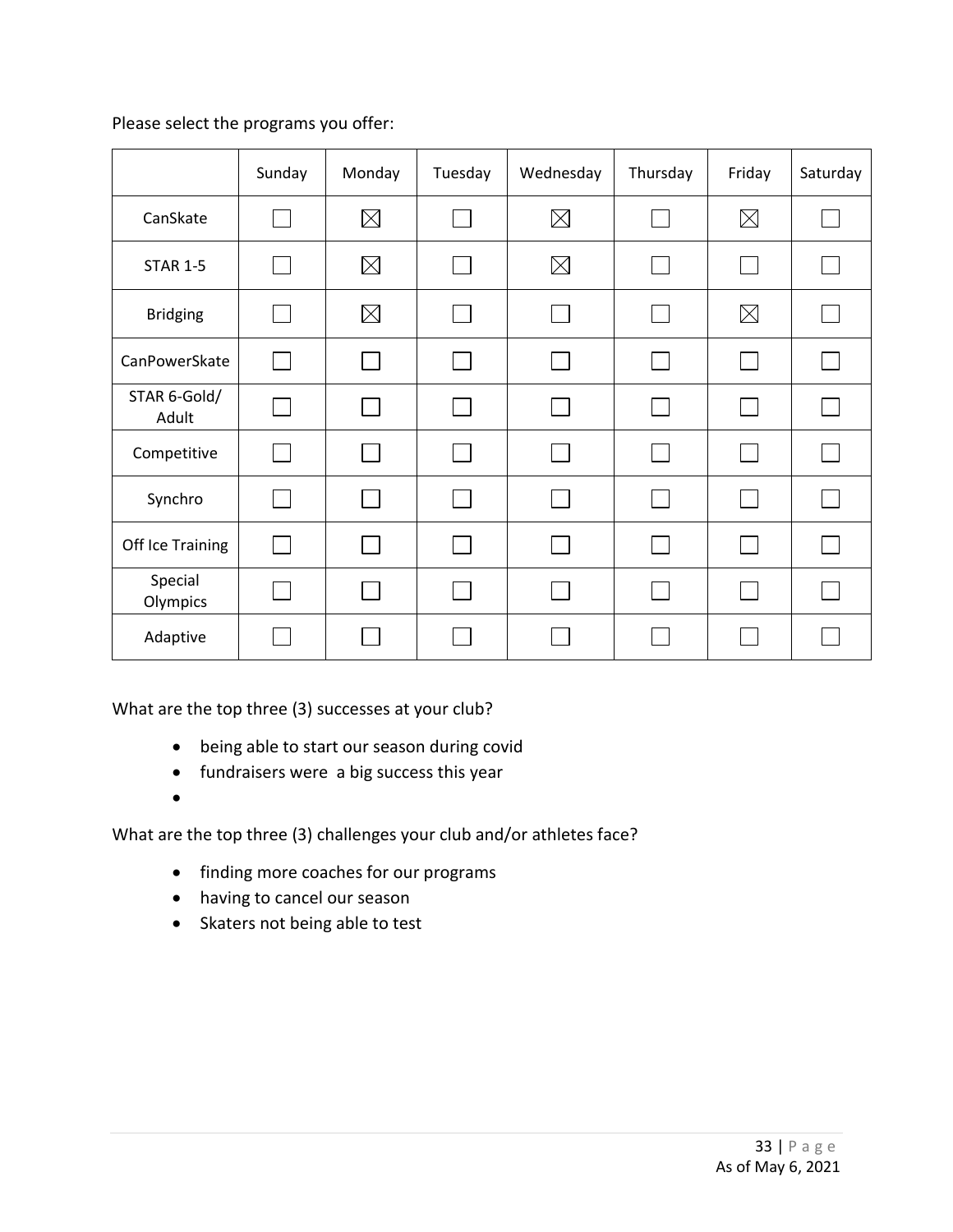## **Melita Skating Club**

- President Name Nicole Bodin/Jamie Wilkinson
- Location(s) where programs are running out of and the number of ice surfaces in each facility Enns Brothers Place, Melita - 1 ice surface
- What are the ice rental fees per hour at your facility (ies) \$105/hr
- Website address N/A
- Is your club on social media?  $\Box$  Twitter  $\boxtimes$  Facebook  $\Box$  Instagram  $\Box$  Other:
- Number of Board Members/Executives 4
- Please list your coach(es) Sharlene McGregor, Hillary Bennie
- What types of fundraising are you planning on trying (Color Run, chocolates, Gold Cards, etc…) Mabels Labels, Frozen Pizzas, town wide 50/50 raffle
- If someone new to skating/community has questions about your program(s) who should they contact at your club Nicole Bodin or Jamie Wilkinson

- CanSkate 24
- CanPowerSkate
- Bridging 10
- STAR 1-5 7
- STAR 6-Gold/Adult 1
- Competitive
- Synchro
- Special Olympic
- Adaptive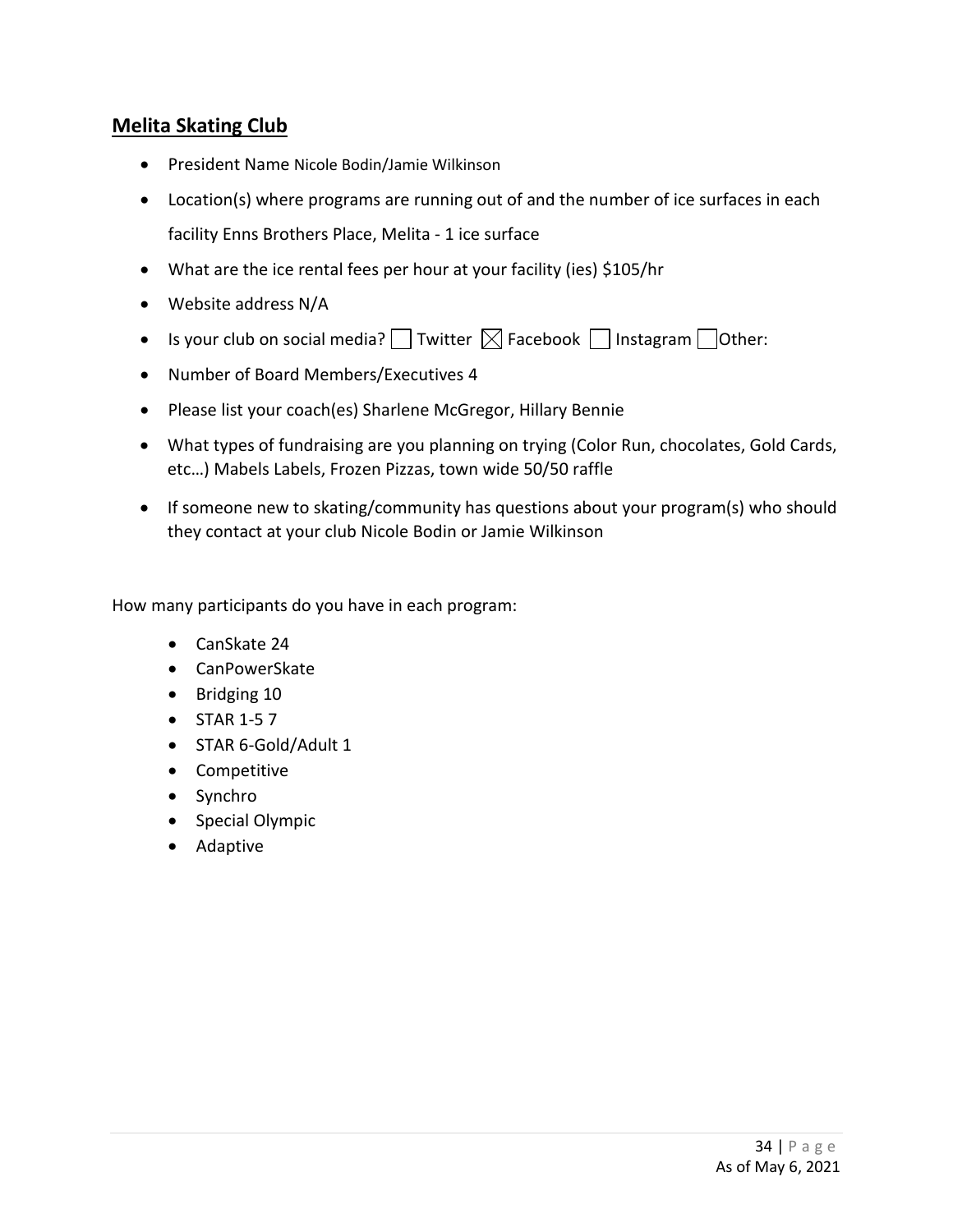|                       | Sunday | Monday | Tuesday     | Wednesday | Thursday    | Friday | Saturday |
|-----------------------|--------|--------|-------------|-----------|-------------|--------|----------|
| CanSkate              |        |        | $\boxtimes$ |           |             |        |          |
| <b>STAR 1-5</b>       |        |        | $\boxtimes$ |           | $\boxtimes$ | L      |          |
| <b>Bridging</b>       |        |        | $\boxtimes$ |           | $\boxtimes$ |        |          |
| CanPowerSkate         |        |        | $\Box$      |           |             |        |          |
| STAR 6-Gold/<br>Adult |        |        | $\boxtimes$ |           | $\boxtimes$ |        |          |
| Competitive           |        |        |             |           |             |        |          |
| Synchro               |        |        |             |           |             |        |          |
| Off Ice Training      |        |        |             |           |             |        |          |
| Special<br>Olympics   |        |        |             |           |             |        |          |
| Adaptive              |        |        |             |           |             |        |          |

What are the top three (3) successes at your club?

- Good interest in programming with a new, enthusiastic executive
- Was able to obtain a second coach to assist with more lessons at minimal cost to the club
- Was going to be easier this year to get CanSkate PA's because students weren't as busy with other activities

- New executive starting at a difficult time and having lots to learn with all the extra paperwork and procedures required
- Trying to sort out CanSkate number's to stay within the max number of participants/PA's/coaches
- Getting spectator waiver's signed, families found it confusing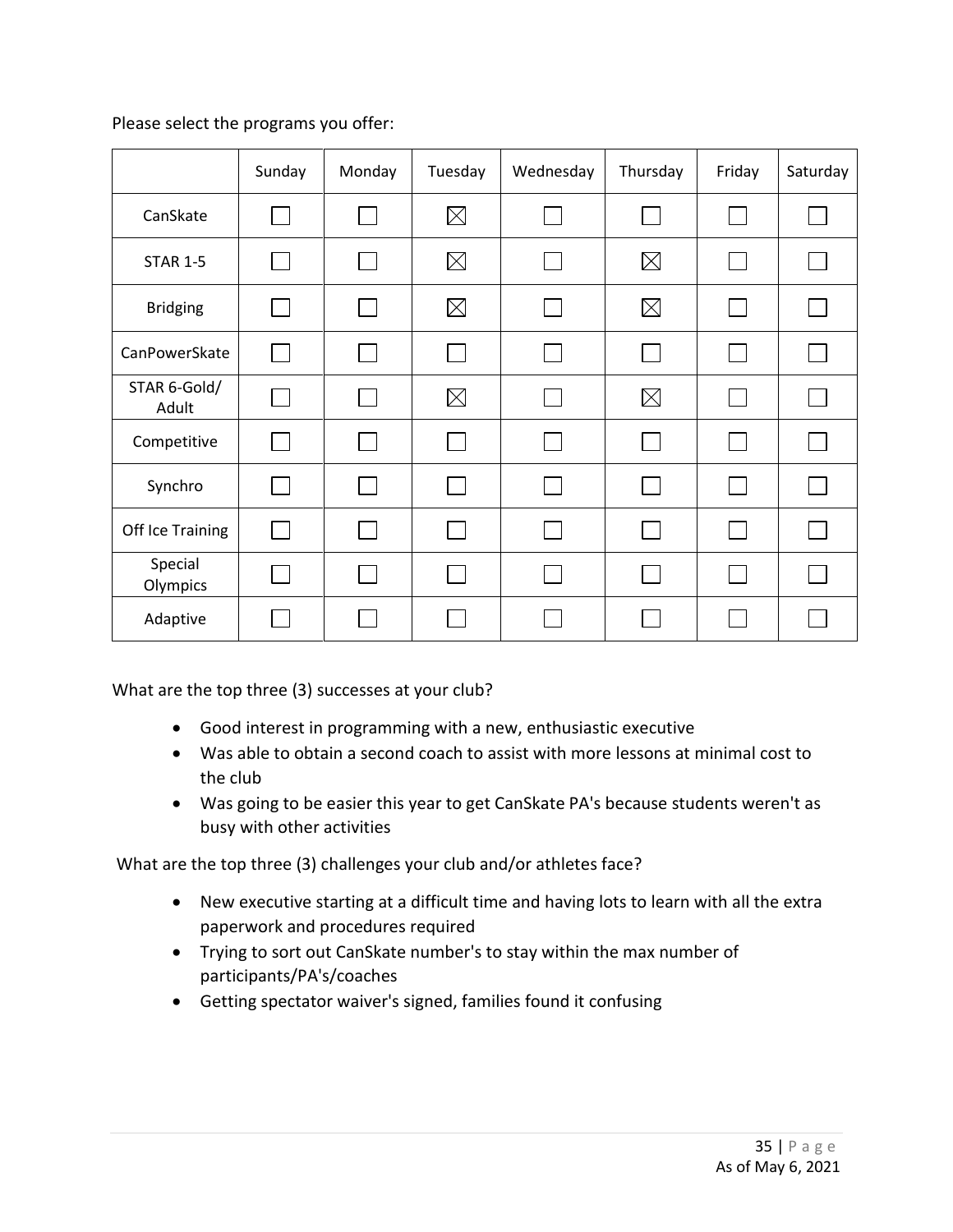## **Reston Figure Skating Club**

- President Name Angie Henderson
- Location(s) where programs are running out of and the number of ice surfaces in each facility Reston, 1 ice surface
- What are the ice rental fees per hour at your facility (ies) 100/hr
- Website address n/a
- Is your club on social media? Twitter  $\Box$  Facebook  $\Box$  Instagram  $\Box$  Other: n/a
- Number of Board Members/Executives 3
- Please list your coach(es) Laurie Bertholet and Chipel Bartel
- What types of fundraising are you planning on trying (Color Run, chocolates, Gold Cards, etc…) We normally do a wine draw and raffle
- If someone new to skating/community has questions about your program(s) who should they contact at your club Angie Henderson, Mellisa Duncan, Stacey Boulton
- Any additional information you would like to share please include it here: We only ran for 2 weeks this year
- What types of fundraising are you planning on trying (Color Run, chocolates, Gold Cards, etc…) We normally do a wine draw and raffle
- If someone new to skating/community has questions about your program(s) who should they contact at your club Angie Henderson, Mellisa Duncan, Stacey Boulton
- Any additional information you would like to share please include it here: We only ran for 2 weeks this year

- CanSkate 6
- CanPowerSkate
- Bridging 1
- STAR 1-5 8
- STAR 6-Gold/Adult
- Competitive
- Synchro
- Special Olympic
- Adaptive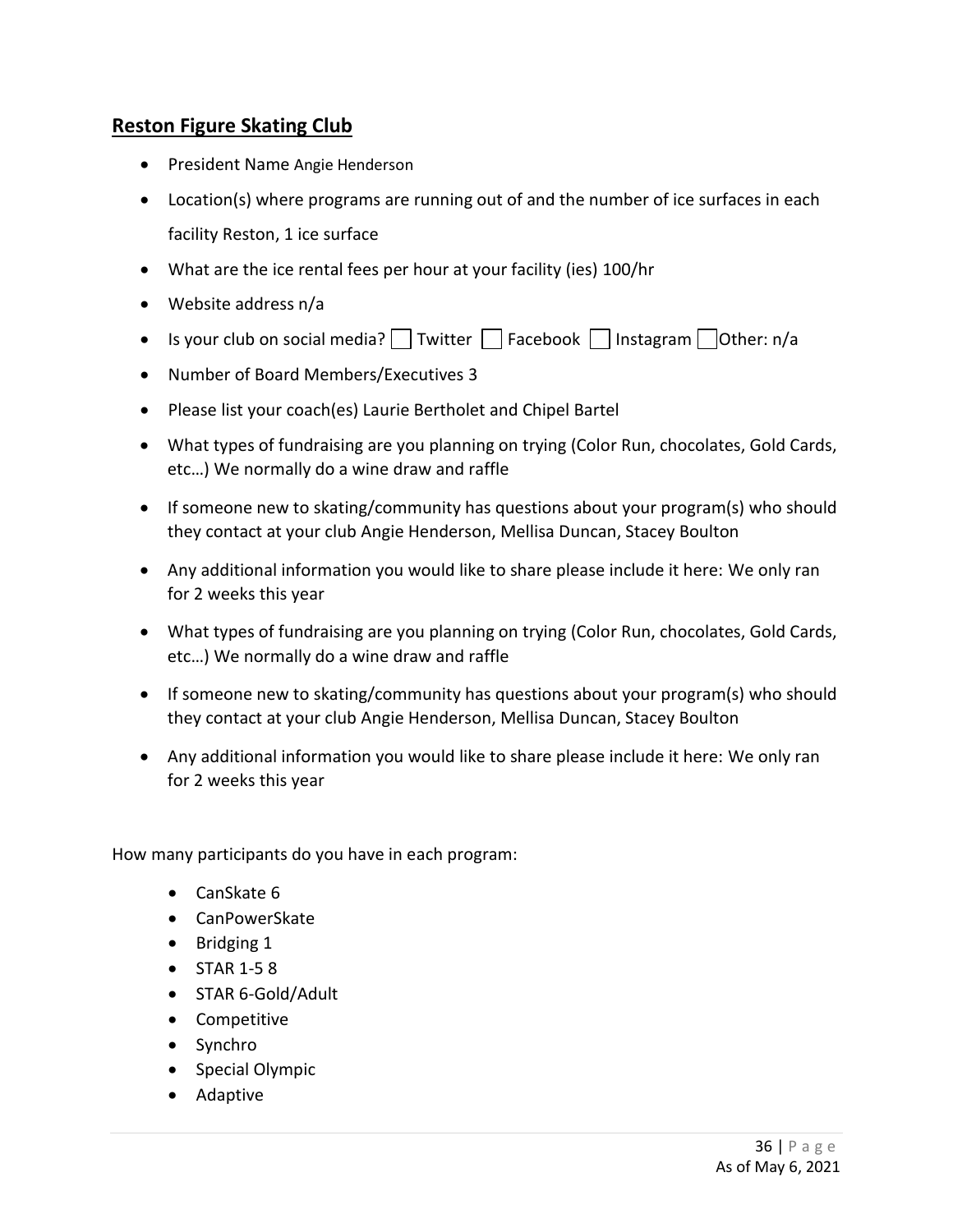|                       | Sunday | Monday      | Tuesday | Wednesday   | Thursday | Friday      | Saturday |
|-----------------------|--------|-------------|---------|-------------|----------|-------------|----------|
| CanSkate              |        | $\boxtimes$ |         | $\boxtimes$ |          | $\boxtimes$ |          |
| <b>STAR 1-5</b>       |        | $\boxtimes$ |         | $\boxtimes$ |          | $\boxtimes$ |          |
| <b>Bridging</b>       |        | $\boxtimes$ |         | $\boxtimes$ |          | $\boxtimes$ |          |
| CanPowerSkate         |        |             |         |             |          |             |          |
| STAR 6-Gold/<br>Adult |        |             |         |             |          |             |          |
| Competitive           |        |             |         |             |          |             |          |
| Synchro               |        |             |         |             |          |             |          |
| Off Ice Training      |        |             |         |             |          |             |          |
| Special<br>Olympics   |        |             |         |             |          |             |          |
| Adaptive              |        |             |         |             |          |             |          |

What are the top three (3) successes at your club?

- Great STAR coaches
- the love of the sport
- A great rink family

- Having interest in joining
- Having an interest in staying
- Getting ice time and coaches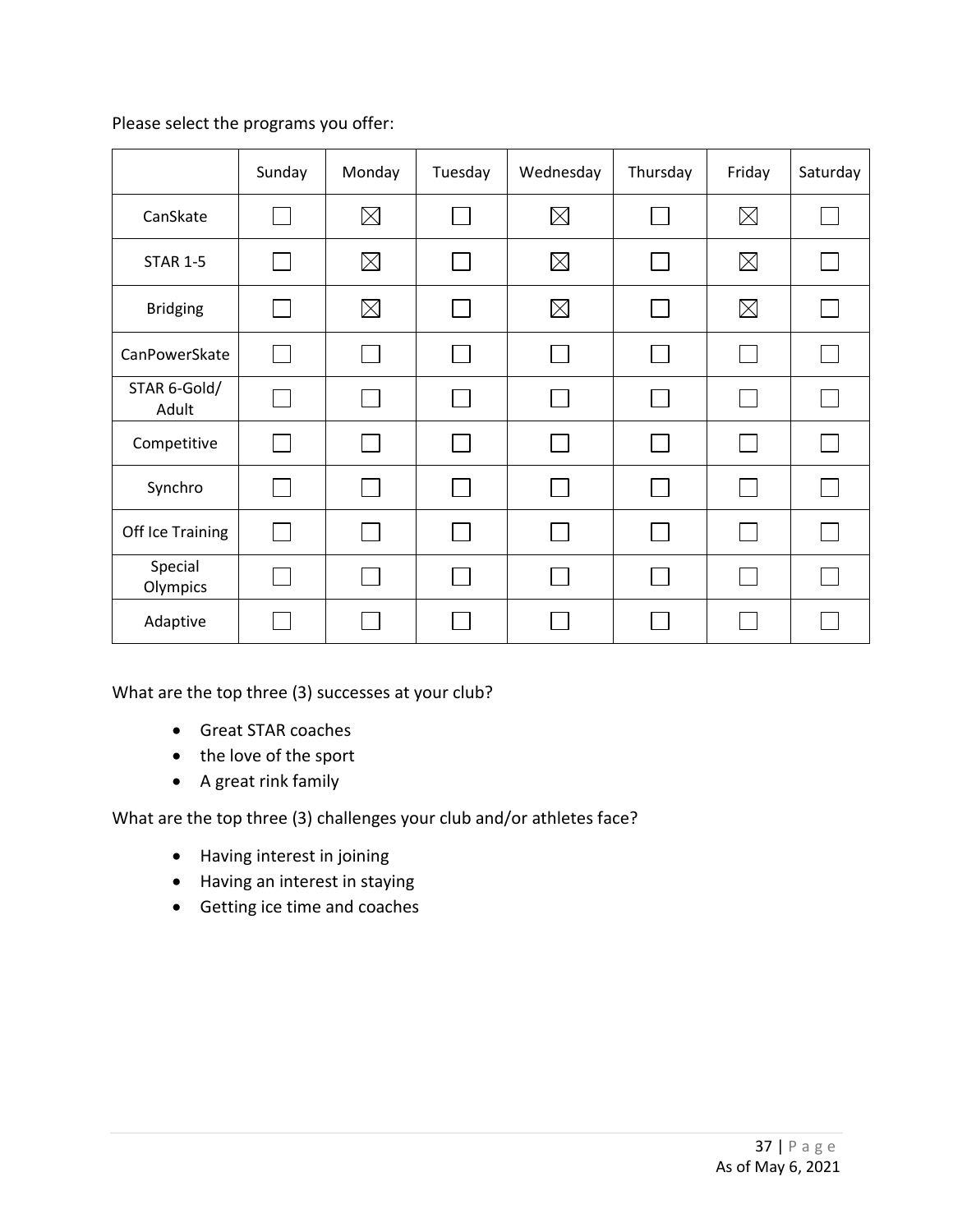## **Waskada Skating Club**

- President Name Carla Lee
- Location(s) where programs are running out of and the number of ice surfaces in each facility Waskada community rink. One ice surface.
- What are the ice rental fees per hour at your facility (ies) \$50/hr for locals/\$100/hr non resident
- Website address n/a
- Is your club on social media?  $\Box$  Twitter  $\Box$  Facebook  $\Box$  Instagram  $\Box$  Other: n/a
- Number of Board Members/Executives 4
- Please list your coach(es) Sharlene McGregor, Charlie Lee, Hillary Bennie
- What types of fundraising are you planning on trying (Color Run, chocolates, Gold Cards, etc…) N/A
- If someone new to skating/community has questions about your program(s) who should they contact at your club Carla Lee

- CanSkate 15
- CanPowerSkate
- Bridging
- STAR 1-5 8
- STAR 6-Gold/Adult 1
- Competitive
- Synchro
- Special Olympic
- Adaptive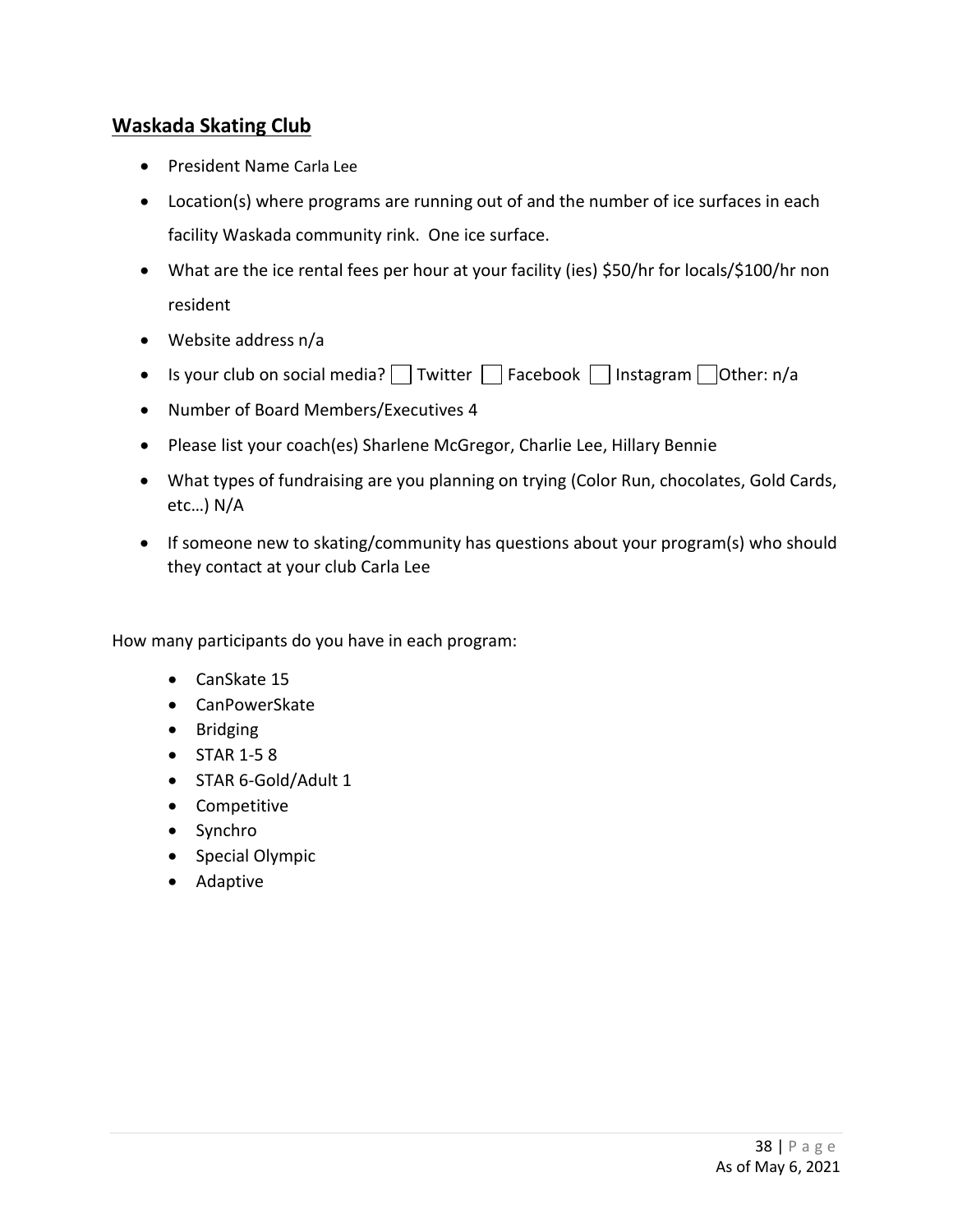|                       | Sunday         | Monday      | Tuesday | Wednesday   | Thursday | Friday      | Saturday    |
|-----------------------|----------------|-------------|---------|-------------|----------|-------------|-------------|
| CanSkate              |                | $\boxtimes$ |         |             |          |             |             |
| <b>STAR 1-5</b>       | l.             |             |         | $\boxtimes$ |          | $\times$    | $\boxtimes$ |
| <b>Bridging</b>       |                |             |         |             |          |             |             |
| CanPowerSkate         | $\mathbb{R}^n$ |             |         |             |          |             |             |
| STAR 6-Gold/<br>Adult |                |             |         | $\times$    | $\times$ | $\boxtimes$ | $\boxtimes$ |
| Competitive           |                |             |         |             |          |             |             |
| Synchro               |                |             |         |             |          |             |             |
| Off Ice Training      |                |             |         |             |          |             |             |
| Special<br>Olympics   |                |             |         |             |          |             |             |
| Adaptive              |                |             |         |             |          |             |             |

What are the top three (3) successes at your club?

- •
- •
- •

- We lost skaters to American border closing ( 9 skaters)
- •
- •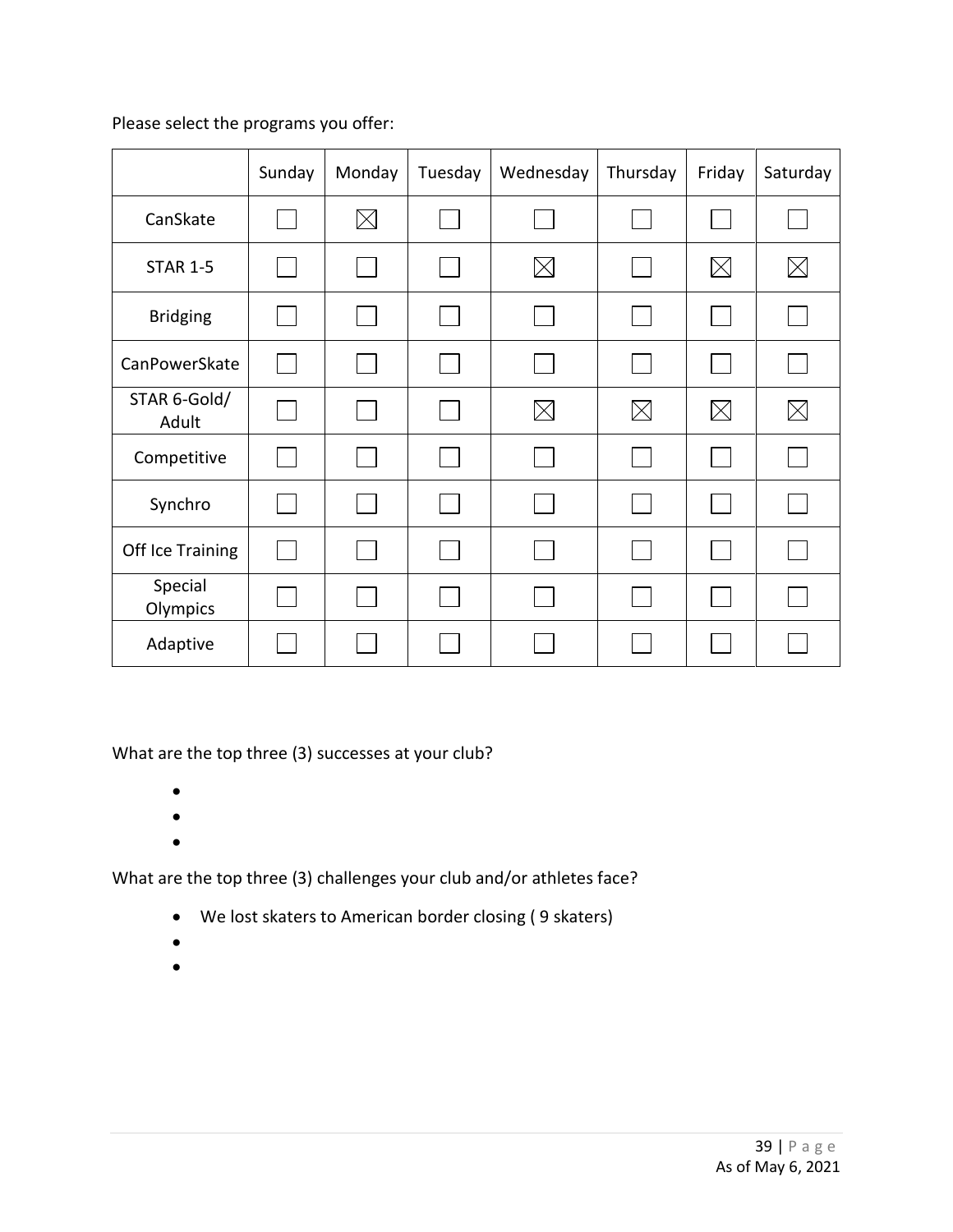# Central Region

### **Altona Skating Club**

- President Name Michelle Gerbrandt
- Location(s) where programs are running out of and the number of ice surfaces in each facility Millennium Exhibition Centre- Altona One ice surface
- What are the ice rental fees per hour at your facility (ies) \$89.00
- Website address altonaskatingclub@gmail.com
- Is your club on social media? Twitter  $\boxtimes$  Facebook  $\boxtimes$  Instagram Tother:
- Number of Board Members/Executives 11
- Please list your coach(es) Kaitlyn Dyck, Abby Dyck
- What types of fundraising are you planning on trying (Color Run, chocolates, Gold Cards, etc…) We held two fundraising events: Spenst pizzas and gift cards as well as selling Elks calendars
- If someone new to skating/community has questions about your program(s) who should they contact at your club Sheree Wahl (president for the 2021-22 season shereewahl@gmail.com

- CanSkate 32
- CanPowerSkate
- Bridging 9
- STAR 1-5 7
- STAR 6-Gold/Adult 4
- Competitive 1
- Synchro
- Special Olympic
- Adaptive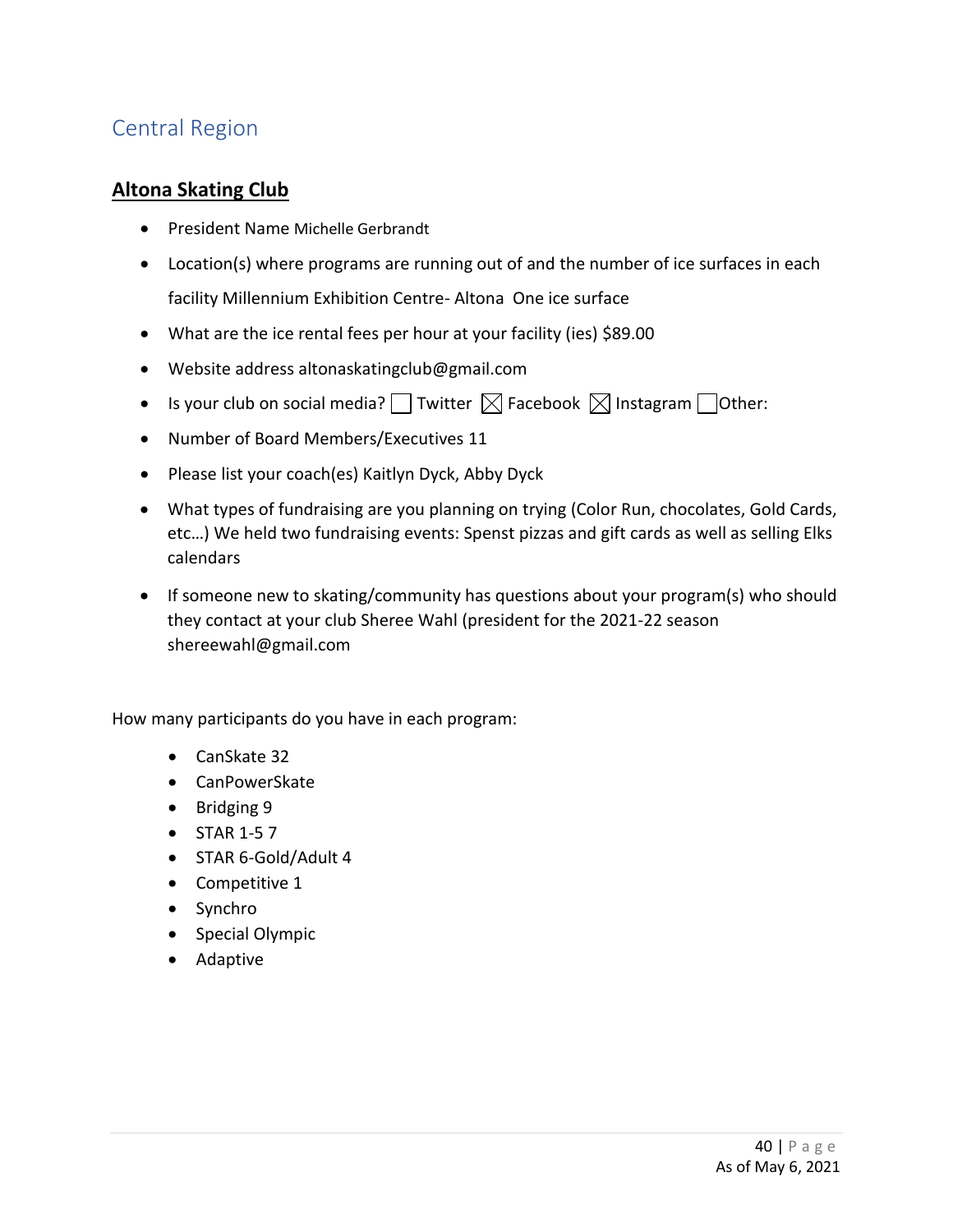|                       | Sunday | Monday      | Tuesday | Wednesday   | Thursday    | Friday | Saturday |
|-----------------------|--------|-------------|---------|-------------|-------------|--------|----------|
| CanSkate              |        | $\boxtimes$ |         |             | $\boxtimes$ |        |          |
| <b>STAR 1-5</b>       |        | $\boxtimes$ |         |             | $\times$    |        |          |
| <b>Bridging</b>       |        | $\boxtimes$ |         |             | $\times$    |        |          |
| CanPowerSkate         |        |             |         |             |             |        |          |
| STAR 6-Gold/<br>Adult |        | $\boxtimes$ |         | $\boxtimes$ | $\times$    |        |          |
| Competitive           |        | $\boxtimes$ |         |             | $\boxtimes$ |        |          |
| Synchro               |        |             |         |             |             |        |          |
| Off Ice Training      |        |             |         |             |             |        |          |
| Special<br>Olympics   |        |             |         |             |             |        |          |
| Adaptive              |        |             |         |             |             |        |          |

What are the top three (3) successes at your club?

- Two big fundraising events were held before skating was suspended due to restrictions. Fundraising from these two events helped offset some of our losses this season
- We were able to have our Star skaters on the ice on Wednesday evenings for an hour which does not normally happen because it is usually public skating. Public skating could not happen this season because of the restrictions.
- Coaches were able to do some dry land training through Zoom with our JR and Star skaters when they couldn't be on the ice

- Keeping up to date with all the restrictions
- Not being on the ice
- •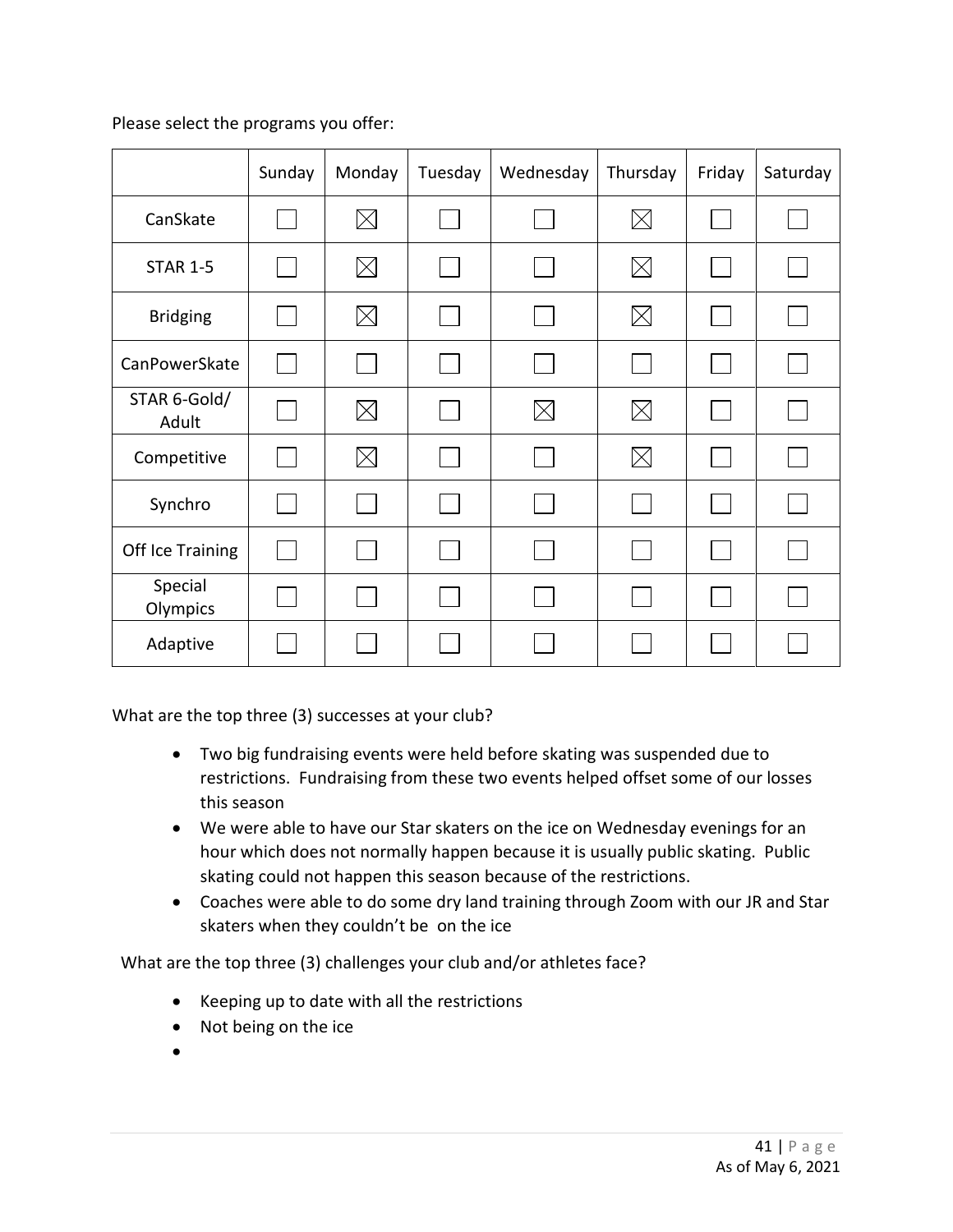## **Carman Skating Club**

President Name Joanne Best

Location(s) where programs are running out of and the number of ice surfaces in each facility

Carman Dufferin Arena- 1 standard ice surface

What are the ice rental fees per hour at your facility (ies) \$90/hour Prime Ice, \$55/hour Non-

Prime Ice

Website address carmanskatingclub.uplifterinc.com

Is your club on social media?  $\Box$  Twitter  $\boxtimes$  Facebook  $\Box$  Instagram  $\Box$  Other:

Number of Board Members/Executives We have 8 Board Members

Please list your coach(es) Jody James, Head Coach Andrea Laskovic, CanSkate Coach

What types of fundraising are you planning on trying (Color Run, chocolates, Gold Cards, etc…) We are undecided at this time.

If someone new to skating/community has questions about your program(s) who should they contact at your club Joanne Best, President Ph: 204-750-2350, email carmansc@gmail.com

- CanSkate 29
- CanPowerSkate
- Bridging 10
- $\bullet$  STAR 1-5
- STAR 6-Gold/Adult
- Competitive
- Synchro
- Special Olympic
- Adaptive
- Parent-Tot 8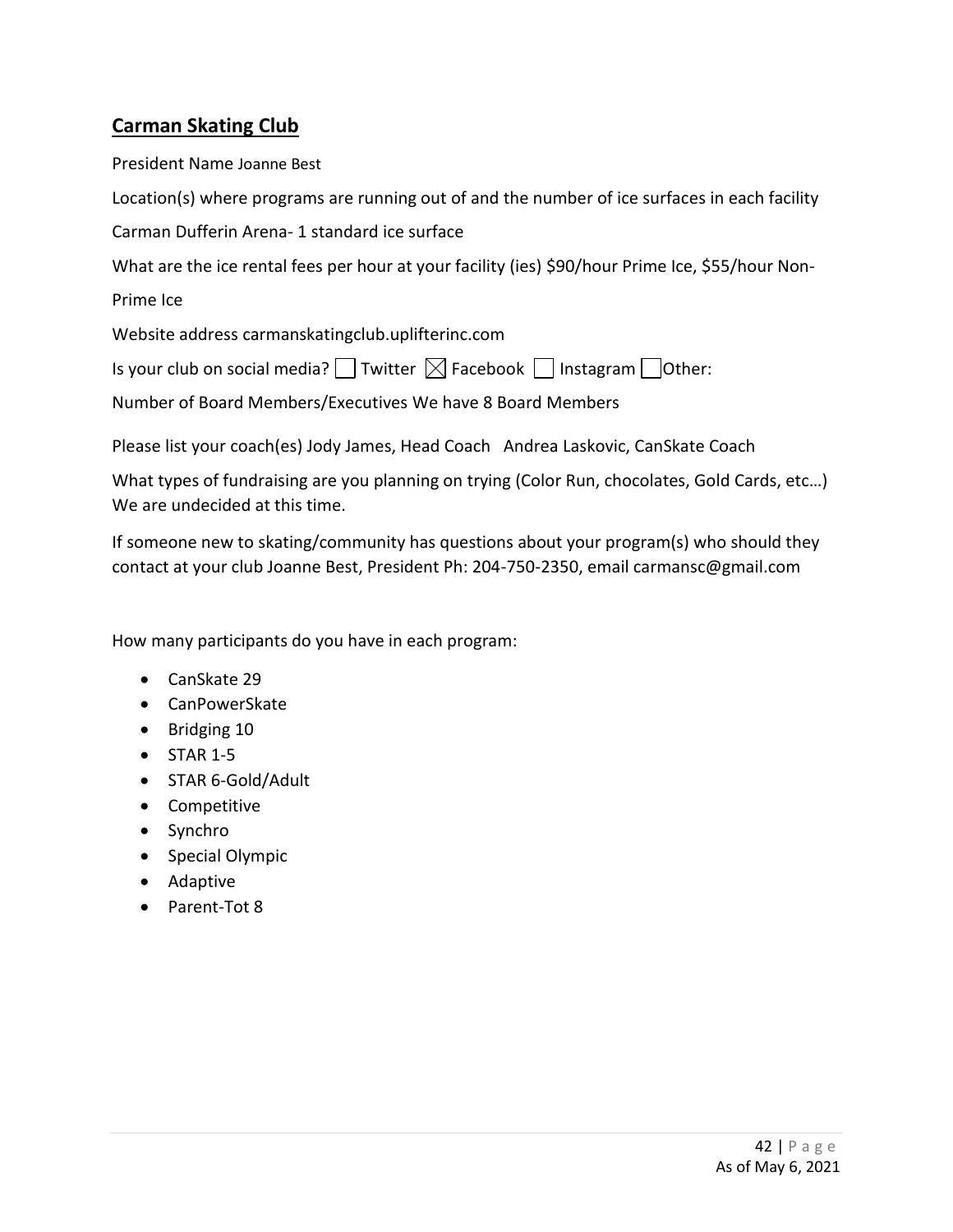|                       | Sunday | Monday | Tuesday     | Wednesday | Thursday             | Friday      | Saturday |
|-----------------------|--------|--------|-------------|-----------|----------------------|-------------|----------|
| CanSkate              |        |        | $\boxtimes$ |           |                      | $\boxtimes$ |          |
| <b>STAR 1-5</b>       |        |        | $\boxtimes$ |           | <b>International</b> | $\boxtimes$ |          |
| <b>Bridging</b>       |        |        | $\times$    |           |                      | $\boxtimes$ |          |
| CanPowerSkate         |        |        |             |           | $\sim$               |             |          |
| STAR 6-Gold/<br>Adult |        |        | $\boxtimes$ |           |                      | $\boxtimes$ |          |
| Competitive           |        |        | $\boxtimes$ |           |                      | $\times$    |          |
| Synchro               |        |        |             |           |                      |             |          |
| Off Ice Training      |        |        | $\times$    |           |                      | $\times$    |          |
| Special<br>Olympics   |        |        |             |           |                      |             |          |
| Adaptive              |        |        |             |           |                      |             |          |

What are the top three (3) successes at your club?

- Our Parent-Tot session was very successful this season and we will consider this session again next year.
- We were able to hold Zoom calls for off-ice training due to Covid shutdown.
- •

- Our club always struggles with getting enough ice time.
- •
- •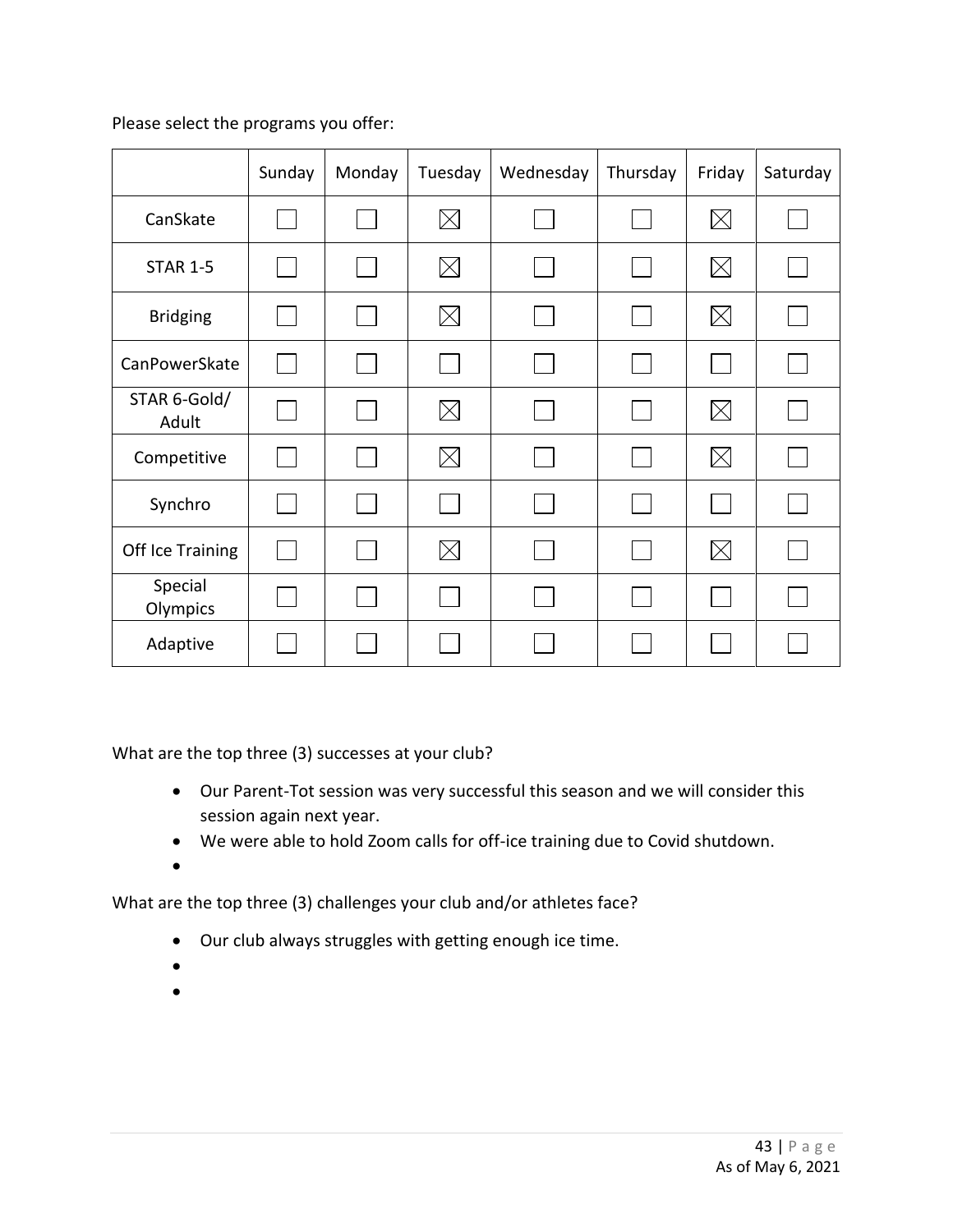#### **Holland Skating Club**

- President Name Darla Hilhorst
- Location(s) where programs are running out of and the number of ice surfaces in each facility Holland Ice Garden - one ice surface
- What are the ice rental fees per hour at your facility (ies) no
- Website address n/a
- Is your club on social media? Twitter  $\Box$  Facebook  $\Box$  Instagram  $\Box$  Other:
- Number of Board Members/Executives 5
- Please list your coach(es) Lynda Campbell Hawley
- What types of fundraising are you planning on trying (Color Run, chocolates, Gold Cards, etc…) cash calendar, mom's pantry, we need to do extra fundraising due to having no season
- If someone new to skating/community has questions about your program(s) who should they contact at your club darlahilhorst@gmail.com
- Any additional information you would like to share please include it here: It was a tough year. All the planning and prep work to have season completely cancelled was disheartening.

- CanSkate 12
- CanPowerSkate
- Bridging
- STAR 1-5 8
- STAR 6-Gold/Adult
- Competitive
- Synchro
- Special Olympic
- Adaptive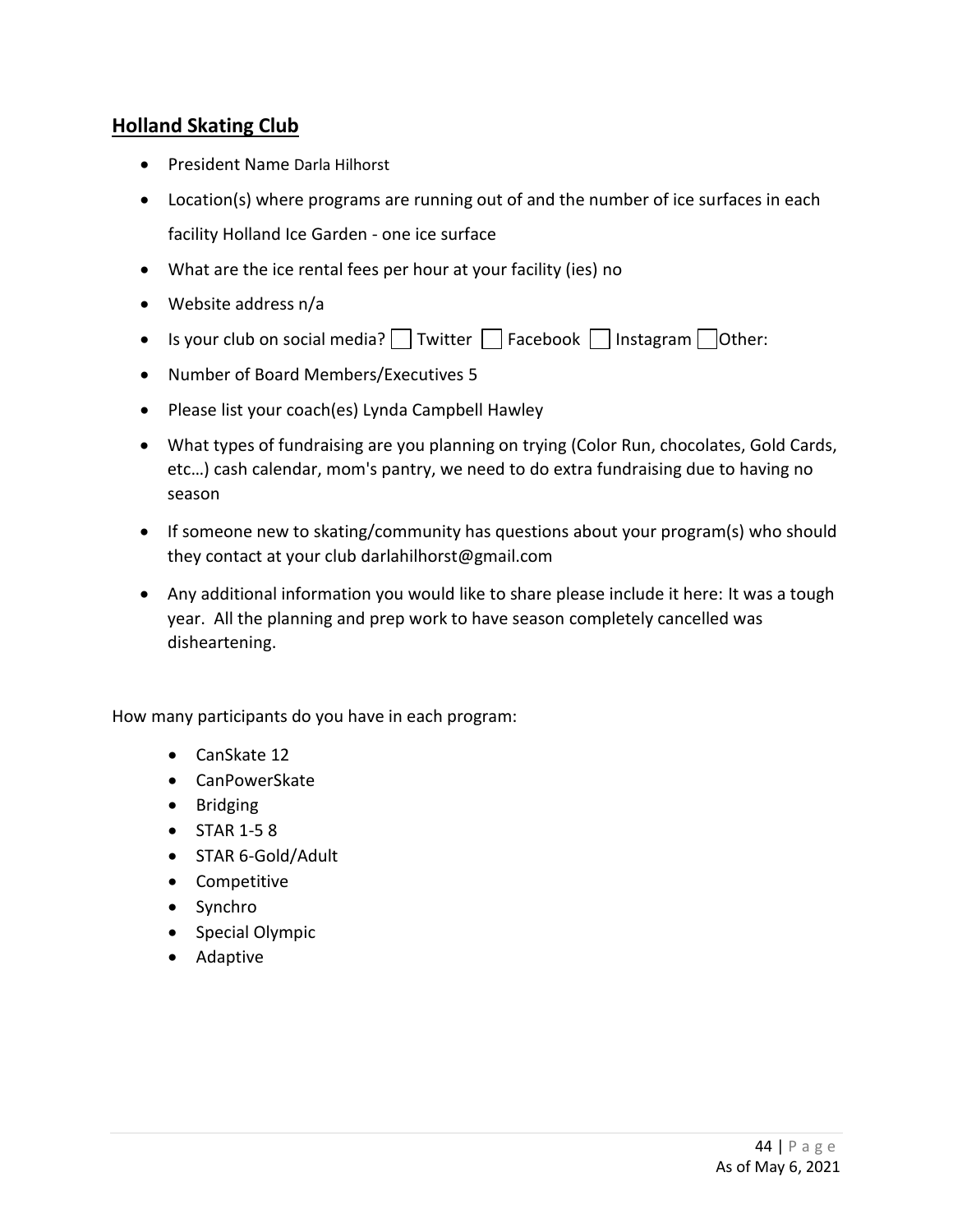|                       | Sunday | Monday      | Tuesday | Wednesday | Thursday                    | Friday | Saturday |
|-----------------------|--------|-------------|---------|-----------|-----------------------------|--------|----------|
| CanSkate              |        | $\boxtimes$ |         |           | $\boxtimes$                 |        |          |
| <b>STAR 1-5</b>       |        | $\boxtimes$ |         |           | $\times$                    |        |          |
| <b>Bridging</b>       |        |             |         |           |                             |        |          |
| CanPowerSkate         |        |             |         |           | $\mathcal{L}_{\mathcal{A}}$ |        |          |
| STAR 6-Gold/<br>Adult |        |             |         |           |                             |        |          |
| Competitive           |        |             |         |           |                             |        |          |
| Synchro               |        |             |         |           | $\mathcal{L}_{\rm{max}}$    |        |          |
| Off Ice Training      |        |             |         |           |                             |        |          |
| Special<br>Olympics   |        |             |         |           |                             |        |          |
| Adaptive              |        |             |         |           |                             |        |          |

What are the top three (3) successes at your club?

- Dedicated board
- planning for COVID
- Great families who adhered to COVID protocols

- COVID all things
- Shortest season ever
- missed season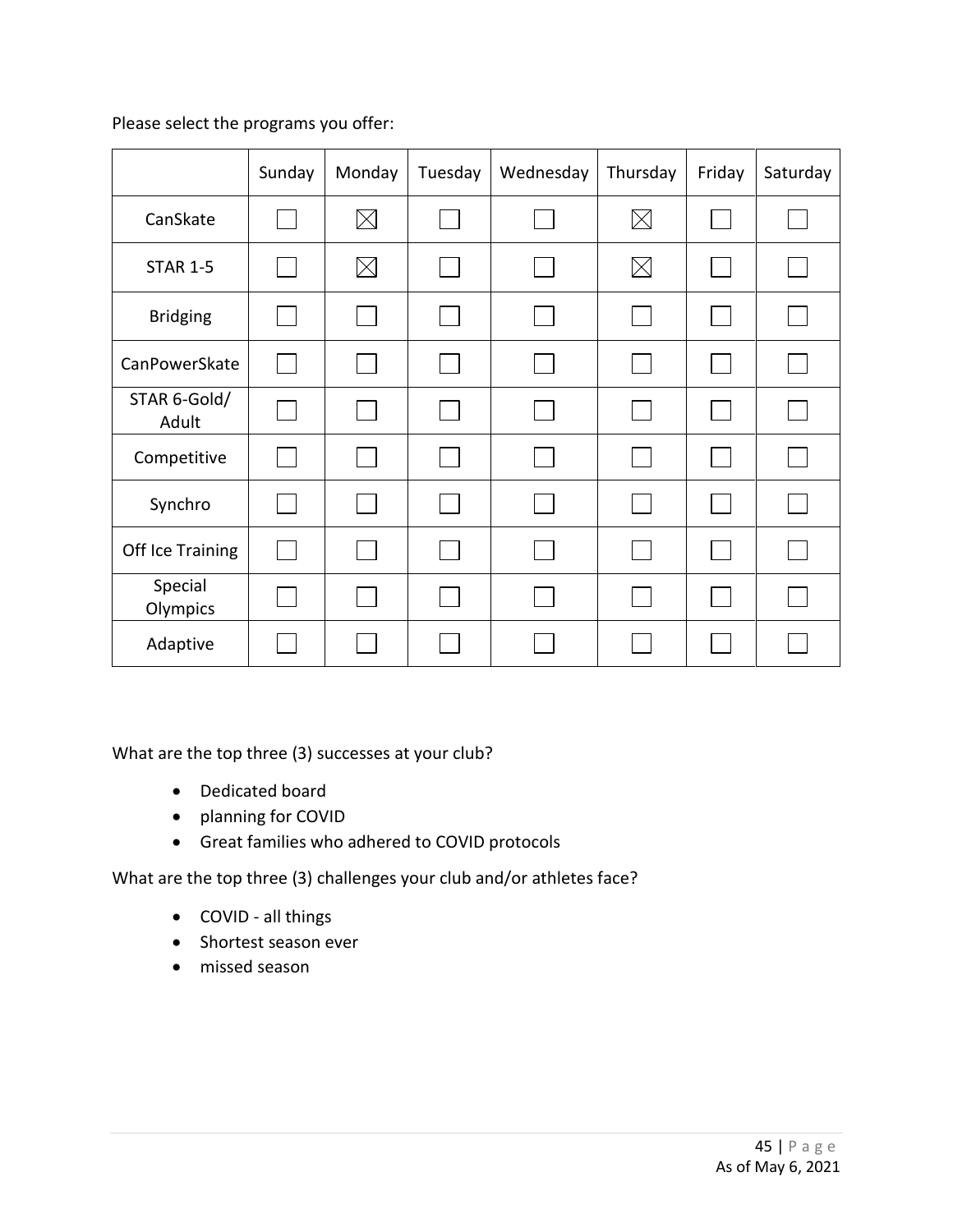## **Morden Figure Skating Club**

- President Name Tasha Roberts
- Location(s) where programs are running out of and the number of ice surfaces in each facility 2
- What are the ice rental fees per hour at your facility (ies) 94.50
- Website address mordenfigureskating.uplifter.com
- Is your club on social media?  $\Box$  Twitter  $\boxtimes$  Facebook  $\Box$  Instagram  $\Box$  Other:
- Number of Board Members/Executives
- Please list your coach(es) Pam Parker (head coach), Brooklyn Parker, Jordan Parker, Kyla Itterman, Almira Penner, Olivia Sawatzky
- What types of fundraising are you planning on trying (Color Run, chocolates, Gold Cards, etc…) COOP and Spenst
- If someone new to skating/community has questions about your program(s) who should they contact at your club
- Any additional information you would like to share please include it here: All programs, dates, schedules, etc… have been modified this year due to covid

- CanSkate 31
- CanPowerSkate
- Bridging
- STAR 1-5 32
- STAR 6-Gold/Adult 9
- Competitive 9
- Synchro 24
- Special Olympic
- Adaptive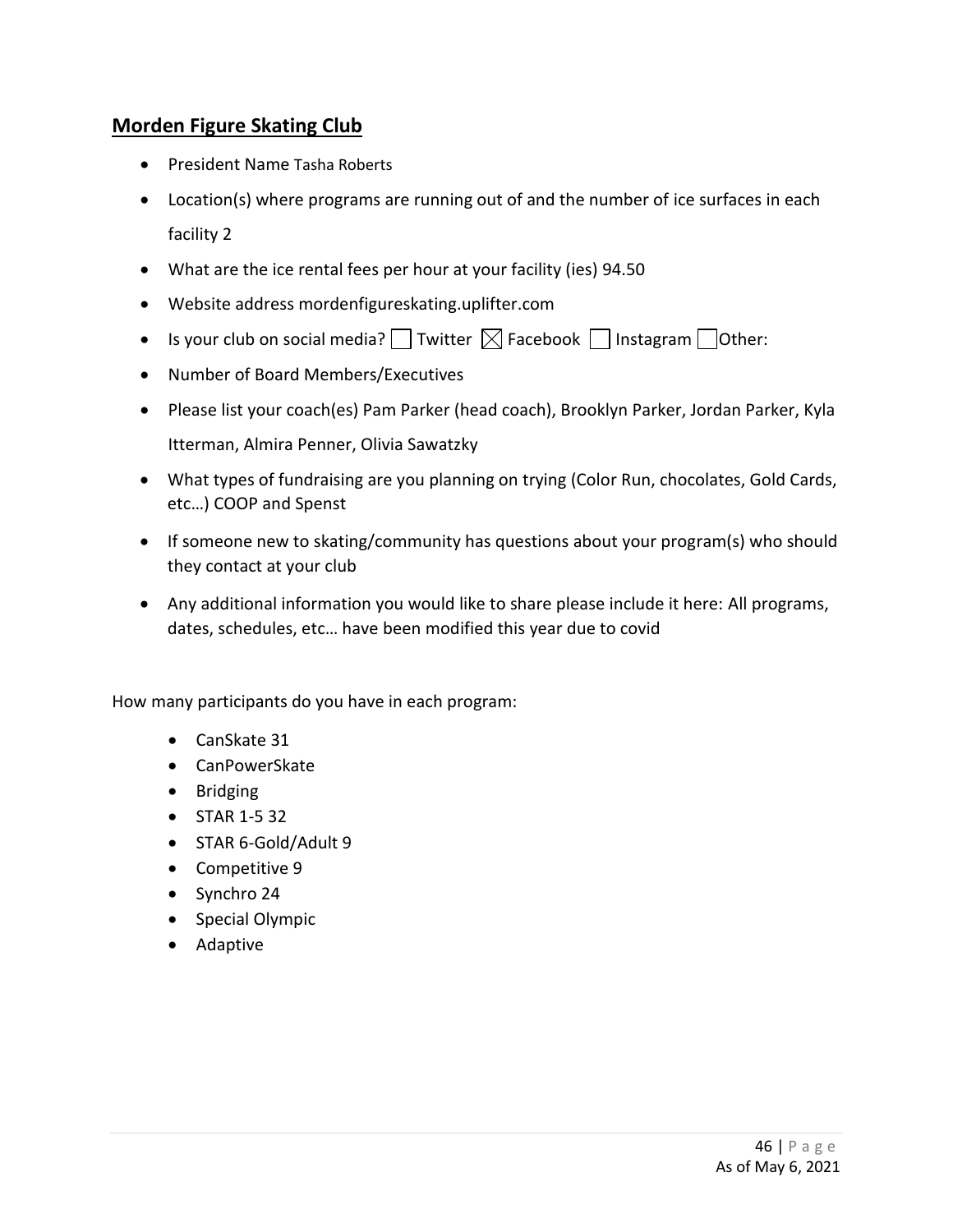|                       | Sunday   | Monday      | Tuesday  | Wednesday | Thursday    | Friday      | Saturday |
|-----------------------|----------|-------------|----------|-----------|-------------|-------------|----------|
| CanSkate              |          | $\boxtimes$ |          |           | $\boxtimes$ |             |          |
| <b>STAR 1-5</b>       |          | $\boxtimes$ | $\times$ |           | $\times$    | $\boxtimes$ |          |
| <b>Bridging</b>       |          |             |          |           |             |             |          |
| CanPowerSkate         |          |             |          |           | $\sim$      |             |          |
| STAR 6-Gold/<br>Adult |          |             |          |           |             |             |          |
| Competitive           |          |             | $\times$ |           | $\boxtimes$ | $\times$    |          |
| Synchro               | $\times$ |             |          |           |             |             |          |
| Off Ice Training      |          |             |          |           |             |             |          |
| Special<br>Olympics   |          |             |          |           |             |             |          |
| Adaptive              |          |             |          |           |             |             |          |

What are the top three (3) successes at your club?

- We have a large club with growing numbers in most areas
- We have a large board with diverse skills to help the club run smoothly
- our coaches offer private and group lessons, as well as opportunities for off-ice development for our skaters

- COVID has brought challenges however we have adapted well
- •
- •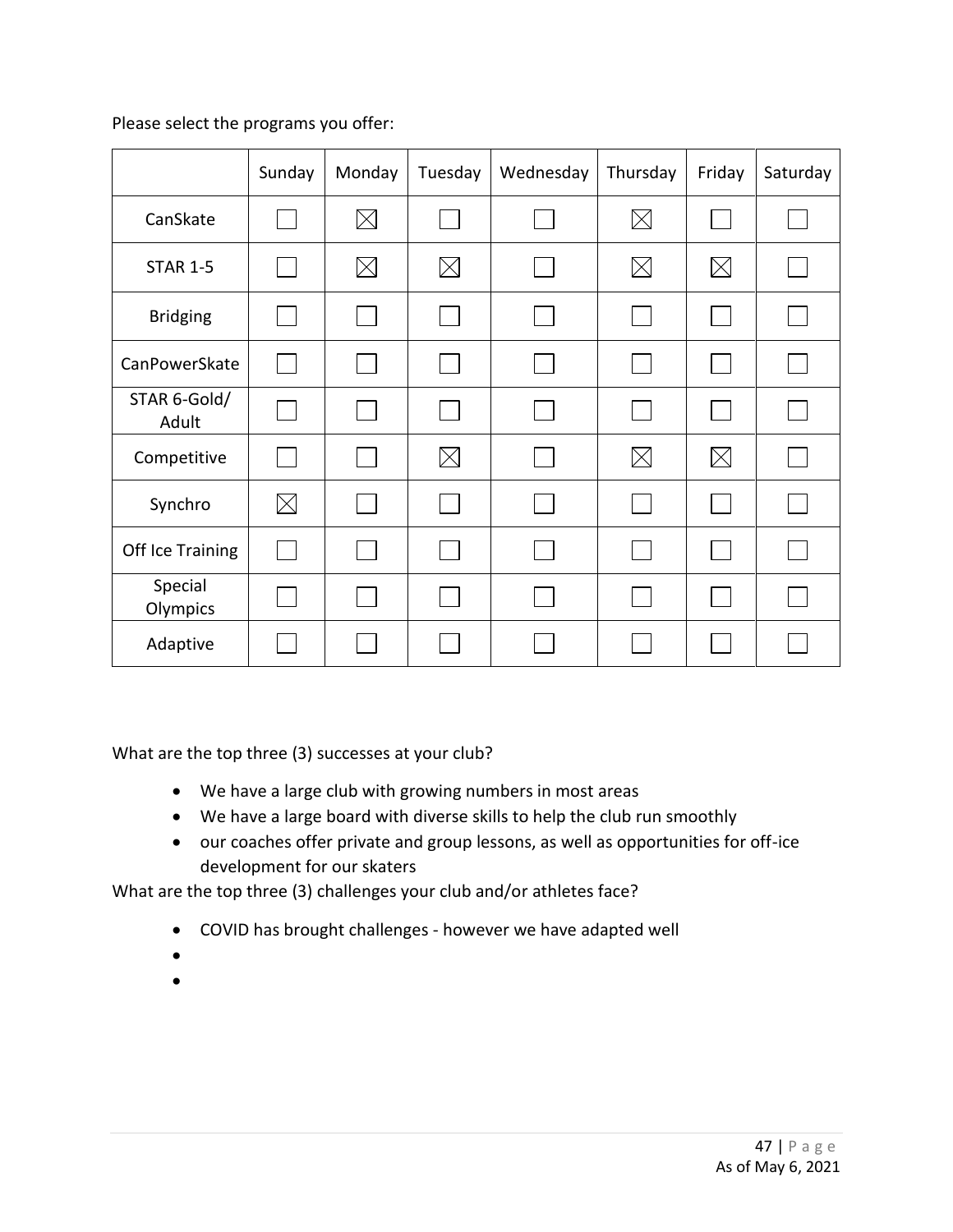### **Notre Dame Figure Skating Club**

- President Name Bridgette Lesage
- Location(s) where programs are running out of and the number of ice surfaces in each facility Notre DAme Arena with one ice surface, also swan lake arena with one ice surface
- What are the ice rental fees per hour at your facility (ies) 65-85 per hour
- Website address none
- Is your club on social media?  $\Box$  Twitter  $\boxtimes$  Facebook  $\Box$  Instagram  $\Box$  Other:
- Number of Board Members/Executives 7
- Please list your coach(es) Amy Jackson, Carla Comte, Stephanie Badiou, Chantal Monchamp
- What types of fundraising are you planning on trying (Color Run, chocolates, Gold Cards, etc…) mom's pantry
- If someone new to skating/community has questions about your program(s) who should they contact at your club bridgette lesage 723-0032 (cell) or bridgettelesage@yahoo.ca
- Any additional information you would like to share please include it here: It was a very short season due to our current year's situation of all the public restrictions and closures. We hope fall 2021 will open up and our club will be running at its full capacity.

- CanSkate 12 (in Notre Dame)
- CanPowerSkate
- Bridging
- STAR 1-5 4 (Notre Dame) and 19 (Swan Lake)
- STAR 6-Gold/Adult none
- Competitive
- Synchro 3 teams beginner, pre novice, adult
- Special Olympic
- Adaptive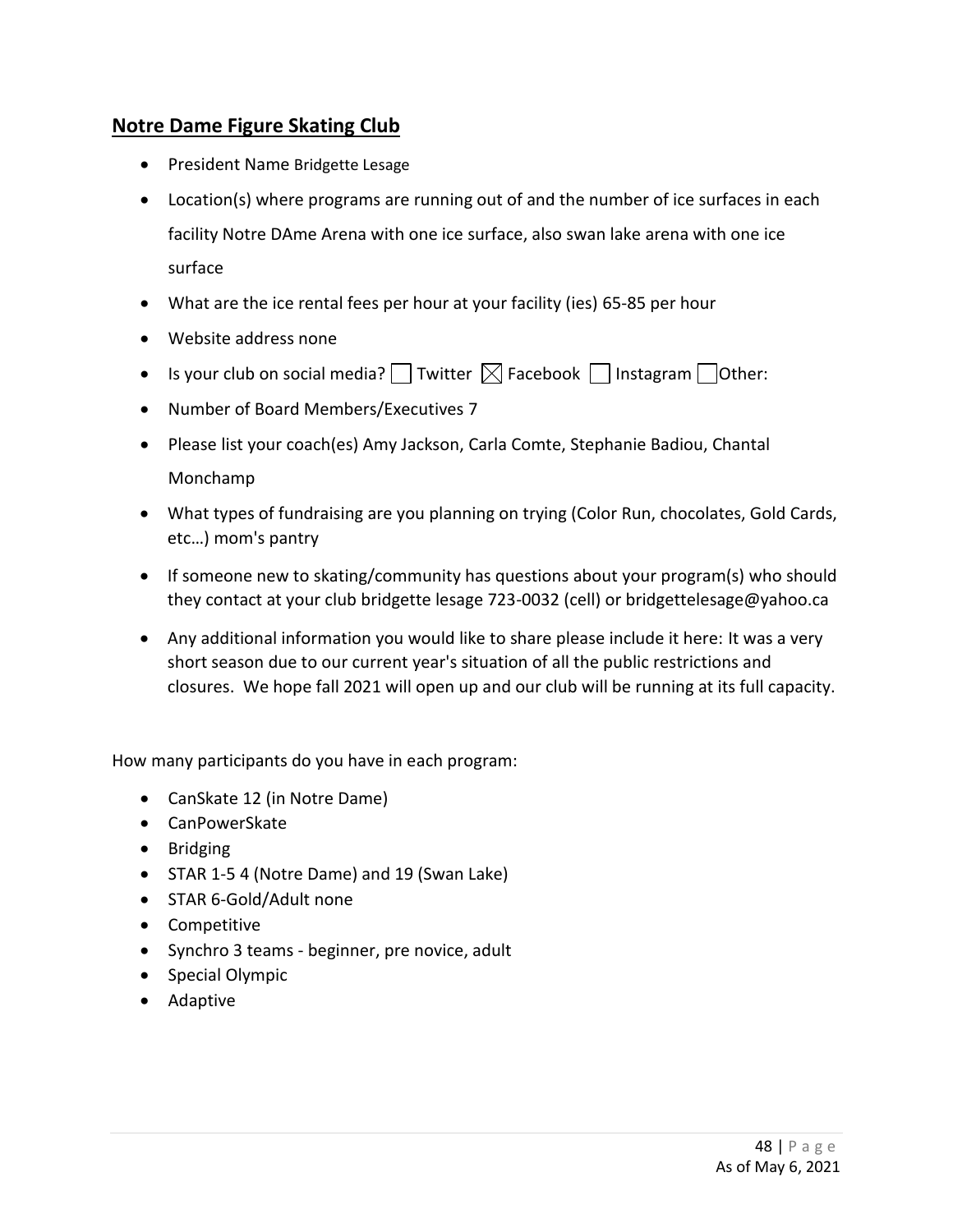|                       | Sunday | Monday      | Tuesday | Wednesday | Thursday | Friday | Saturday |
|-----------------------|--------|-------------|---------|-----------|----------|--------|----------|
| CanSkate              |        | $\boxtimes$ |         |           |          |        |          |
| <b>STAR 1-5</b>       |        | $\boxtimes$ |         | $\times$  |          |        |          |
| <b>Bridging</b>       |        |             |         |           |          |        |          |
| CanPowerSkate         |        |             |         |           |          |        |          |
| STAR 6-Gold/<br>Adult |        |             |         |           |          |        |          |
| Competitive           |        |             |         |           |          |        |          |
| Synchro               |        | $\boxtimes$ |         | $\times$  |          |        |          |
| Off Ice Training      |        |             |         |           |          |        |          |
| Special<br>Olympics   |        |             |         |           |          |        |          |
| Adaptive              |        |             |         |           |          |        |          |

What are the top three (3) successes at your club?

- Local canskate coaches better ability to adapt to weather (no travelling required)
- collaboration to try and grow the sport
- our synchro teams

- limited numbers of participation (higher canskate, level star skate, synchro)
- limted ice time
- committed members to take over board positions like president etc…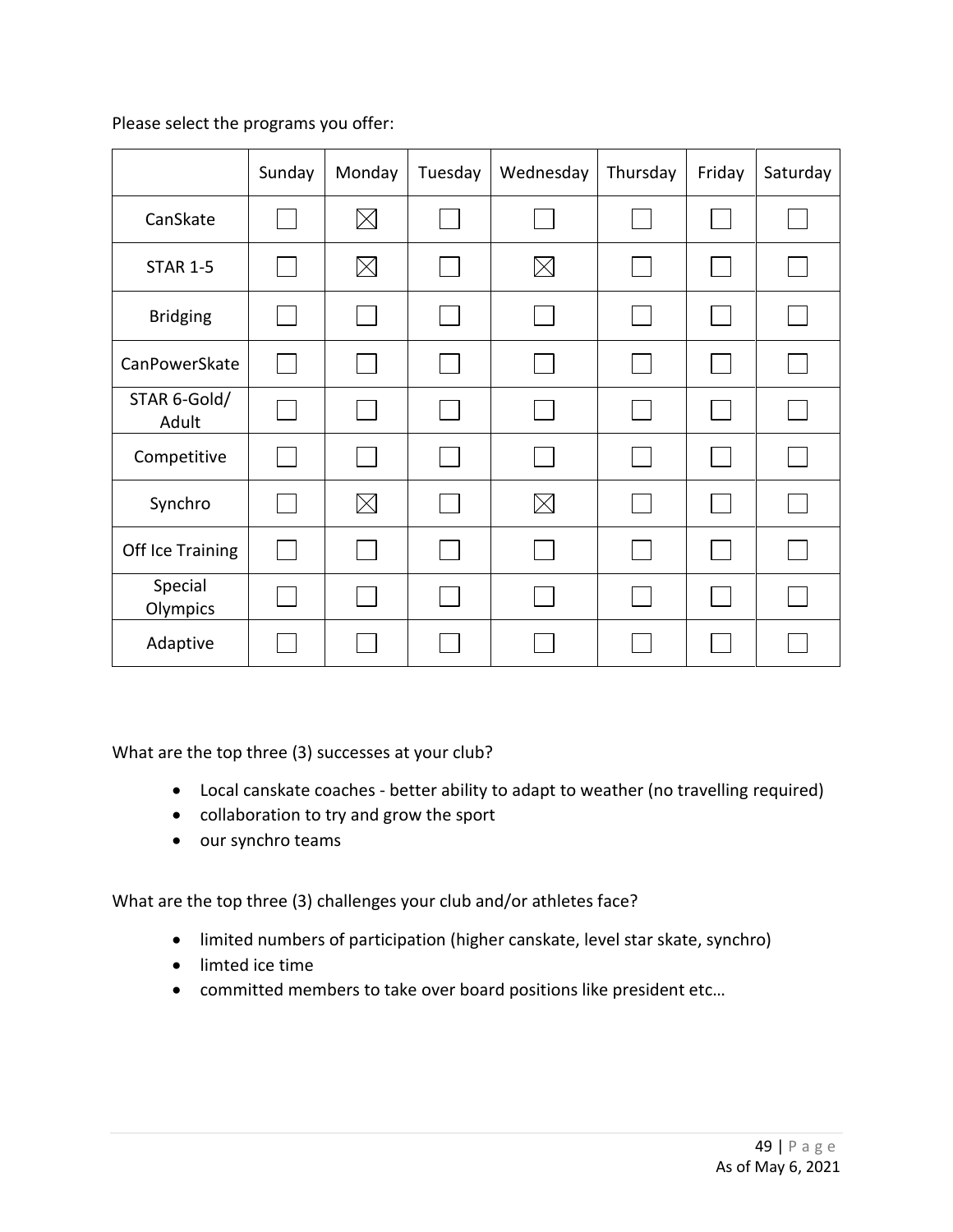#### **Portage Skating Club**

- President Name Carrie Braden
- Location(s) where programs are running out of and the number of ice surfaces in each facility Stride Place in Portage la Prairie. It has 2 ice surfaces. We are usually located on the Portage Mutual Ice rink
- What are the ice rental fees per hour at your facility (ies) 130
- Website address
- Is your club on social media?  $\Box$  Twitter  $\boxtimes$  Facebook  $\Box$  Instagram  $\Box$  Other:
- Number of Board Members/Executives 8
- Please list your coach(es) Halie Scott, Gisele Sutherland, Lynn Cabak, Melanie Fawcett, Jenny Friesen
- What types of fundraising are you planning on trying (Color Run, chocolates, Gold Cards, etc…) Mom's pantry, family social, Shelmerdines, Bothwell Cheese
- If someone new to skating/community has questions about your program(s) who should they contact at your club They can use our facebook page or they can email us. Everyone on the board is available to answer questions and if they do not know the answer they should be able to refer them to someone who can.

- CanSkate 40
- CanPowerSkate
- Bridging 10
- STAR 1-5 13
- STAR 6-Gold/Adult 7
- Competitive 6
- Synchro
- Special Olympic
- Adaptive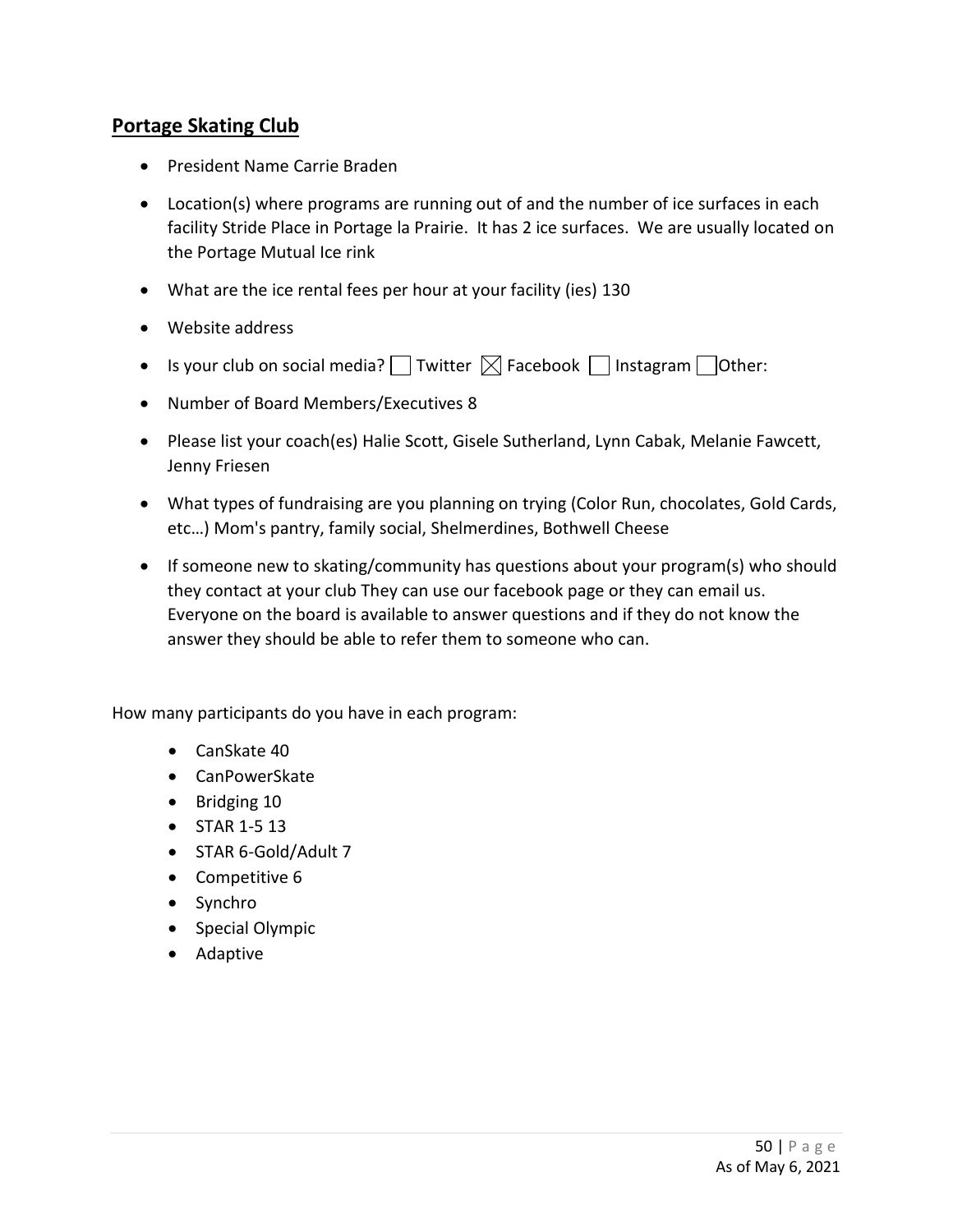|                       | Sunday         | Monday      | Tuesday     | Wednesday   | Thursday    | Friday | Saturday |
|-----------------------|----------------|-------------|-------------|-------------|-------------|--------|----------|
| CanSkate              |                |             | $\boxtimes$ |             | $\times$    |        |          |
| <b>STAR 1-5</b>       |                | $\boxtimes$ | $\times$    | $\times$    | $\times$    |        |          |
| <b>Bridging</b>       | $\mathbb{R}^n$ |             | $\boxtimes$ |             | $\boxtimes$ |        |          |
| CanPowerSkate         |                |             |             |             |             |        |          |
| STAR 6-Gold/<br>Adult |                | $\boxtimes$ | $\times$    | $\times$    | $\boxtimes$ |        |          |
| Competitive           |                | $\boxtimes$ | $\boxtimes$ | $\boxtimes$ | $\boxtimes$ |        |          |
| Synchro               |                |             |             |             |             |        |          |
| Off Ice Training      | $\mathbf{I}$   |             |             |             |             |        |          |
| Special<br>Olympics   |                |             |             |             |             |        |          |
| Adaptive              |                |             |             |             |             |        |          |

What are the top three (3) successes at your club?

- Increasing our Star Skater Numbers
- Successful Central Regional Competition
- Increase in communication through email and Facebook

- Ice costs
- Decrease in canskater numbers due to alternative skating programs
- COVID restrictions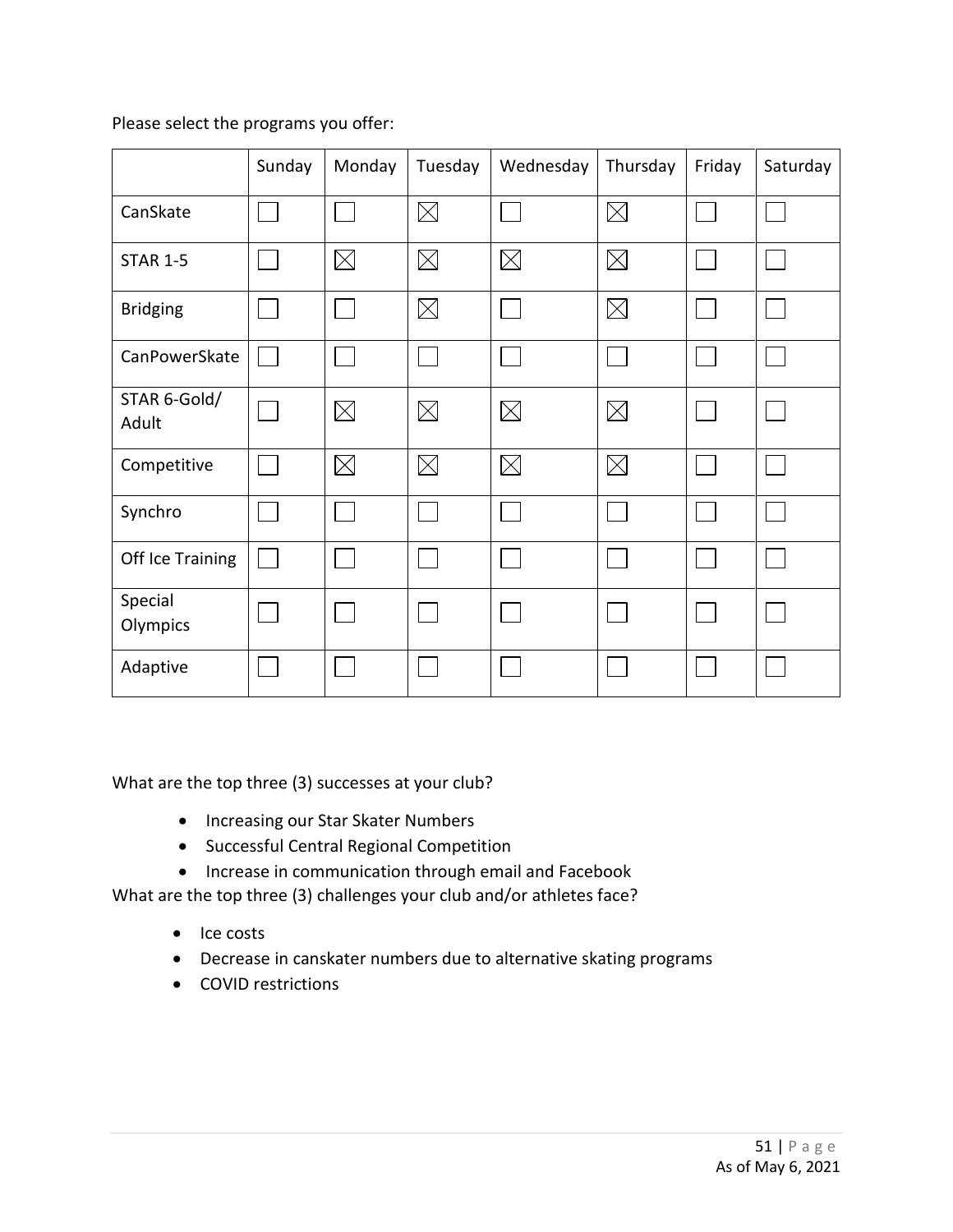## Interlake Region

### **Arborg Skating Club**

- President Name Sherri Orbanski
- Location(s) where programs are running out of and the number of ice surfaces in each facility Arborg and District Arena - 1 ice surface
- What are the ice rental fees per hour at your facility (ies) \$94.60
- Website address
- Is your club on social media?  $\Box$  Twitter  $\boxtimes$  Facebook  $\Box$  Instagram  $\Box$  Other:
- Number of Board Members/Executives 3
- Please list your coach(es) Olivia Orbanski
- What types of fundraising are you planning on trying (Color Run, chocolates, Gold Cards, etc…) Little Caesars pizza
- If someone new to skating/community has questions about your program(s) who should they contact at your club Rec Office Director or Sherri Orbanski

- CanSkate 17
- CanPowerSkate n/a
- Bridging n/a
- $\bullet$  STAR 1-5 n/a
- STAR 6-Gold/Adult 3
- Competitive n/a
- Synchro n/a
- Special Olympic n/a
- Adaptive n/a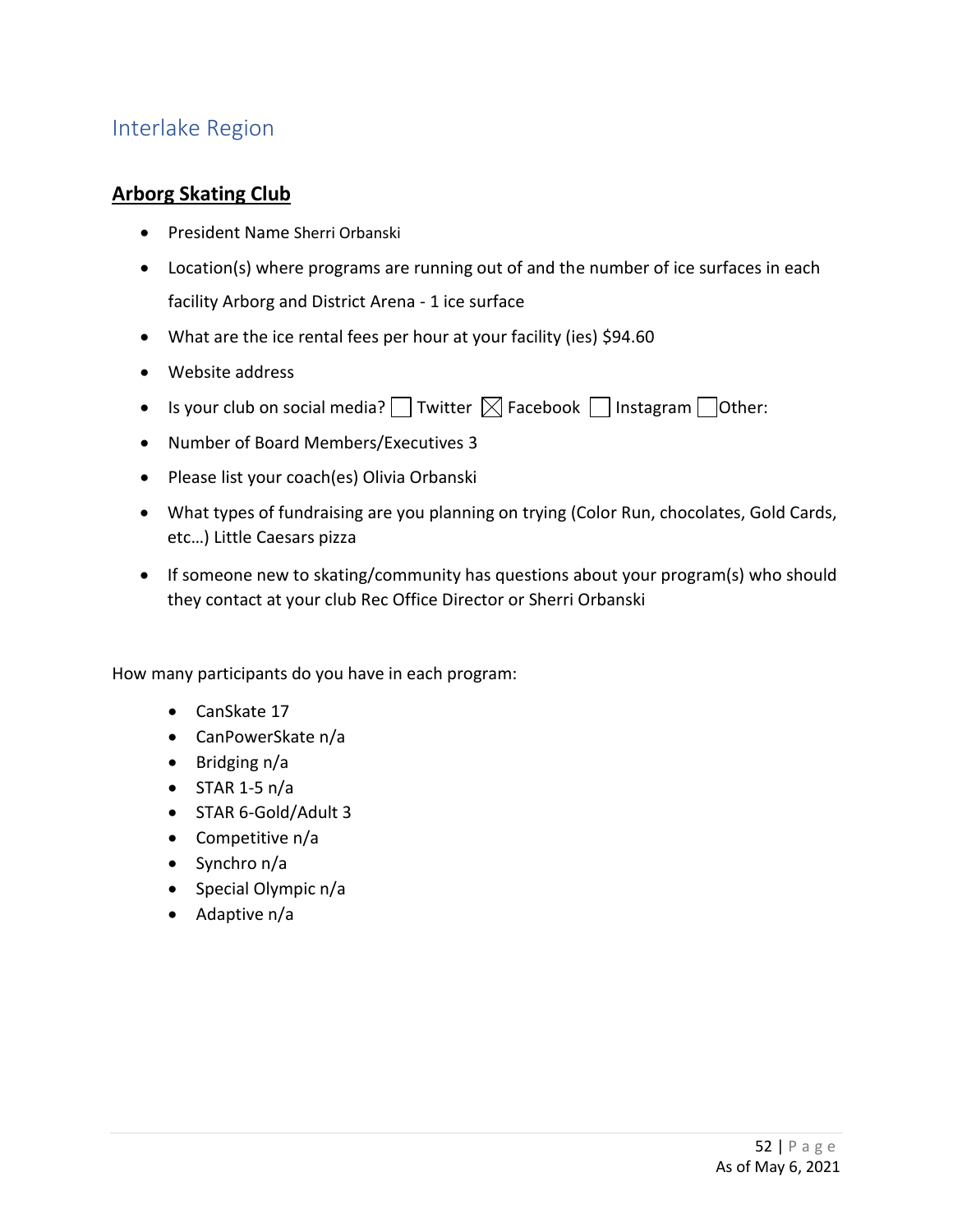|                       | Sunday | Monday | Tuesday     | Wednesday | Thursday             | Friday      | Saturday |
|-----------------------|--------|--------|-------------|-----------|----------------------|-------------|----------|
| CanSkate              |        |        | $\boxtimes$ |           |                      |             |          |
| <b>STAR 1-5</b>       |        |        | $\boxtimes$ |           | <b>International</b> | $\boxtimes$ |          |
| <b>Bridging</b>       |        |        |             |           |                      |             |          |
| CanPowerSkate         |        |        |             |           | $\sim$               |             |          |
| STAR 6-Gold/<br>Adult |        |        | $\boxtimes$ |           |                      | $\boxtimes$ |          |
| Competitive           |        |        |             |           |                      |             |          |
| Synchro               |        |        |             |           |                      |             |          |
| Off Ice Training      |        |        |             |           |                      |             |          |
| Special<br>Olympics   |        |        |             |           |                      |             |          |
| Adaptive              |        |        |             |           |                      |             |          |

What are the top three (3) successes at your club?

- canskate enrollment
- fundraising
- cost

- star coach
- star skater enrollment
- parent/board involvment16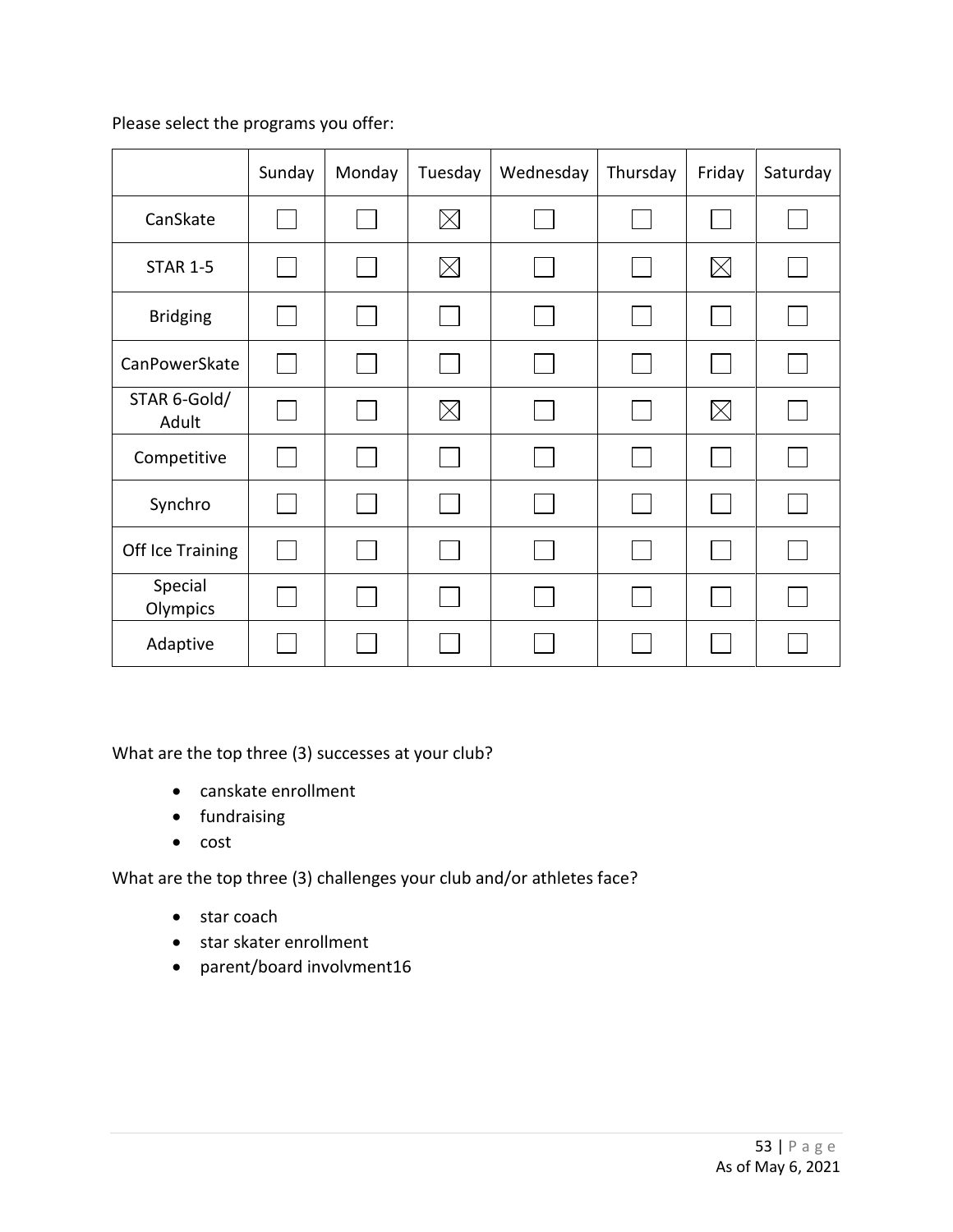## **East St. Paul Skating Club**

- President Name Lorraine Dewar
- Location(s) where programs are running out of and the number of ice surfaces in each facility East St. Paul Arena - 1 Ice surface; Maples Arena - 1 Ice Surface (Interim location Feb/March 2021
- What are the ice rental fees per hour at your facility (ies) \$215.00/hour at ESP with increase to \$217.50 next season; \$200.00/hour at Maples.
- Website address www.espsc.ca
- Is your club on social media?  $\Box$  Twitter  $\boxtimes$  Facebook  $\Box$  Instagram  $\Box$  Other:
- Number of Board Members/Executives
- Please list your coach(es) Tanya Pilat; Madison Herget-Schmidt; Kaylee Pilat; Keesha McCutcheon; Rochelle Steinmetz; Mattina Lisi; Sarah Murkin-Debeuckelaere
- What types of fundraising are you planning on trying (Color Run, chocolates, Gold Cards, etc…) None.
- If someone new to skating/community has questions about your program(s) who should they contact at your club skating@espsc.ca
- Any additional information you would like to share please include it here: We are currently planning on offering a 5 week Summer program all being well in Province and with Return to Play Protocols.

- CanSkate 84 registered (but Skate Canada registrations were cancelled or not activated)
- CanPowerSkate 0
- Bridging 0
- STAR 1-5 28
- STAR 6-Gold/Adult 11
- Competitive 2
- Synchro 0
- Special Olympic 0
- Adaptive 0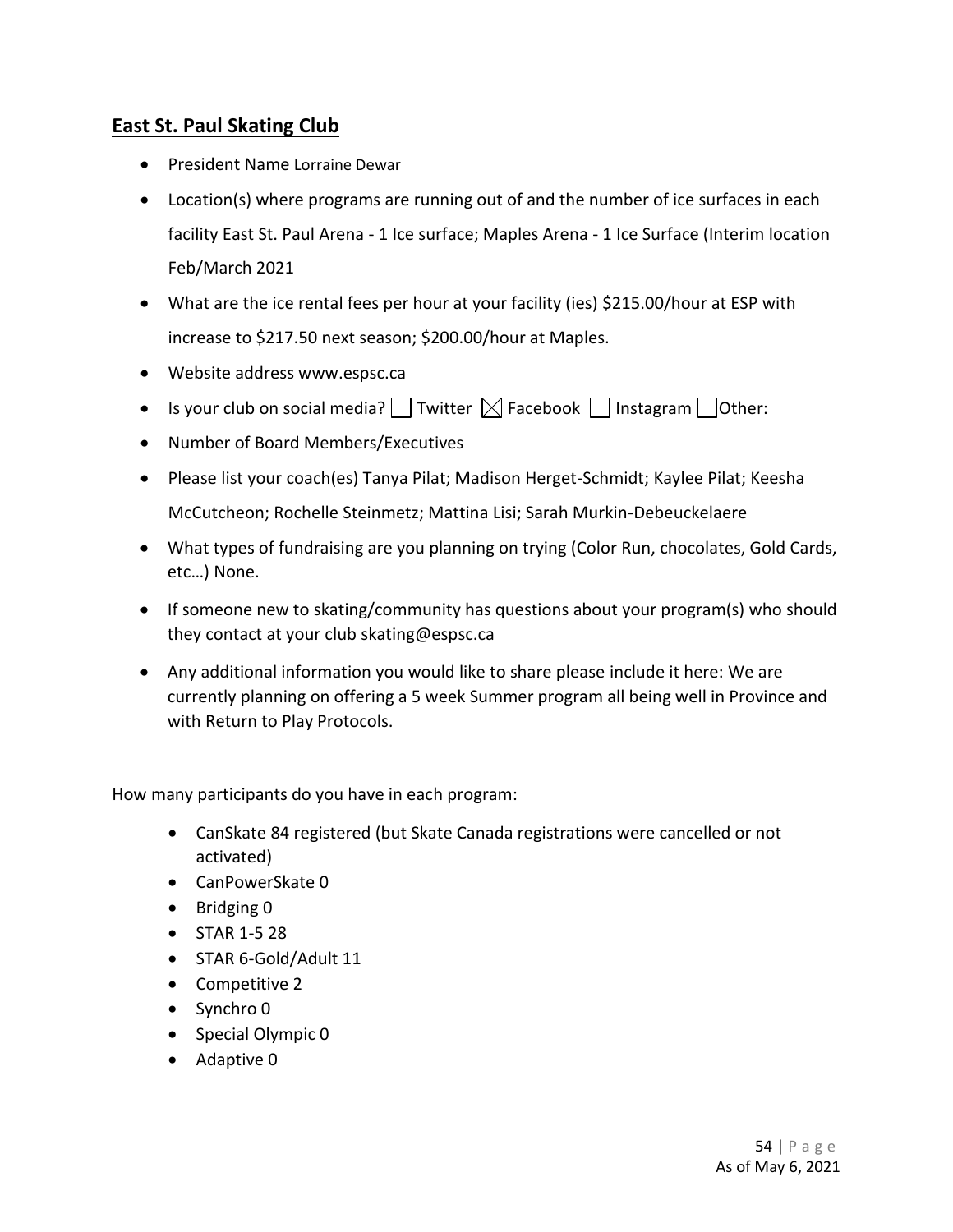|                       | Sunday      | Monday | Tuesday | Wednesday | Thursday    | Friday | Saturday |
|-----------------------|-------------|--------|---------|-----------|-------------|--------|----------|
| CanSkate              | $\boxtimes$ |        |         |           | $\boxtimes$ |        |          |
| <b>STAR 1-5</b>       | $\boxtimes$ |        |         |           | $\boxtimes$ |        |          |
| <b>Bridging</b>       |             |        |         |           |             |        |          |
| CanPowerSkate         |             |        |         |           | $\sim$      |        |          |
| STAR 6-Gold/<br>Adult | $\boxtimes$ |        |         |           | $\times$    |        |          |
| Competitive           | $\boxtimes$ |        |         |           | $\times$    |        |          |
| Synchro               |             |        |         |           |             |        |          |
| Off Ice Training      |             |        |         |           |             |        |          |
| Special<br>Olympics   |             |        |         |           |             |        |          |
| Adaptive              |             |        |         |           |             |        |          |

What are the top three (3) successes at your club?

- Strong Registrations for 20/21
- Strong Coaching Team
- Many assessments completed in STARSkate last season with 2 Skaters achieving Quad Gold level.

- Expensive Ice Time
- With Return to Play Protocols difficult to make a small profit/break even last summer.
- Volunteering.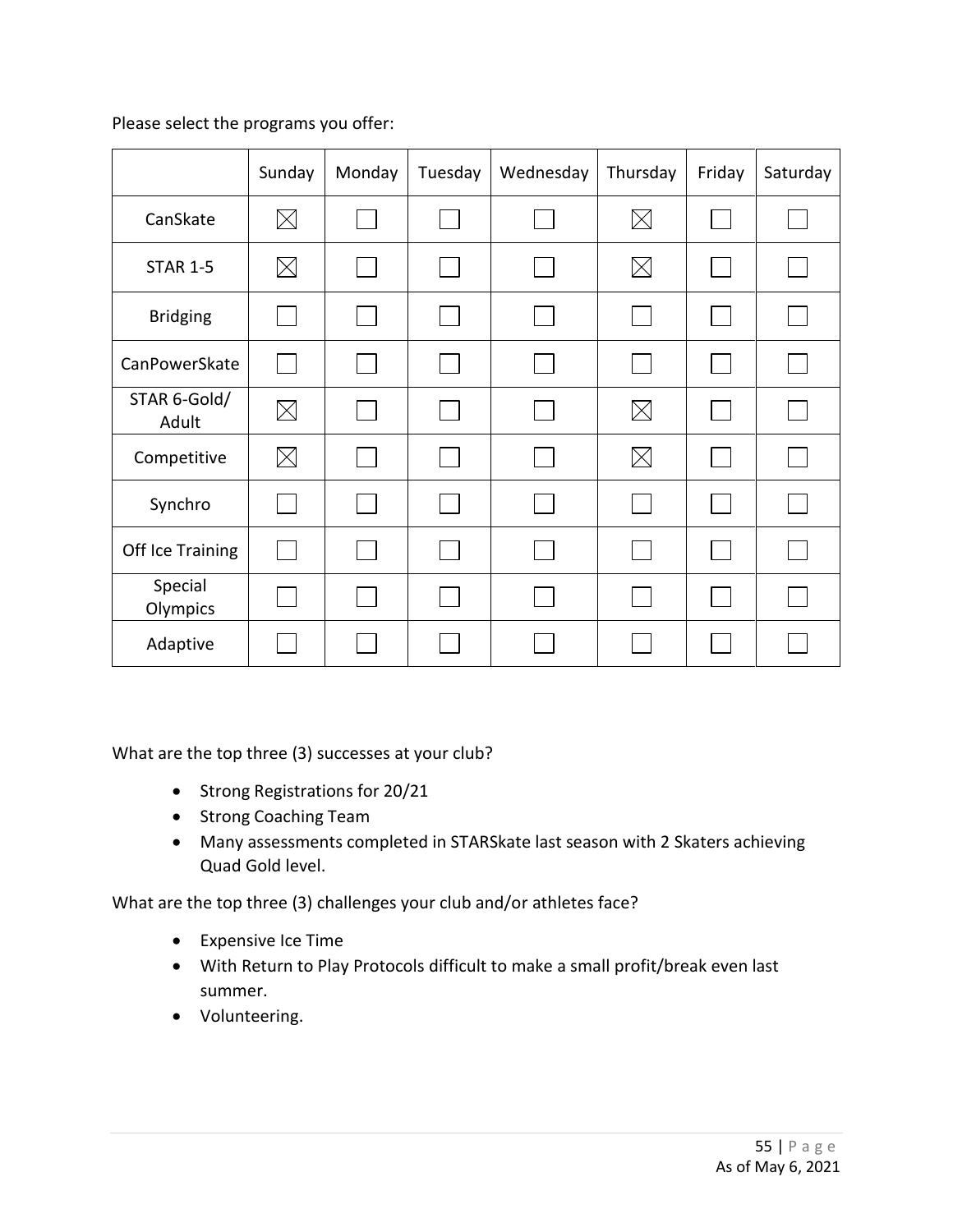#### **North Star Skating School**

- President Name N/A
- Location(s) where programs are running out of and the number of ice surfaces in each facility St. Andrews, St. Andrews MB and Gateway Arena, Wpg MB
- What are the ice rental fees per hour at your facility (ies) 204.75
- Website address
- Is your club on social media?  $\Box$  Twitter  $\boxtimes$  Facebook  $\boxtimes$  Instagram  $\Box$  Other:
- Please list your coach(es) Sarah Murkin Debeuckelaere, Sybil Carello
- What types of fundraising are you planning on trying (Color Run, chocolates, Gold Cards, etc…) n/a
- If someone new to skating/community has questions about your program(s) who should they contact at your club northstarskating@gmail.com

- CanSkate 35
- CanPowerSkate 36
- Bridging
- STAR 1-5 6
- STAR 6-Gold/Adult
- Competitive
- Synchro
- Special Olympic
- Adaptive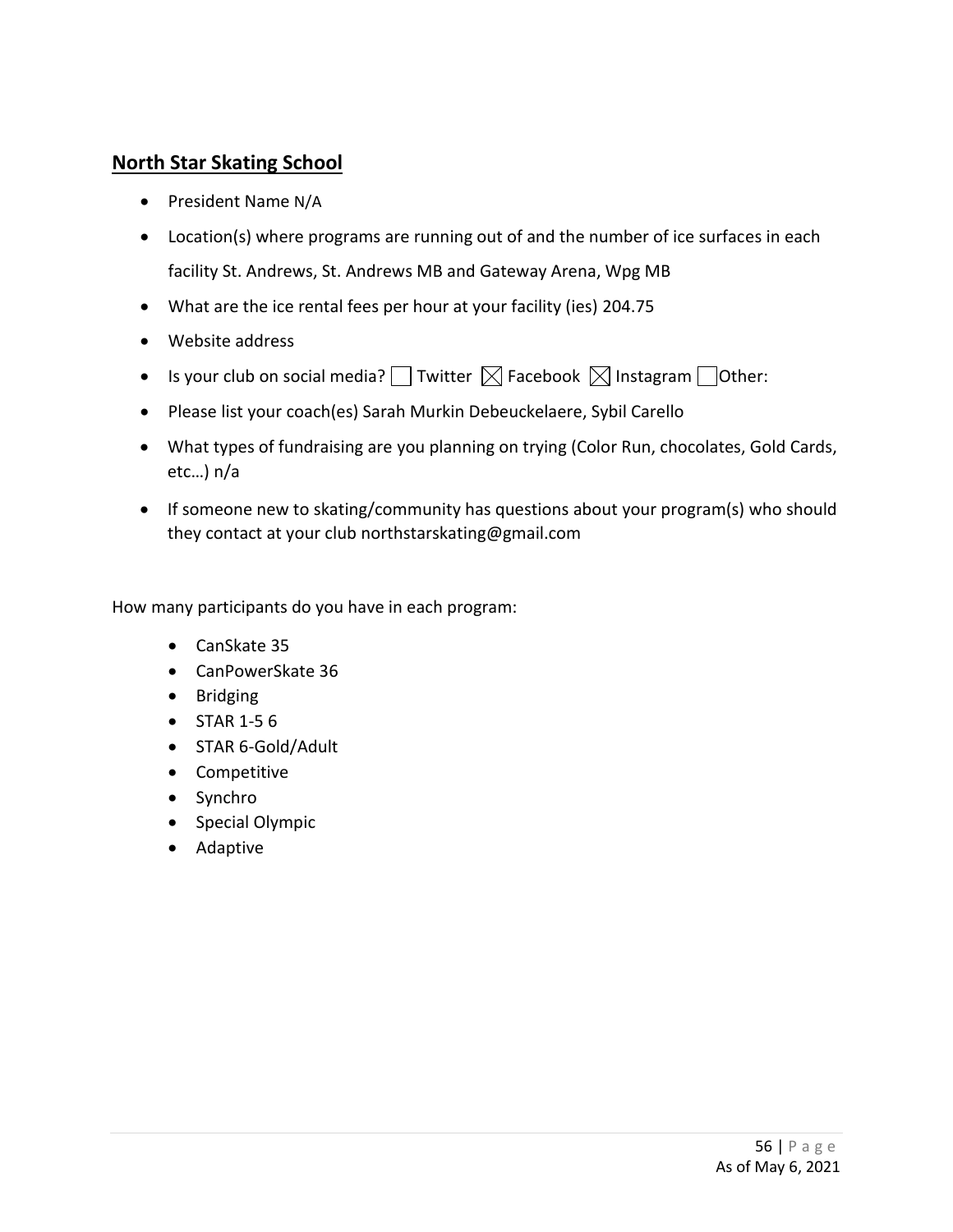|                       | Sunday      | Monday | Tuesday | Wednesday | Thursday                    | Friday | Saturday    |
|-----------------------|-------------|--------|---------|-----------|-----------------------------|--------|-------------|
| CanSkate              |             |        |         |           | $\boxtimes$                 |        | $\boxtimes$ |
| <b>STAR 1-5</b>       |             |        |         |           | <b>International</b>        |        | $\boxtimes$ |
| <b>Bridging</b>       |             |        |         |           |                             |        | $\boxtimes$ |
| CanPowerSkate         | $\boxtimes$ |        |         |           | $\mathcal{L}_{\mathcal{A}}$ |        | $\boxtimes$ |
| STAR 6-Gold/<br>Adult |             |        |         |           |                             |        |             |
| Competitive           |             |        |         |           |                             |        |             |
| Synchro               |             |        |         |           | $\mathcal{L}_{\rm{max}}$    |        |             |
| Off Ice Training      |             |        |         |           |                             |        |             |
| Special<br>Olympics   |             |        |         |           |                             |        |             |
| Adaptive              |             |        |         |           |                             |        |             |

What are the top three (3) successes at your club?

- increase in membership
- addition of second location
- addition of STARSkate ice time

- COVID
- COVID
- COVID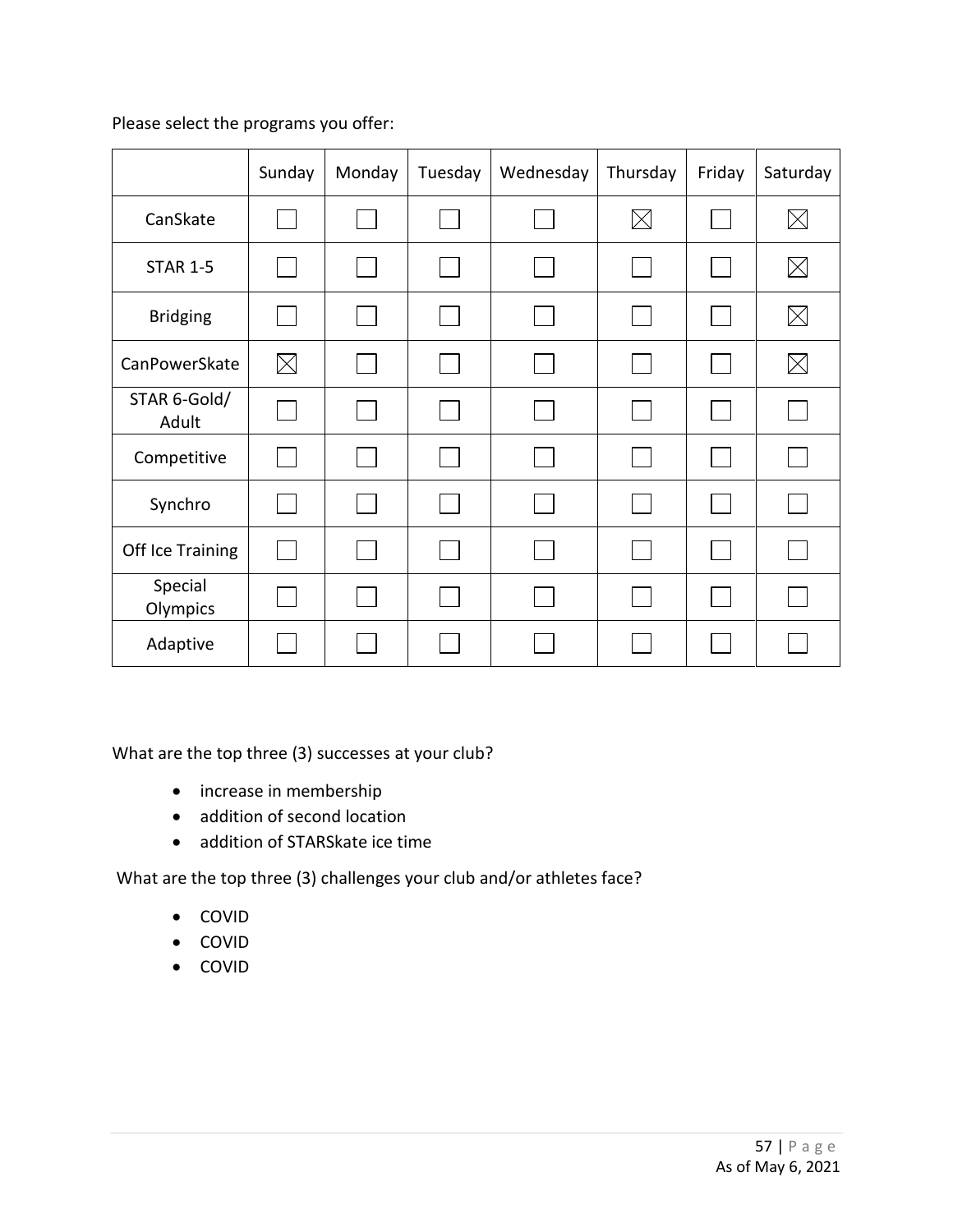## **Selkirk Skating Club**

- President Name Celeste Basson-Lambrechts and Cheryl Gogo
- Location(s) where programs are running out of and the number of ice surfaces in each facility Selkirk Recreational Complex
- What are the ice rental fees per hour at your facility (ies) \$142
- Website address selkirkskatingclub@wordpress.com
- Is your club on social media? Twitter  $\Box$  Facebook  $\Box$  Instagram  $\Box$  Other:
- Number of Board Members/Executives 3
- Please list your coach(es) Jessica Cyr, Kristin du Russel, Bailey Richlew
- What types of fundraising are you planning on trying (Color Run, chocolates, Gold Cards, etc…) None
- If someone new to skating/community has questions about your program(s) who should they contact at your club Celeste Basson-Lambrechts or coach Jessica Cyr

- CanSkate 30
- CanPowerSkate
- Bridging 3
- STAR 1-5 16
- STAR 6-Gold/Adult
- Competitive
- Synchro
- Special Olympic 1
- Adaptive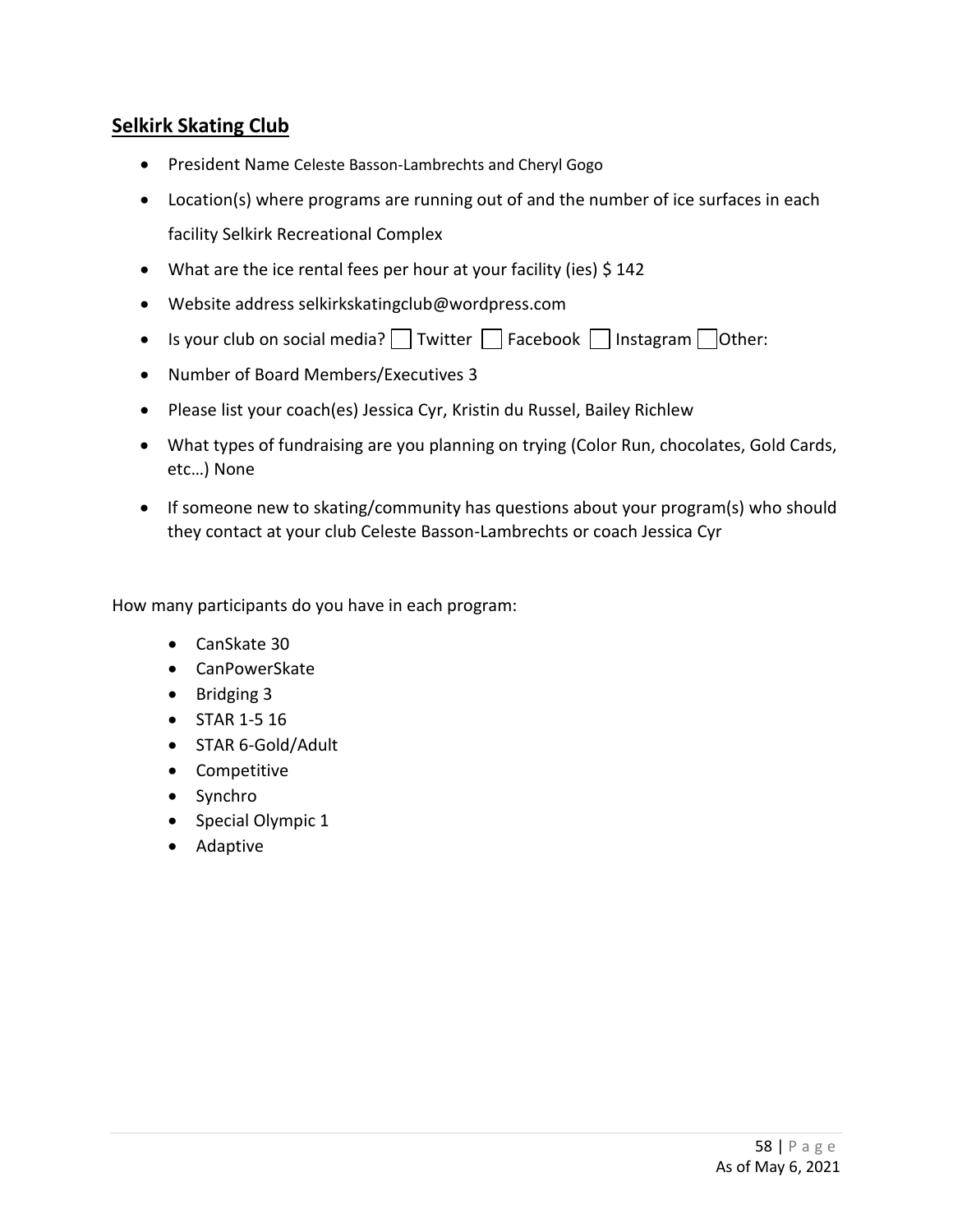|                       | Sunday | Monday      | Tuesday | Wednesday   | Thursday       | Friday      | Saturday |
|-----------------------|--------|-------------|---------|-------------|----------------|-------------|----------|
| CanSkate              |        | $\boxtimes$ |         | $\boxtimes$ |                |             |          |
| <b>STAR 1-5</b>       |        | $\boxtimes$ |         | $\times$    | $\mathbb{R}^n$ | $\boxtimes$ |          |
| <b>Bridging</b>       |        |             |         | $\times$    |                |             |          |
| CanPowerSkate         |        |             |         |             | $\sim$         |             |          |
| STAR 6-Gold/<br>Adult |        |             |         |             |                |             |          |
| Competitive           |        |             |         |             |                |             |          |
| Synchro               |        |             |         |             |                |             |          |
| Off Ice Training      |        |             |         |             |                |             |          |
| Special<br>Olympics   |        | $\boxtimes$ |         |             |                |             |          |
| Adaptive              |        |             |         |             |                |             |          |

What are the top three (3) successes at your club?

- Good relations between coaches and board
- Supportive community during difficult COVID year
- •

- Increasing cost of ice fees
- Several Canskate programs being offered by different clubs and skating schools in the same geographical area
- Finding Parent volunteers to sit on board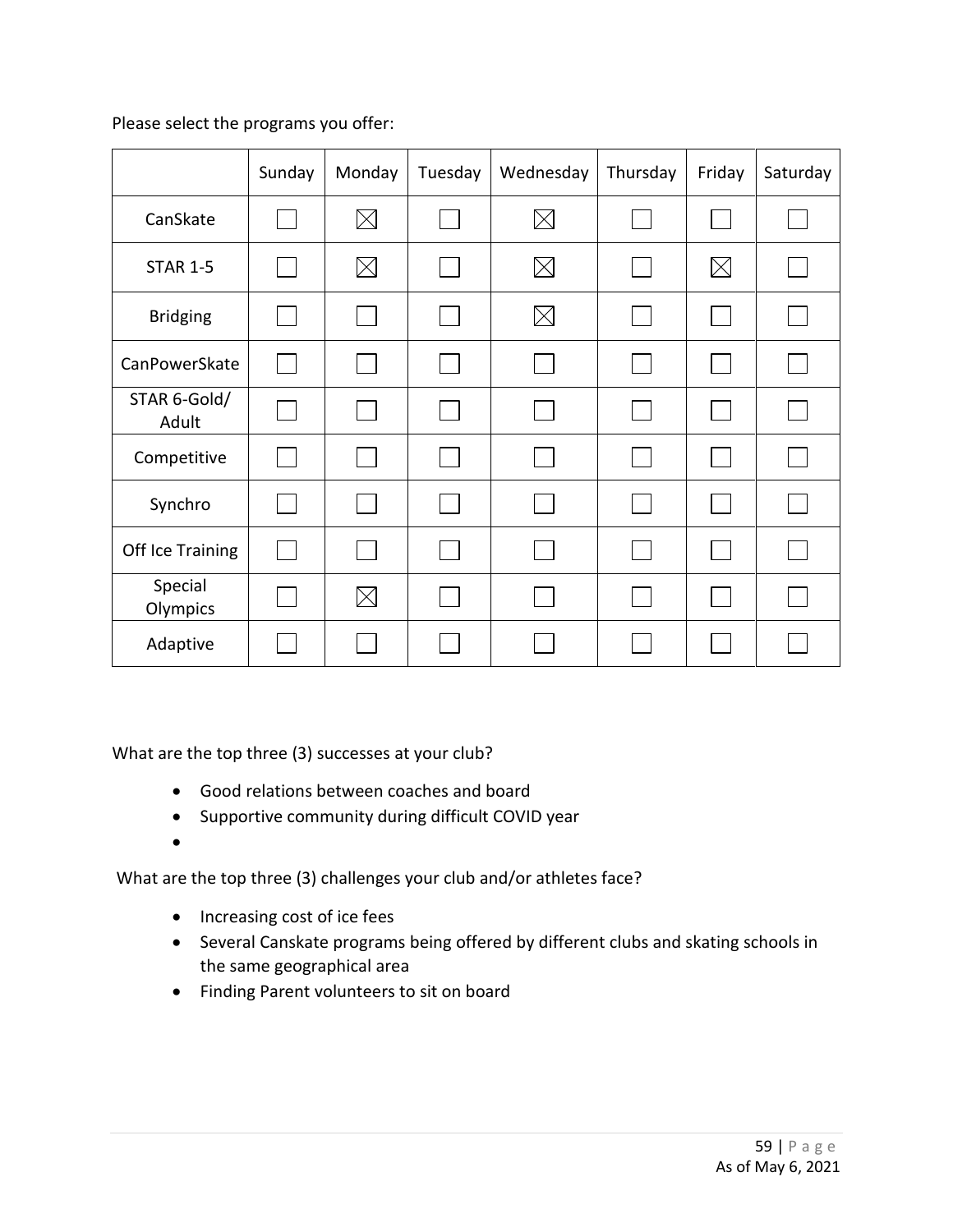## **Skate Stony Mountain**

- President Name Kylie Hammond
- Location(s) where programs are running out of and the number of ice surfaces in each facility Stony Mountain Rec Centre (October to March) & Warren Arena (September & April)
- What are the ice rental fees per hour at your facility (ies) \$110 & \$165
- Website address www.skatestony.ca
- Is your club on social media? Twitter  $\boxtimes$  Facebook  $\boxtimes$  Instagram Tother:
- Number of Board Members/Executives 7
- Please list your coach(es) Laurissa Christie, Erin Bay, Dana McKee, Shannon Roy
- What types of fundraising are you planning on trying (Color Run, chocolates, Gold Cards, etc…) Bottle drive, wine raffle, host our annual competition "Stony on Ice"
- If someone new to skating/community has questions about your program(s) who should they contact at your club stonymountainskatingclub@gmail.com
- Any additional information you would like to share please include it here: This has been a very challenging season with Covid and restrictions changing. We were on the ice for two months and then we had to shut down. We had a few skaters join Off Ice training over Microsoft Teams & Zoom. We hope to have our programming ready to go earlier for the 2021/22 season in hopes of getting more CanSkaters. With the restrictions on competition we were not able to host Stony on Ice for the second year in a row. This is our major fund raising event. The loss of hosting this event has put a financial strain on our club. Thank you to the Section for apply for the grant money from the Federal Government. It was helpful to receive some money when we couldn't operate to our full capacity.

- CanSkate 23
- CanPowerSkate
- Bridging 7
- STAR 1-5 5
- STAR 6-Gold/Adult 10
- Competitive
- Synchro
- Special Olympic
- Adaptive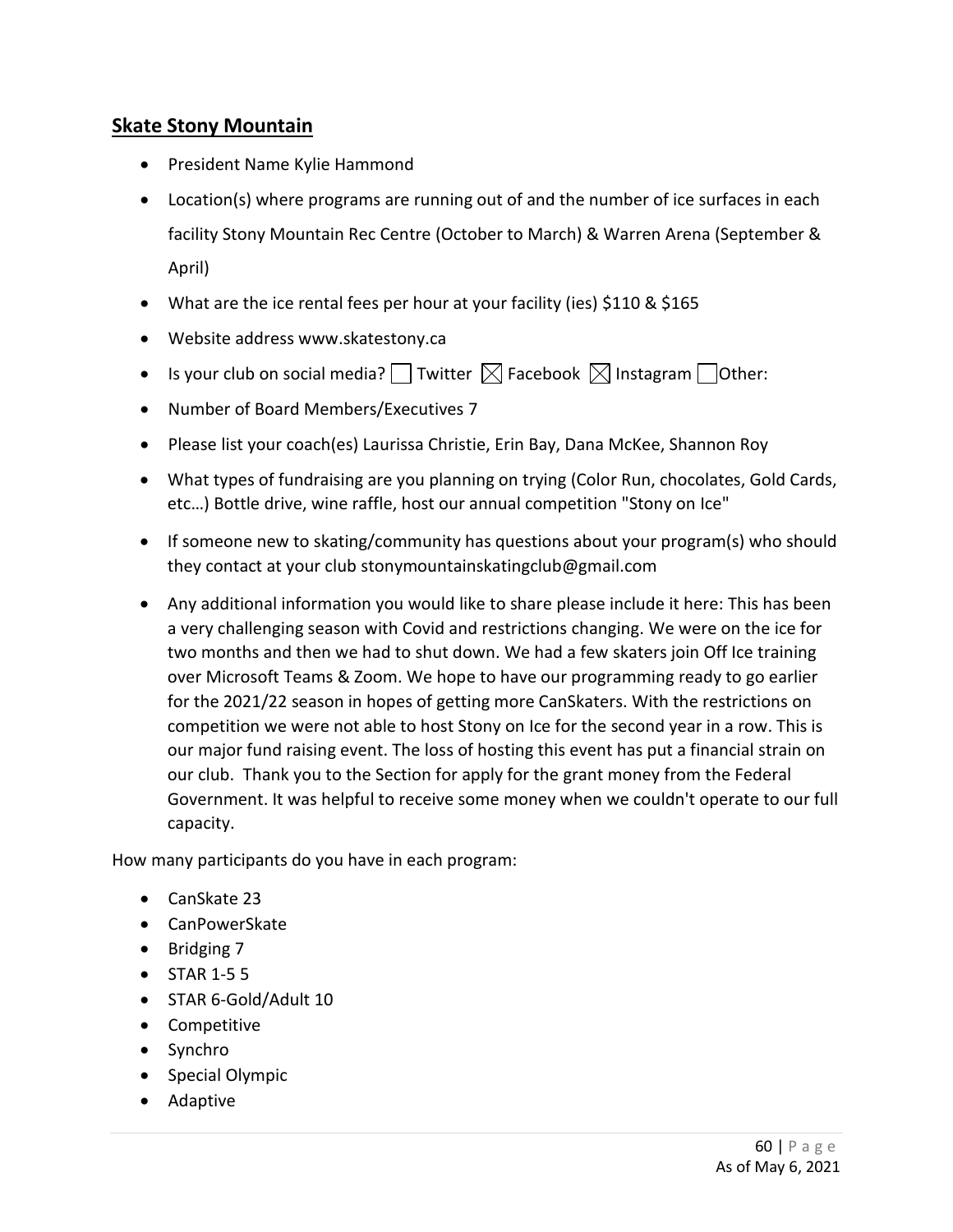|                       | Sunday | Monday      | Tuesday | Wednesday   | Thursday | Friday      | Saturday |
|-----------------------|--------|-------------|---------|-------------|----------|-------------|----------|
| CanSkate              |        | $\boxtimes$ |         |             |          |             |          |
| <b>STAR 1-5</b>       |        | $\boxtimes$ |         | $\boxtimes$ |          | $\times$    |          |
| <b>Bridging</b>       |        | $\boxtimes$ |         | $\times$    |          | $\boxtimes$ |          |
| CanPowerSkate         |        |             |         |             |          |             |          |
| STAR 6-Gold/<br>Adult |        | $\boxtimes$ |         | $\boxtimes$ |          | $\boxtimes$ |          |
| Competitive           |        |             |         |             |          |             |          |
| Synchro               |        |             |         |             |          |             |          |
| Off Ice Training      |        |             |         | $\boxtimes$ |          |             |          |
| Special<br>Olympics   |        |             |         |             |          |             |          |
| Adaptive              |        |             |         |             |          |             |          |

What are the top three (3) successes at your club?

- The deditcated group of board members
- Getting to skate for at least part of the season
- •

- Skaters returning after long Covid break/keeping skaters interested.
- Being unable to hold any fundraising and our annual competition for the 2<sup>nd</sup> straight year.
- getting skates locally
- Unclear direction as to when restrictions would be lifted
- •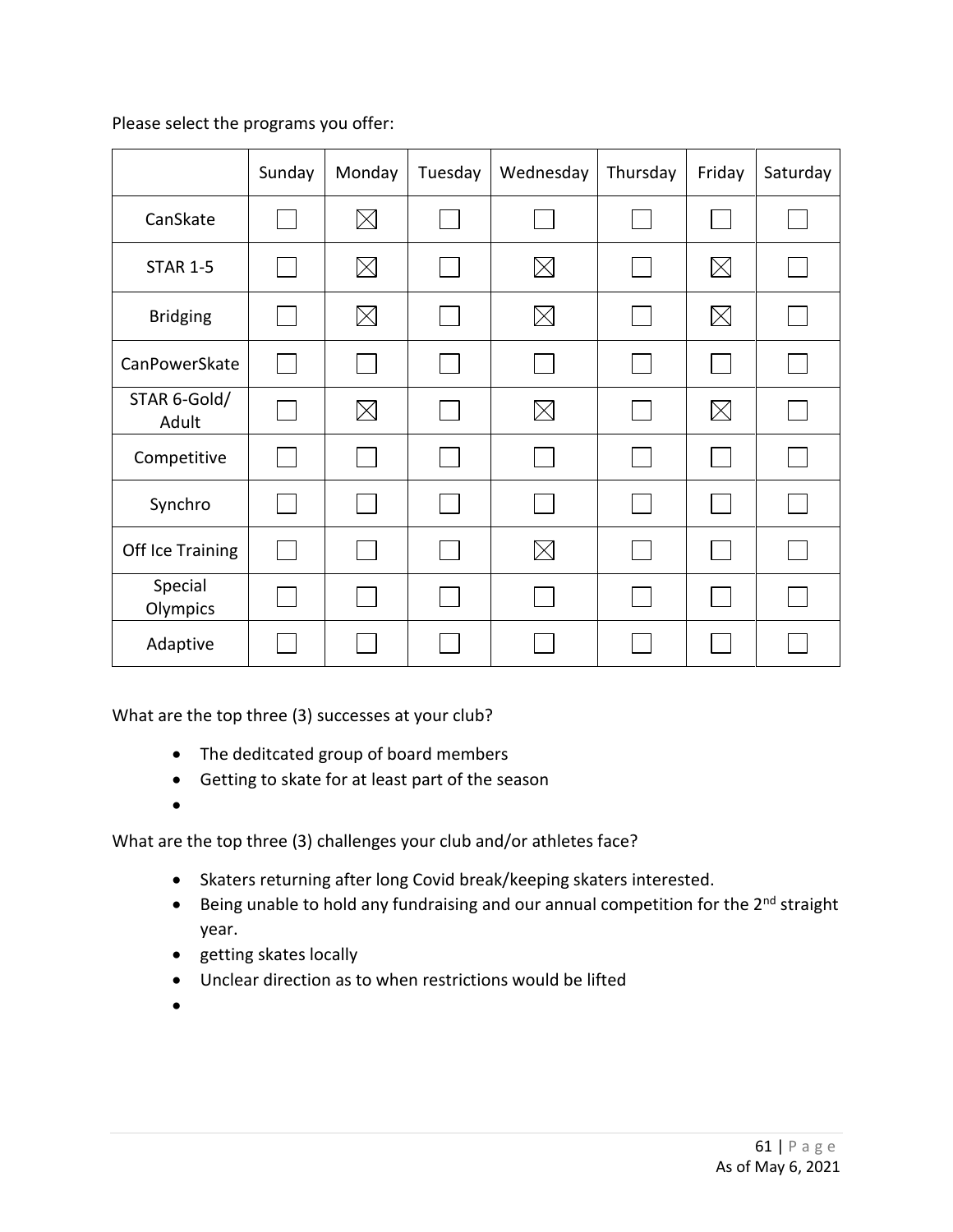### **Stonewall Skating Club**

- President Name Tara Glaspey/Nancy Hoff
- Location(s) where programs are running out of and the number of ice surfaces in each facility VMSC & Ice Palace, Stonewall; both have one ice surface for use
- What are the ice rental fees per hour at your facility (ies) \$120+
- Website address n/a
- Is your club on social media?  $\Box$  Twitter  $\boxtimes$  Facebook  $\Box$  Instagram  $\Box$  Other:
- Number of Board Members/Executives 8
- Please list your coach(es) Erin Bay, Heather McLelland, Leigh Nesbitt
- What types of fundraising are you planning on trying (Color Run, chocolates, Gold Cards, etc…) Norwex fundraiser online and online auction
- If someone new to skating/community has questions about your program(s) who should they contact at your club Board of Executives, Coaching team and our social media or email.
- Any additional information you would like to share please include it here: There will be change over to the club board after this season finishes.

- CanSkate 8
- CanPowerSkate n/a
- Bridging n/a
- STAR 1-5 15
- STAR 6-Gold/Adult 4
- Competitive n/a
- Synchro n/a
- Special Olympic n/a
- Adaptive n/a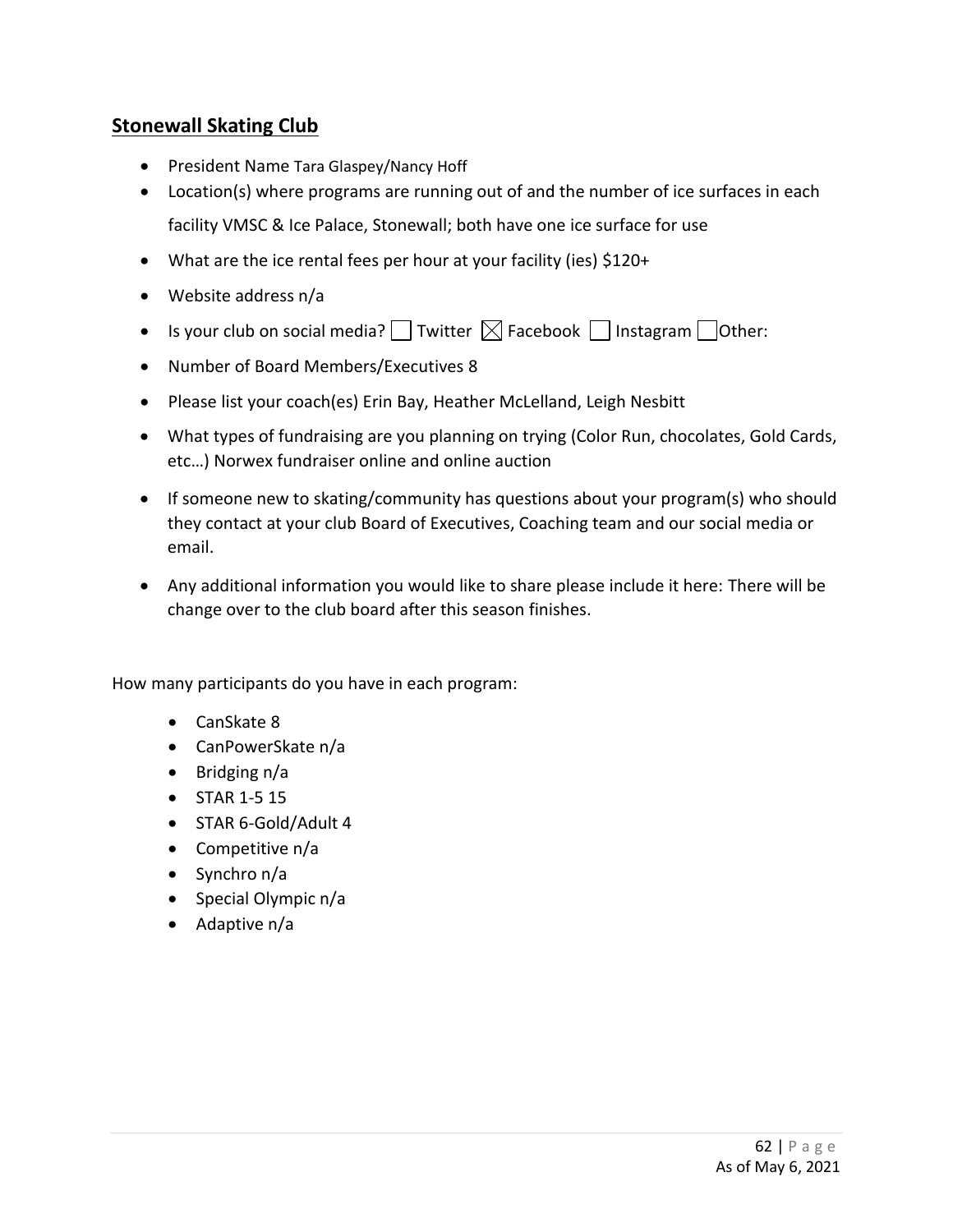|                       | Sunday | Monday      | Tuesday | Wednesday | Thursday    | Friday      | Saturday |
|-----------------------|--------|-------------|---------|-----------|-------------|-------------|----------|
| CanSkate              |        | $\boxtimes$ |         |           | $\boxtimes$ |             |          |
| <b>STAR 1-5</b>       |        | $\boxtimes$ |         |           | $\boxtimes$ | $\boxtimes$ |          |
| <b>Bridging</b>       |        |             |         |           |             |             |          |
| CanPowerSkate         |        |             |         |           | $\sim$      |             |          |
| STAR 6-Gold/<br>Adult |        |             |         |           | $\times$    | $\times$    |          |
| Competitive           |        |             |         |           |             |             |          |
| Synchro               |        |             |         |           |             |             |          |
| Off Ice Training      |        | $\boxtimes$ |         |           | $\times$    | $\times$    |          |
| Special<br>Olympics   |        |             |         |           |             |             |          |
| Adaptive              |        |             |         |           |             |             |          |

What are the top three (3) successes at your club?

- Got skaters on the ice in these unprecidented times
- Increased our star program registrants
- Provided online training during closure

- COVID-19 restrictions
- Canskate registrant numbers low
- Financial strains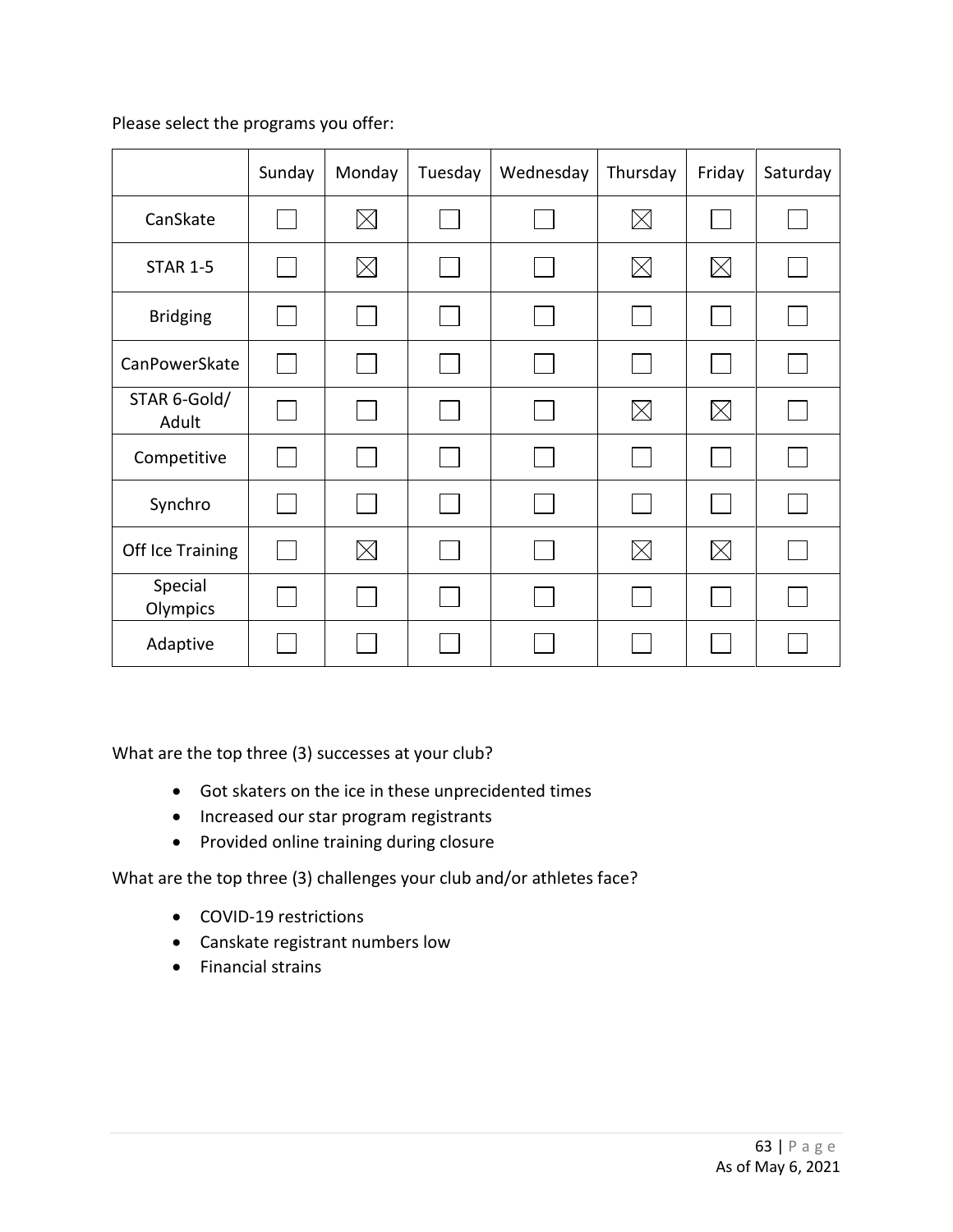## **Teulon Skating Club**

- President Name Jennifer Greigson
- Location(s) where programs are running out of and the number of ice surfaces in each facility Teulon Arena, 1 Ice surface
- What are the ice rental fees per hour at your facility (ies) \$105/hr
- Website address n/a
- Is your club on social media?  $\Box$  Twitter  $\boxtimes$  Facebook  $\Box$  Instagram  $\Box$  Other:
- Number of Board Members/Executives 4
- Please list your coach(es) Erin Bay
- What types of fundraising are you planning on trying (Color Run, chocolates, Gold Cards, etc…) we did Mom's Pantry and Wreath fundraiser. Planned to do 50/50 and perogies but those two didn't happen due to Covid
- If someone new to skating/community has questions about your program(s) who should they contact at your club Any of the board members: Jennifer Greigson, Cindy Shipley, Michelle Mott, or Brenda Martinussen, or Coach Erin Bay
- Any additional information you would like to share please include it here: nothing at this time

- CanSkate 16
- CanPowerSkate 0
- Bridging 0
- STAR 1-5 9
- STAR 6-Gold/Adult 0
- Competitive 0
- Synchro 0
- Special Olympic 0
- Adaptive 0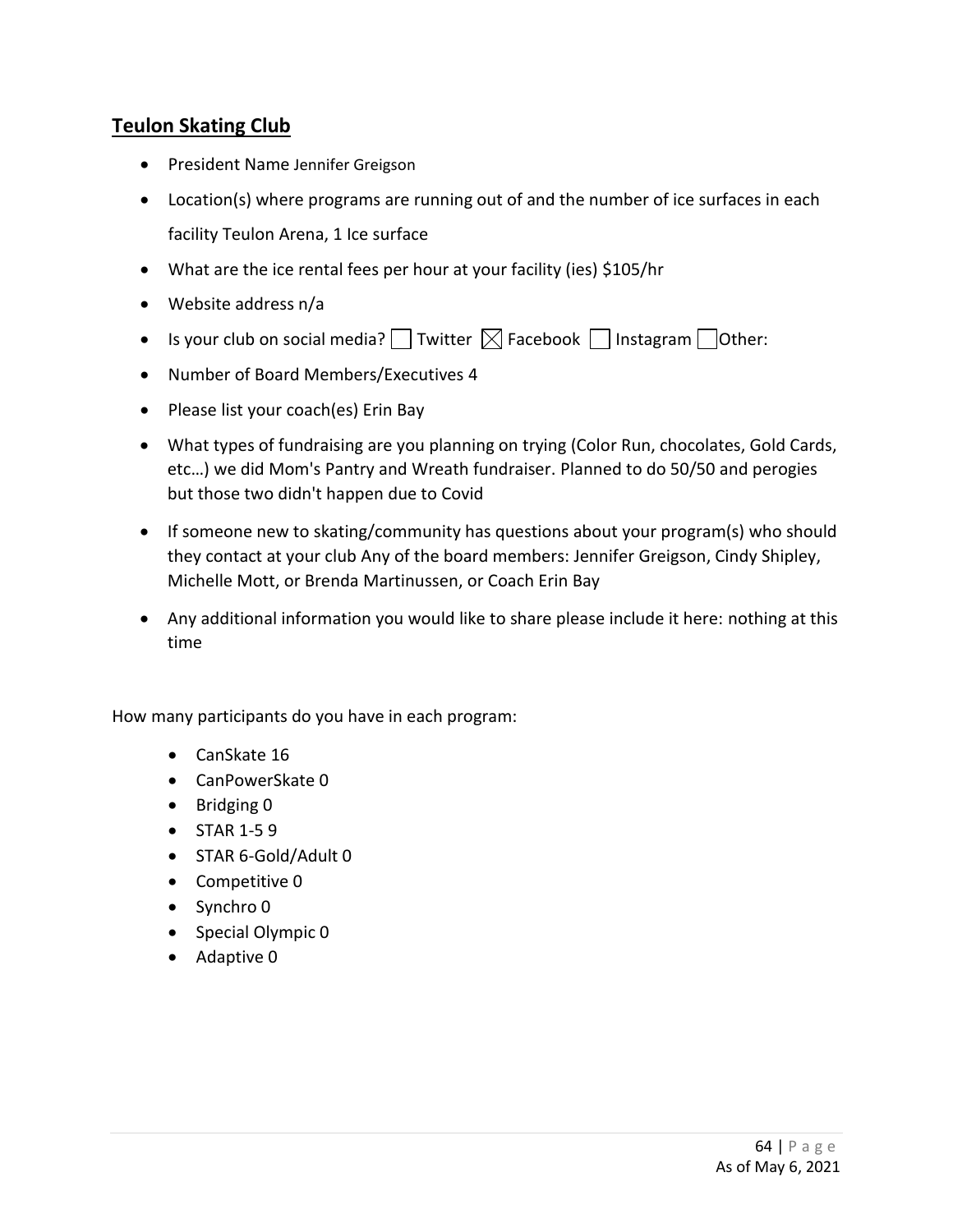|                       | Sunday | Monday | Tuesday     | Wednesday | Thursday | Friday | Saturday |
|-----------------------|--------|--------|-------------|-----------|----------|--------|----------|
| CanSkate              |        |        | $\boxtimes$ |           |          |        |          |
| <b>STAR 1-5</b>       |        |        | $\boxtimes$ |           |          |        |          |
| <b>Bridging</b>       |        |        |             |           |          |        |          |
| CanPowerSkate         |        |        |             |           |          |        |          |
| STAR 6-Gold/<br>Adult |        |        |             |           |          |        |          |
| Competitive           |        |        |             |           |          |        |          |
| Synchro               |        |        |             |           |          |        |          |
| Off Ice Training      |        |        | $\times$    |           |          |        |          |
| Special<br>Olympics   |        |        |             |           |          |        |          |
| Adaptive              |        |        |             |           |          |        |          |

What are the top three (3) successes at your club?

- Starskater number grew this year
- Refund policy for Covid worked smoothly
- Arena kept our hourly rate lower this year due to covid constraints

- keeping fees reasonable
- attracting new skaters to the program
- finding additional board members to start training to take over from current ones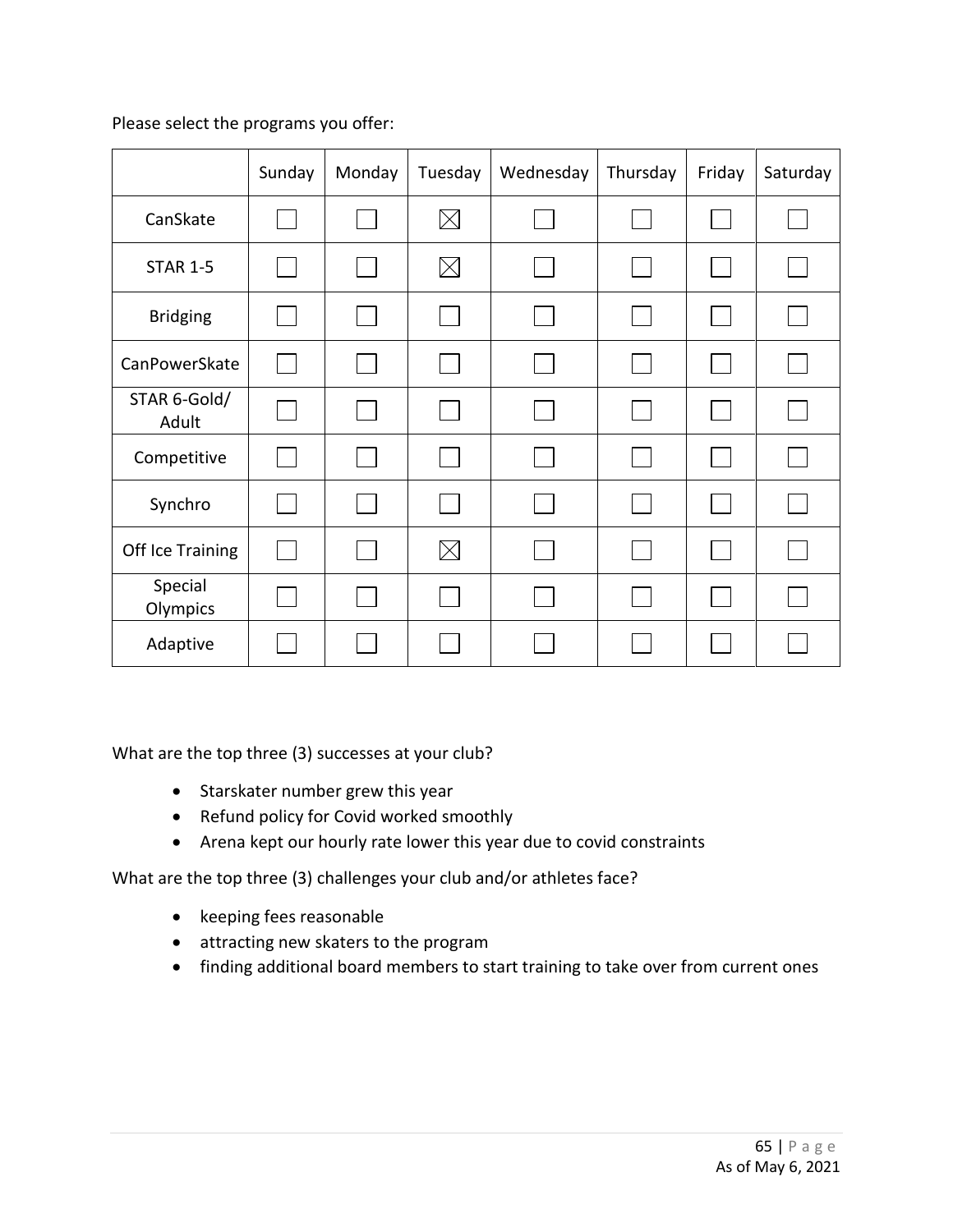# Eastman Region

#### **Beausejour Skating Club**

- President Name Pam Schirle
- Location(s) where programs are running out of and the number of ice surfaces in each facility Beausejour - Sungro Center 1 ice surface. Lac Du Bonnet arena - 1 ice surface
- What are the ice rental fees per hour at your facility (ies) \$155 per hour plus gst at both facilities
- Website address www.beausejourskatingclub.com
- Is your club on social media?  $\Box$  Twitter  $\boxtimes$  Facebook  $\Box$  Instagram  $\Box$  Other:
- Number of Board Members/Executives 10 including 1 coach rep
- Please list your coach(es) Sarah Murkin-Debeuckeleare and Sybil Carello
- What types of fundraising are you planning on trying (Color Run, chocolates, Gold Cards, etc…) This year (20/21) we ran a perogy fundraiser however had intentions of also running a wine raffle, 50/50 draw, and our ice show. (may have also done a few others).
- If someone new to skating/community has questions about your program(s) who should they contact at your club Either myself - Pam Schirle - Club President at pamschirle@gmail.com or our registrar - Robyn Emberly - duke002@mymts.net

- CanSkate 61
- CanPowerSkate did not run this year due to covid/facility shutdown
- Bridging 11
- STAR 1-5 22
- STAR 6-Gold/Adult (note: two star 5 skaters are working on star 6 and higher for dance and skills )
- Competitive
- Synchro
- Special Olympic
- Adaptive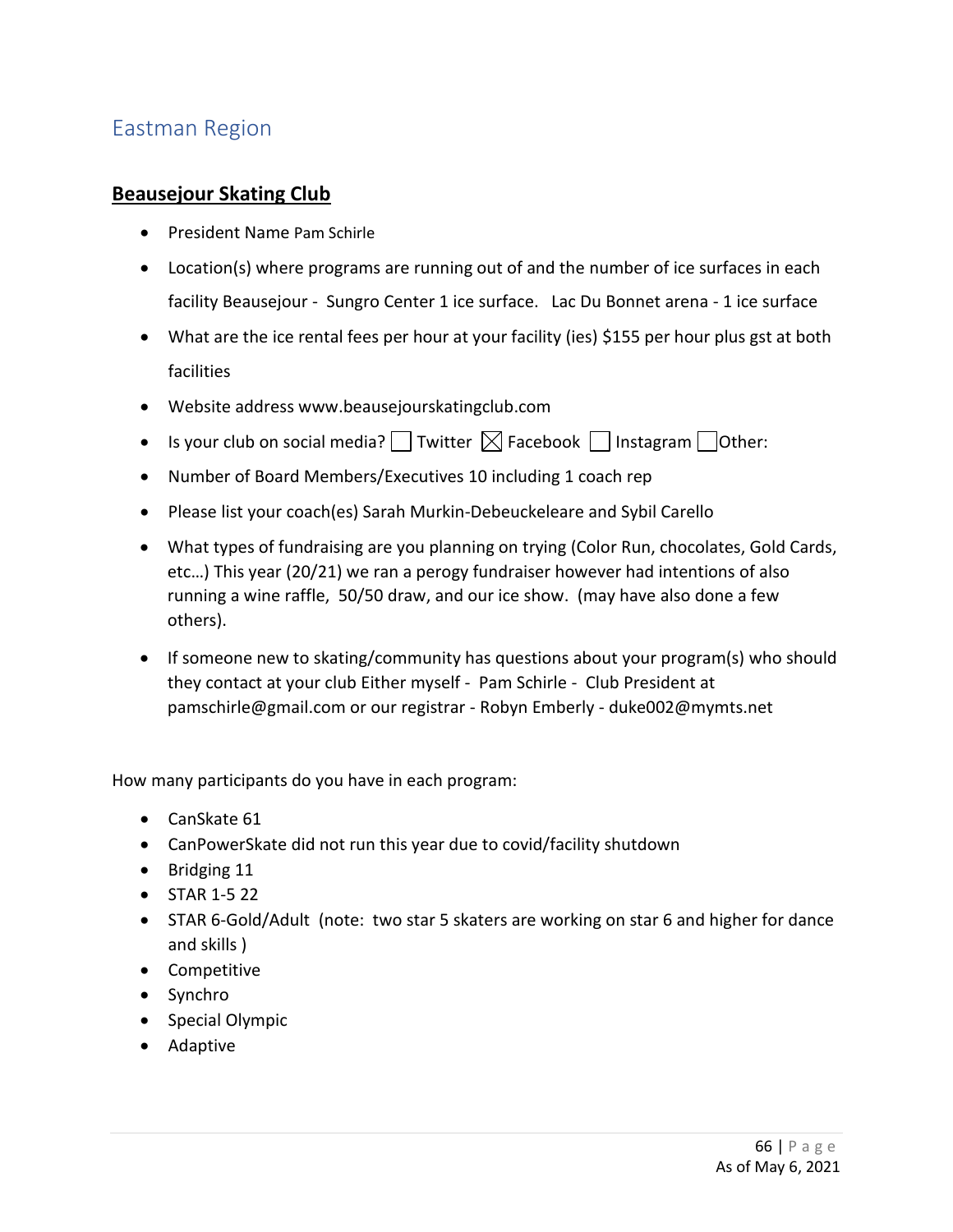|                       | Sunday      | Monday | Tuesday     | Wednesday | Thursday | Friday      | Saturday |
|-----------------------|-------------|--------|-------------|-----------|----------|-------------|----------|
| CanSkate              | $\boxtimes$ |        | $\boxtimes$ |           |          | $\boxtimes$ |          |
| <b>STAR 1-5</b>       | $\boxtimes$ |        | $\boxtimes$ |           |          | $\boxtimes$ |          |
| <b>Bridging</b>       | $\boxtimes$ |        | $\boxtimes$ |           |          |             |          |
| CanPowerSkate         |             |        |             |           |          |             |          |
| STAR 6-Gold/<br>Adult | $\boxtimes$ |        | $\times$    |           |          | $\boxtimes$ |          |
| Competitive           |             |        |             |           |          |             |          |
| Synchro               |             |        |             |           |          |             |          |
| Off Ice Training      | $\times$    |        |             |           |          |             |          |
| Special<br>Olympics   |             |        |             |           |          |             |          |
| Adaptive              |             |        |             |           |          |             |          |

What are the top three (3) successes at your club?

- Unfortunately I cannot really answer this due to our extremely short season due to covid/subsequent facility shut down :(
- •
- •

- Club covid restrictions resulted in cancelled programming and the shutdown of facilities
- Club This year calculating refunds for pro rated amounts due to the cancellation of skating programming. Skaters/families often paid in numerous ways and some only made payments. It was quite the process calculating refunds.
- •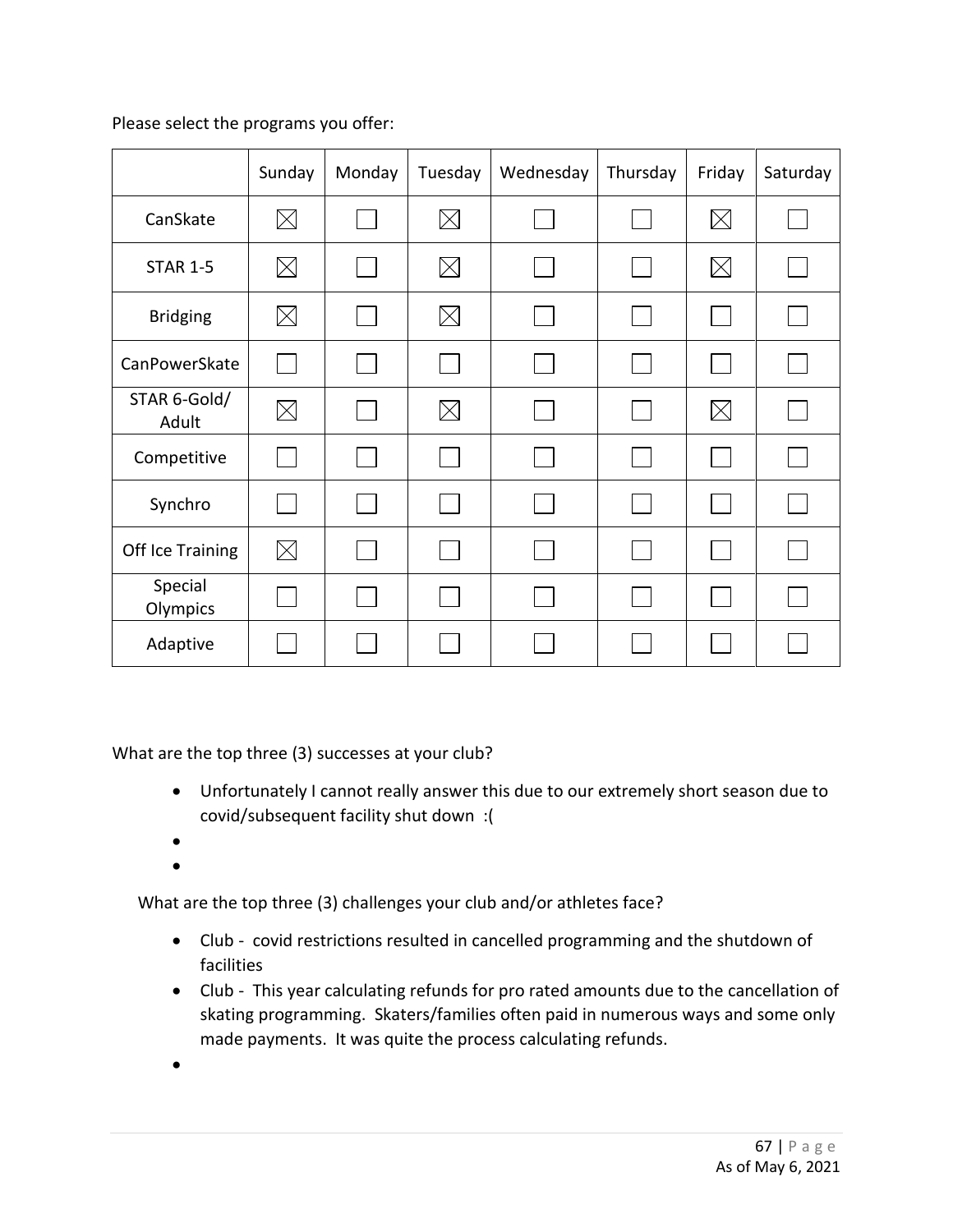## **Club Patinage La Broquerie Skating Club**

- President Name Marijke Vonderbank
- Location(s) where programs are running out of and the number of ice surfaces in each facility Hylife Centre - 1 ice surface
- What are the ice rental fees per hour at your facility (ies) n/a
- Website address n/a
- Is your club on social media? Twitter  $\boxtimes$  Facebook  $\boxtimes$  Instagram Tother:
- Number of Board Members/Executives 4
- Please list your coach(es) Cynthia Cote, Laura Reimer, Joelle Allden
- What types of fundraising are you planning on trying (Color Run, chocolates, Gold Cards, etc…) n/a
- If someone new to skating/community has questions about your program(s) who should they contact at your club Marijke Vonderbank

- CanSkate n/a
- CanPowerSkate n/a
- Bridging n/a
- STAR 1-5 10
- STAR 6-Gold/Adult n/a
- Competitive n/a
- Synchro n/a
- Special Olympic n/a
- Adaptive n/a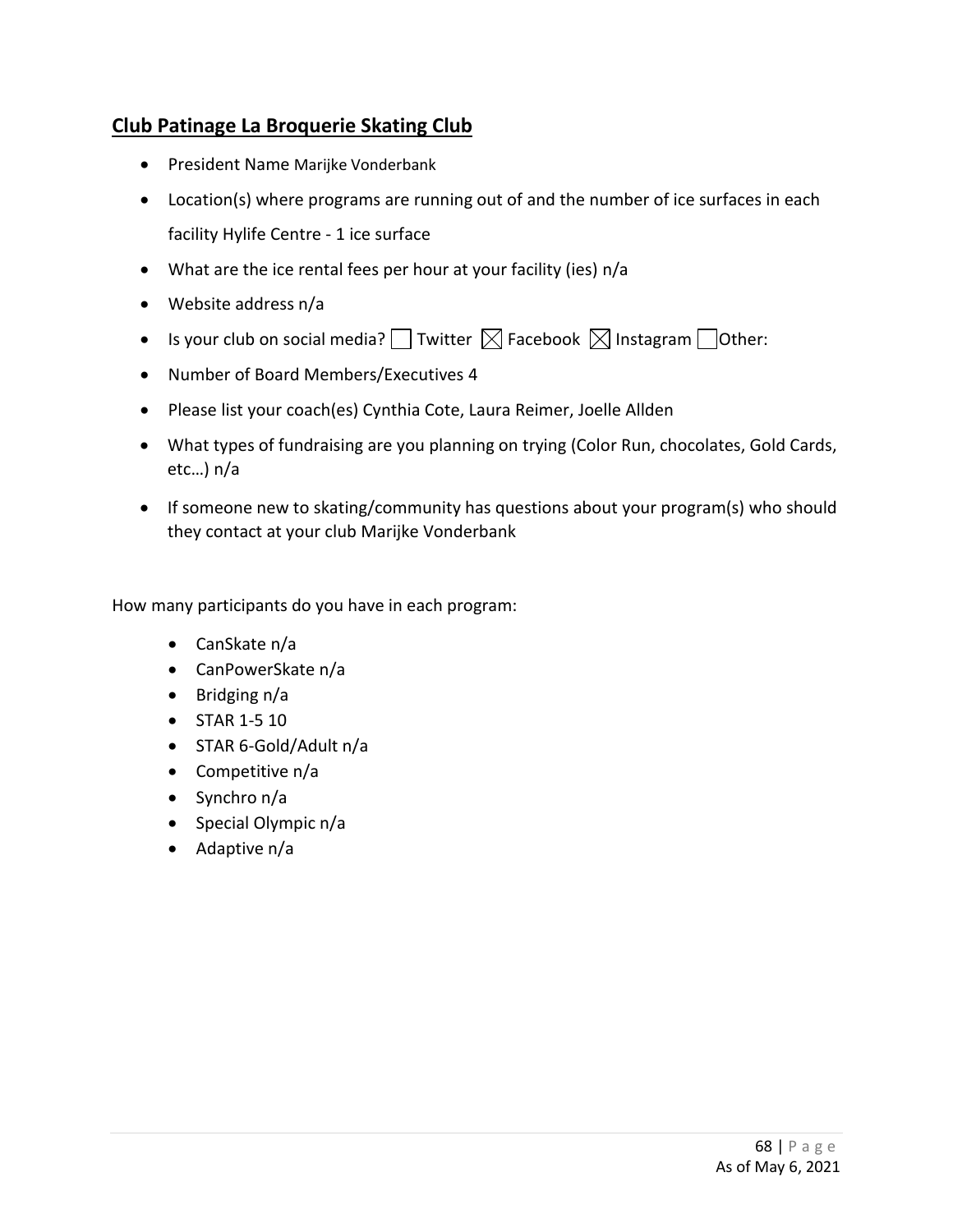|                       | Sunday | Monday | Tuesday | Wednesday | Thursday | Friday | Saturday |
|-----------------------|--------|--------|---------|-----------|----------|--------|----------|
| CanSkate              |        |        |         |           |          |        |          |
| <b>STAR 1-5</b>       |        | I.     |         |           |          |        |          |
| <b>Bridging</b>       |        |        |         |           |          |        |          |
| CanPowerSkate         |        |        |         |           |          |        |          |
| STAR 6-Gold/<br>Adult |        |        |         |           |          |        |          |
| Competitive           |        |        |         |           |          |        |          |
| Synchro               |        |        |         |           |          |        |          |
| Off Ice Training      |        |        |         |           |          |        |          |
| Special<br>Olympics   |        |        |         |           |          |        |          |
| Adaptive              |        |        |         |           |          |        |          |

What are the top three (3) successes at your club?

- coaches held virtual classess
- $\bullet$
- •

- no skating
- lack of personal interaction
- constant uncertainty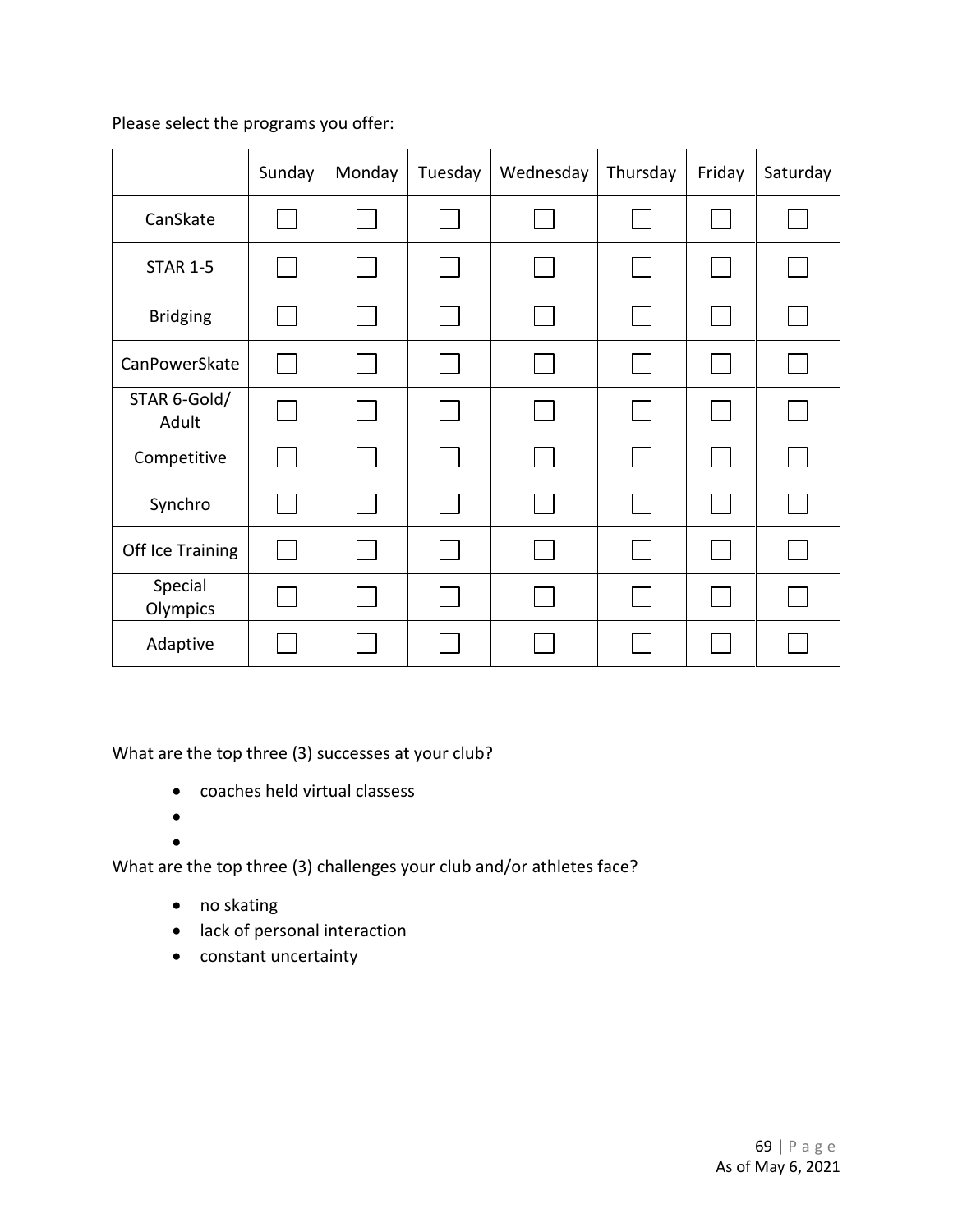## **Hazelridge Skating Club**

- President Name Krissy Klim
- Location(s) where programs are running out of and the number of ice surfaces in each facility Hazelridge Sports Complex 1 ice surface
- What are the ice rental fees per hour at your facility (ies) 185 plus covid fee of \$10 per hour
- Website address www.hazelridgeskatingclub.ca
- Is your club on social media?  $\square$  Twitter  $\boxtimes$  Facebook  $\boxtimes$  Instagram  $\square$ Other: WhatsApp
- Number of Board Members/Executives 6
- Please list your coach(es) Karen Ballinger -Synchro Laurissa Christie -CANSkate & STAR Sarah Hameed -CANSkate Taylor Hopkins -CANSkate Larissa Maslechko -STAR Betty Anne Wilkinson -CANSkate, H&R focused CANSkate & STAR Jessica Watson -Synchro
- What types of fundraising are you planning on trying (Color Run, chocolates, Gold Cards, etc…) Cash Calenadar
- If someone new to skating/community has questions about your program(s) who should they contact at your club Kristjana Kosheluk

- CanSkate 40
- CanPowerSkate 19
- Bridging 4
- STAR 1-5 8
- STAR 6-Gold/Adult 4
- Competitive 0
- Synchro 23
- Special Olympic 0
- Adaptive 0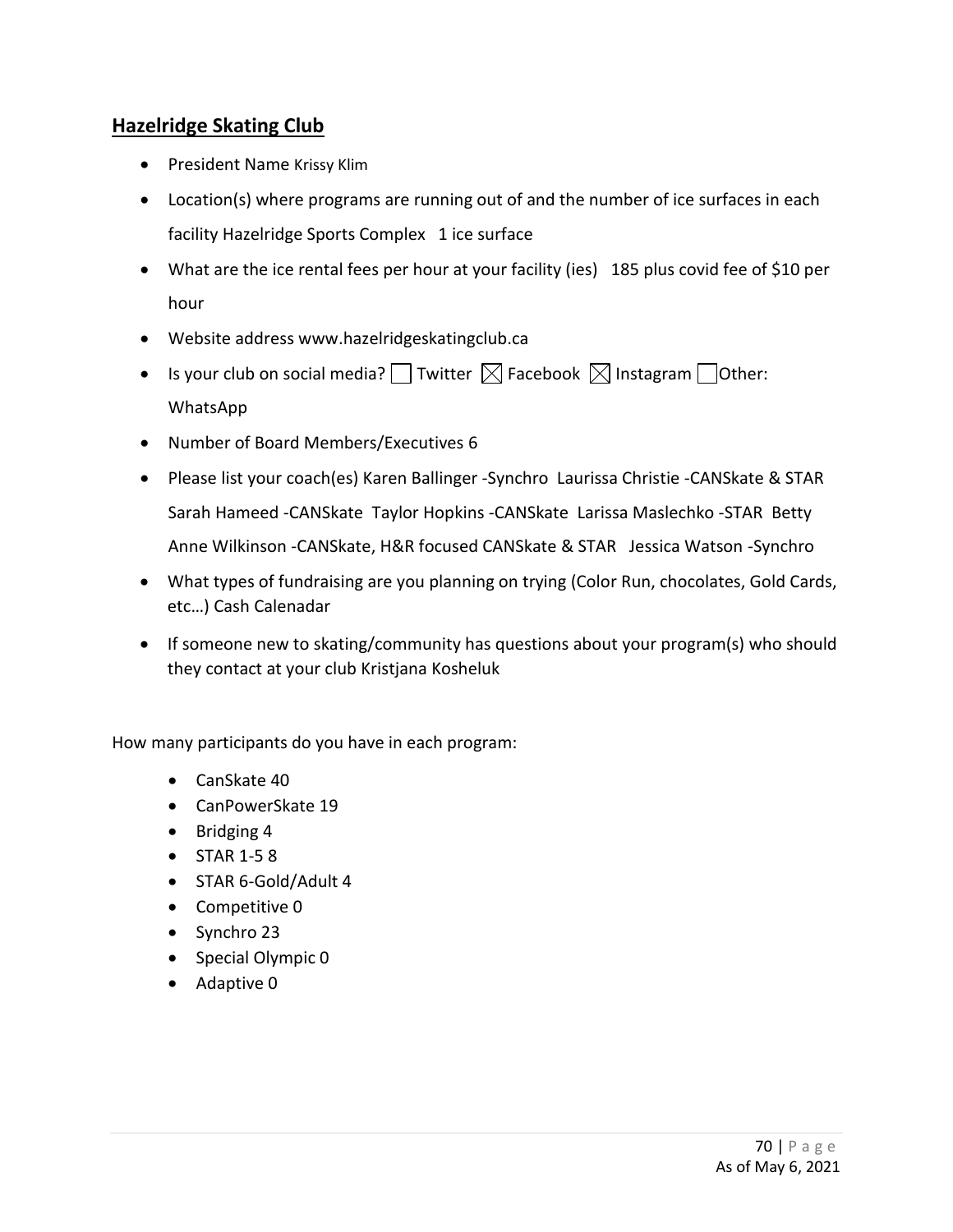|                       | Sunday      | Monday | Tuesday     | Wednesday | Thursday | Friday      | Saturday |
|-----------------------|-------------|--------|-------------|-----------|----------|-------------|----------|
| CanSkate              | $\boxtimes$ |        |             |           |          | $\boxtimes$ |          |
| <b>STAR 1-5</b>       | $\boxtimes$ |        | $\boxtimes$ |           |          |             |          |
| <b>Bridging</b>       | $\boxtimes$ |        |             |           |          |             |          |
| CanPowerSkate         |             |        | $\times$    |           |          |             |          |
| STAR 6-Gold/<br>Adult | $\boxtimes$ |        | $\boxtimes$ |           |          |             |          |
| Competitive           |             |        |             |           |          |             |          |
| Synchro               |             |        |             |           |          | $\times$    |          |
| Off Ice Training      | $\times$    |        |             |           |          | $\times$    |          |
| Special<br>Olympics   |             |        |             |           |          |             |          |
| Adaptive              |             |        |             |           |          |             |          |

What are the top three (3) successes at your club?

- Awsome Skaters
- Enthusiactic Team Coaching
- •

- Excutive Positions
- Cut back of ice time for skaters
- cost keep raising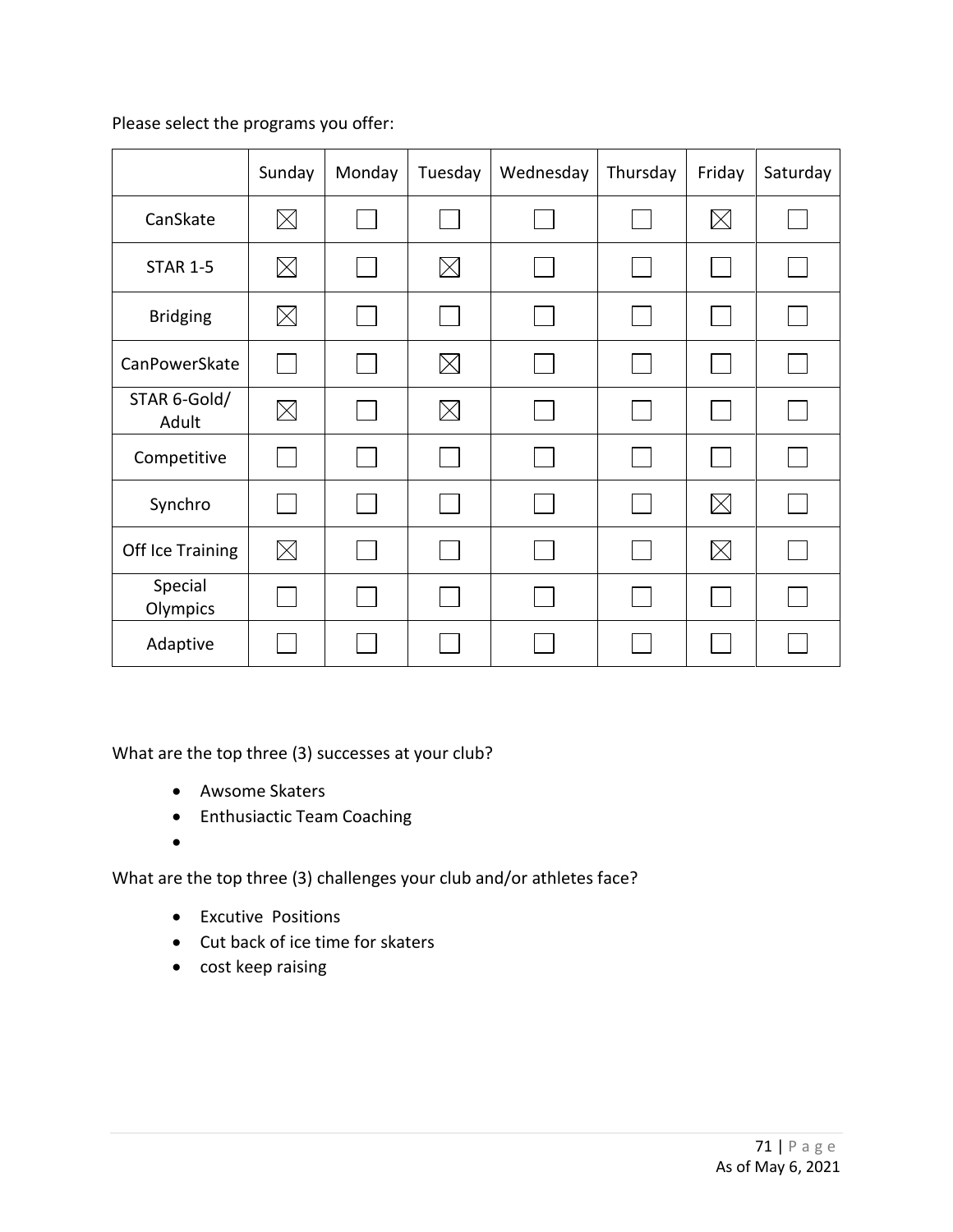## **Seine River Skating Club**

- President Name acting Kristin Swain (was Frank Keen but he stepped down partway throug the season)
- Location(s) where programs are running out of and the number of ice surfaces in each facility 2
- What are the ice rental fees per hour at your facility (ies) \$155 to \$165
- Website address seineriverskating.ca
- Is your club on social media? Twitter  $\boxtimes$  Facebook  $\boxtimes$  Instagram Tother:
- Number of Board Members/Executives 5
- Please list your coach(es) Andrea Wolgemuth, Mattina Lisi, Beth Ralko and Leora Lisi
- What types of fundraising are you planning on trying (Color Run, chocolates, Gold Cards, etc…) chocolates, money raffle, Skate-a-thon
- If someone new to skating/community has questions about your program(s) who should they contact at your club club email at seineriverskating@gmail.com

- CanSkate 46
- CanPowerSkate
- Bridging 10
- STAR 1-5 10
- STAR 6-Gold/Adult
- Competitive
- Synchro
- Special Olympic
- Adaptive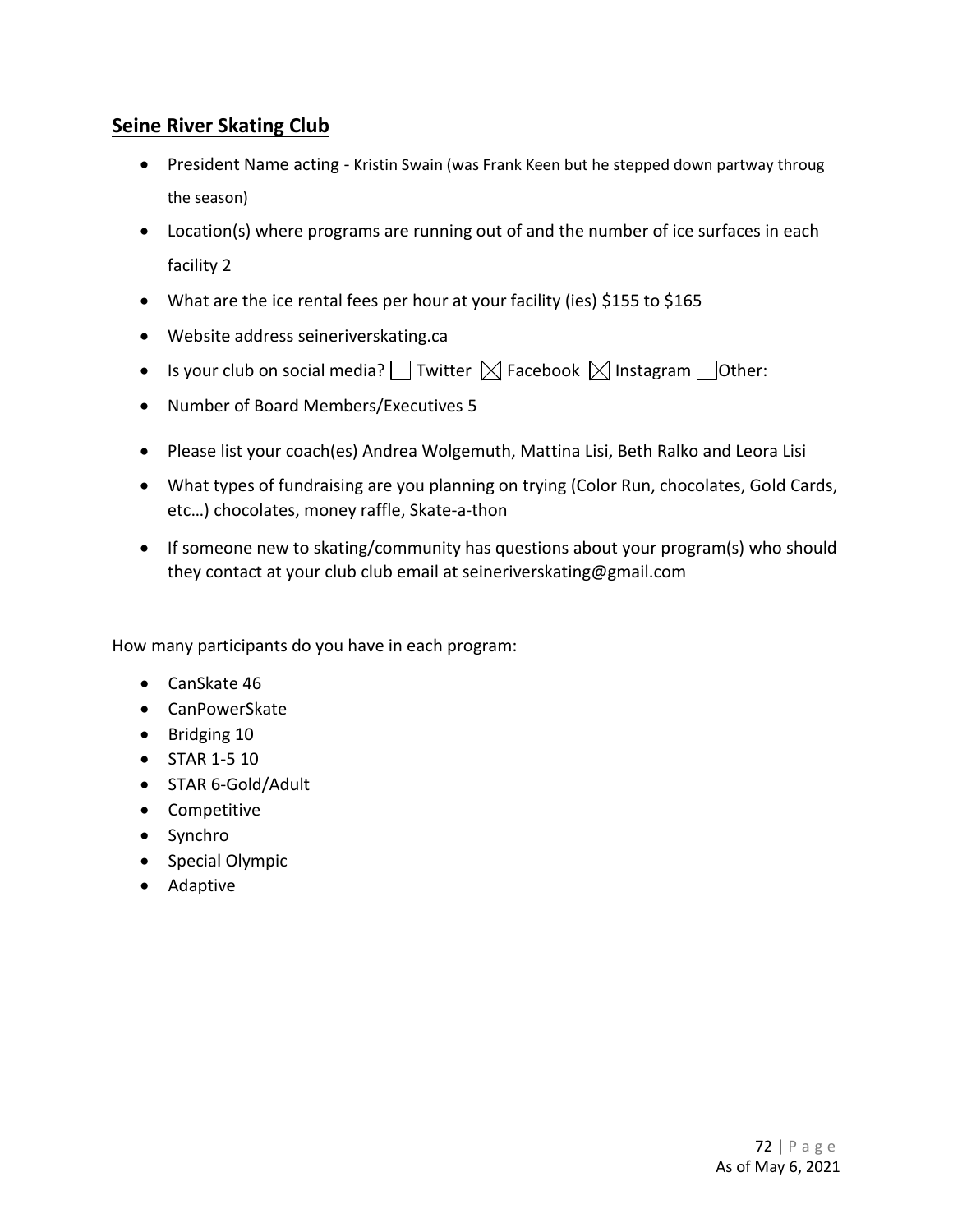Please select the programs you offer:

|                       | Sunday         | Monday      | Tuesday | Wednesday   | Thursday | Friday | Saturday    |
|-----------------------|----------------|-------------|---------|-------------|----------|--------|-------------|
| CanSkate              |                | $\boxtimes$ |         | $\boxtimes$ |          |        |             |
| <b>STAR 1-5</b>       | I.             | $\boxtimes$ |         | $\boxtimes$ |          |        | $\boxtimes$ |
| <b>Bridging</b>       |                | $\boxtimes$ |         | $\times$    |          |        | $\boxtimes$ |
| CanPowerSkate         | $\mathbb{R}^n$ |             |         |             |          |        |             |
| STAR 6-Gold/<br>Adult |                |             |         |             |          |        |             |
| Competitive           |                |             |         |             |          |        |             |
| Synchro               |                | $\boxtimes$ |         |             |          |        |             |
| Off Ice Training      |                |             |         |             |          |        | $\boxtimes$ |
| Special<br>Olympics   |                |             |         |             |          |        |             |
| Adaptive              |                |             |         |             |          |        |             |

What are the top three (3) successes at your club?

- Had 10 skaters in our bridging program
- Ran a very successful virtual season
- Having group classes for all levels of STAR to grow as a team

What are the top three (3) challenges your club and/or athletes face?

- COVID-19
- Retention when so close to the city
- Competing with Winnipeg programming costs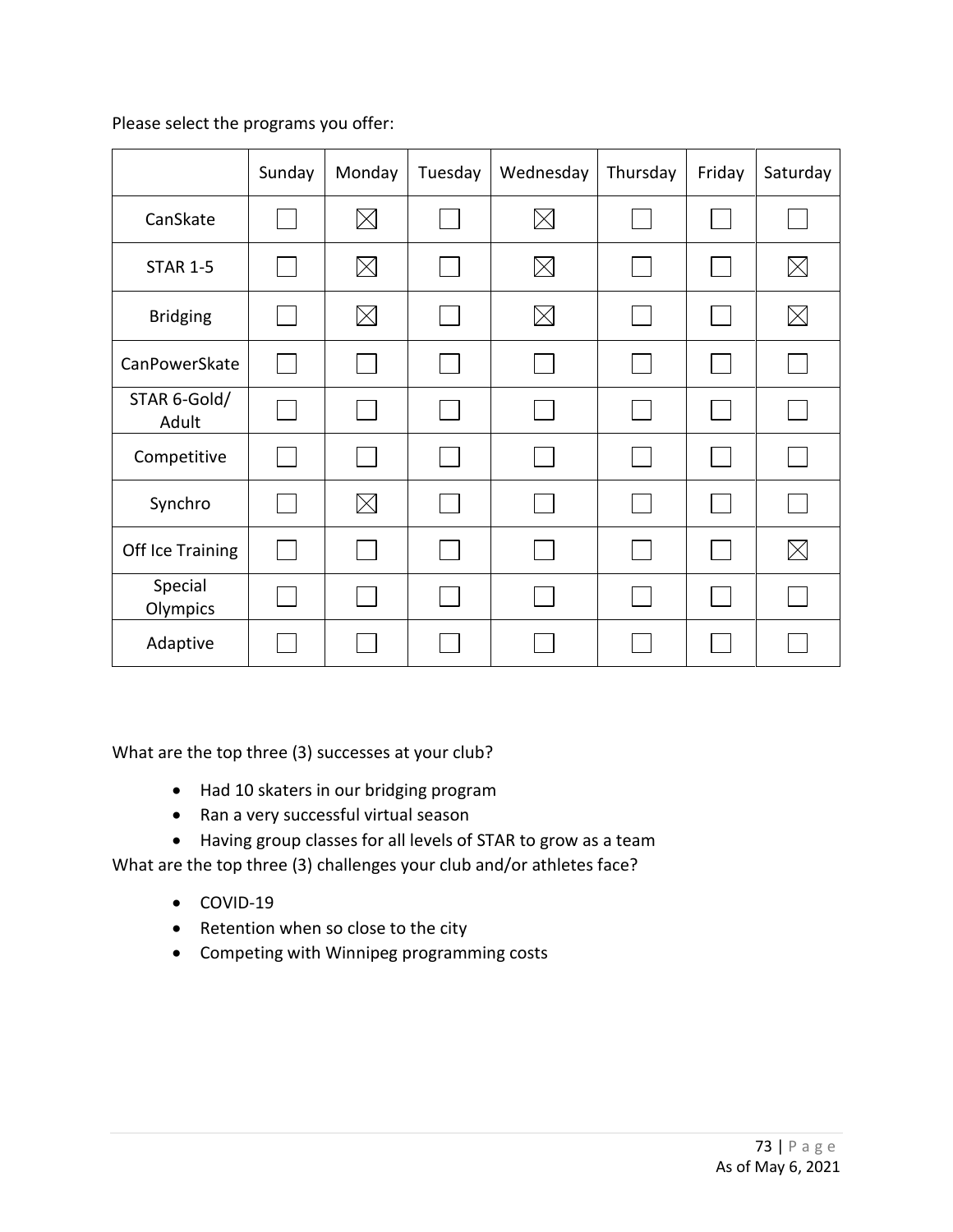## Winnipeg Region

## **Century Skating Club**

- President Name Vacant
- Location(s) where programs are running out of and the number of ice surfaces in each facility Century Arena, MTS Ice Plex
- What are the ice rental fees per hour at your facility (ies) 220.00
- Website address centuryskatingclub.ca
- Is your club on social media?  $\Box$  Twitter  $\Box$  Facebook  $\Box$  Instagram  $\Box$  Other:
- Number of Board Members/Executives 10
- When was your Club Constitution last revised (reminder to please send an electronic copy to the Section Office)
- Please list your coach(es) Carolyn Cameron
- What types of fundraising are you planning on trying (Color Run, chocolates, Gold Cards, etc…) Pancake breakfast (cancelled), Bridge Tournament (cancelled), other fundraising on hold until next season
- If someone new to skating/community has questions about your program(s) who should they contact at your club Inquiries can be directed to centuryskatingclub@gmail.com or to Allison Ward award@mymts.net

How many participants do you have in each program:

- CanSkate 42
- CanPowerSkate cancelled due to covid
- Bridging
- STAR 1-5 62
- STAR 6-Gold/Adult 10
- Competitive 6
- Synchro
- Special Olympic
- Adaptive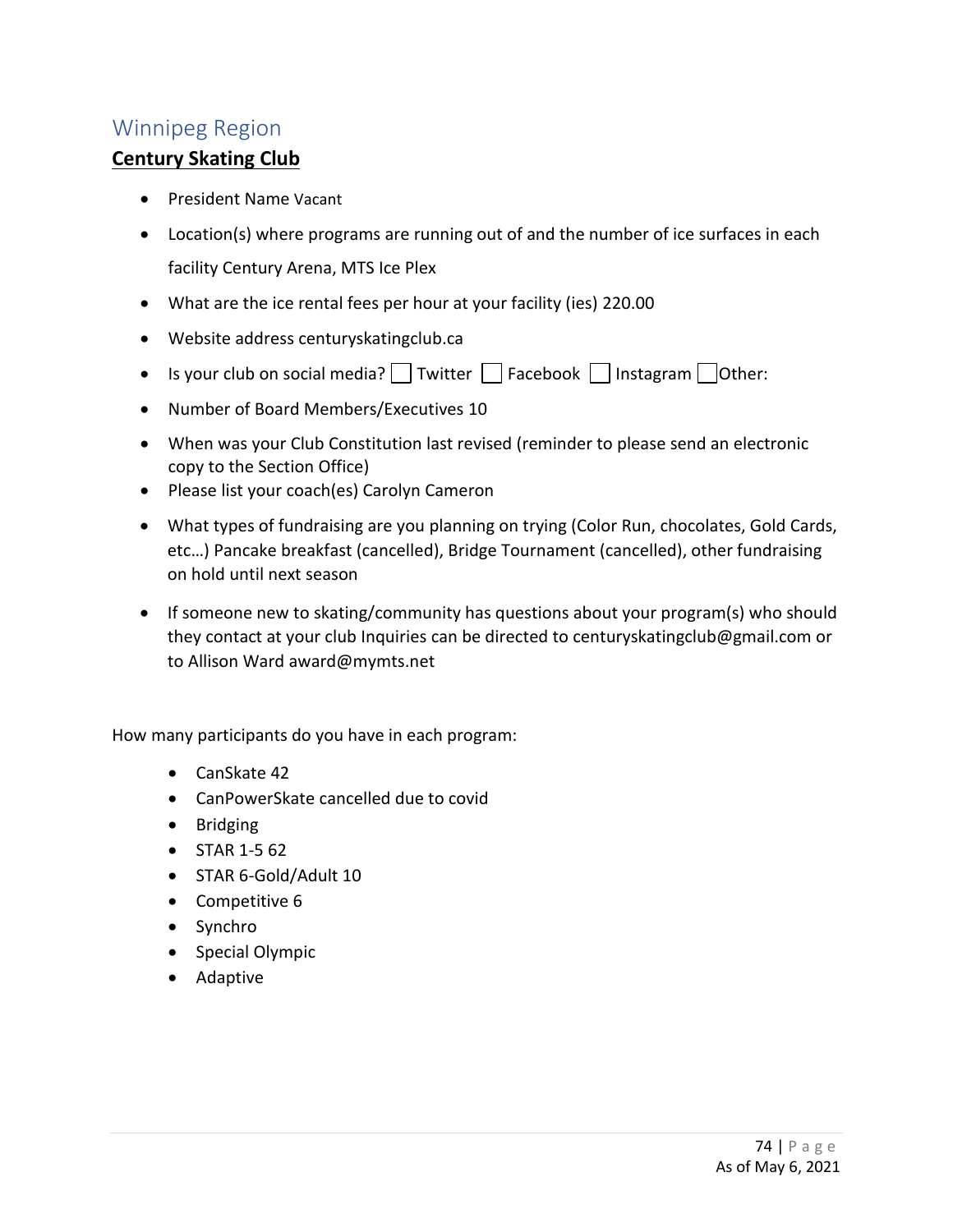Please select the programs you offer:

|                       | Sunday      | Monday      | Tuesday | Wednesday   | Thursday    | Friday   | Saturday    |
|-----------------------|-------------|-------------|---------|-------------|-------------|----------|-------------|
| CanSkate              |             |             |         |             | $\boxtimes$ |          | $\boxtimes$ |
| <b>STAR 1-5</b>       | $\boxtimes$ | $\boxtimes$ |         | $\boxtimes$ | $\times$    |          | $\boxtimes$ |
| <b>Bridging</b>       |             |             |         |             |             |          |             |
| CanPowerSkate         | I.          |             |         |             | $\times$    |          | $\boxtimes$ |
| STAR 6-Gold/<br>Adult | $\boxtimes$ | $\boxtimes$ |         |             | $\boxtimes$ |          | $\boxtimes$ |
| Competitive           | $\boxtimes$ | $\boxtimes$ |         | $\times$    | $\boxtimes$ |          | $\boxtimes$ |
| Synchro               |             |             |         |             |             |          |             |
| Off Ice Training      |             |             |         | $\times$    |             | $\times$ |             |
| Special<br>Olympics   |             |             |         |             |             |          |             |
| Adaptive              |             |             |         |             |             |          |             |

What are the top three (3) successes at your club?

- Building volunteer base with several people becoming more involved in our club
- Connecting skaters through Zoom throughout the shutdown
- Building community on and off the ice

What are the top three (3) challenges your club and/or athletes face?

- Maintaining and growing membership in the current context of restrictions and unknowns
- Remaining financially viable with cancelled CanSkate and refunds to skaters, ice restrictions and returning to the ice with restricted number of skaters on the ice
- Summer programming and access to ice in the spring if the city closes Century Arena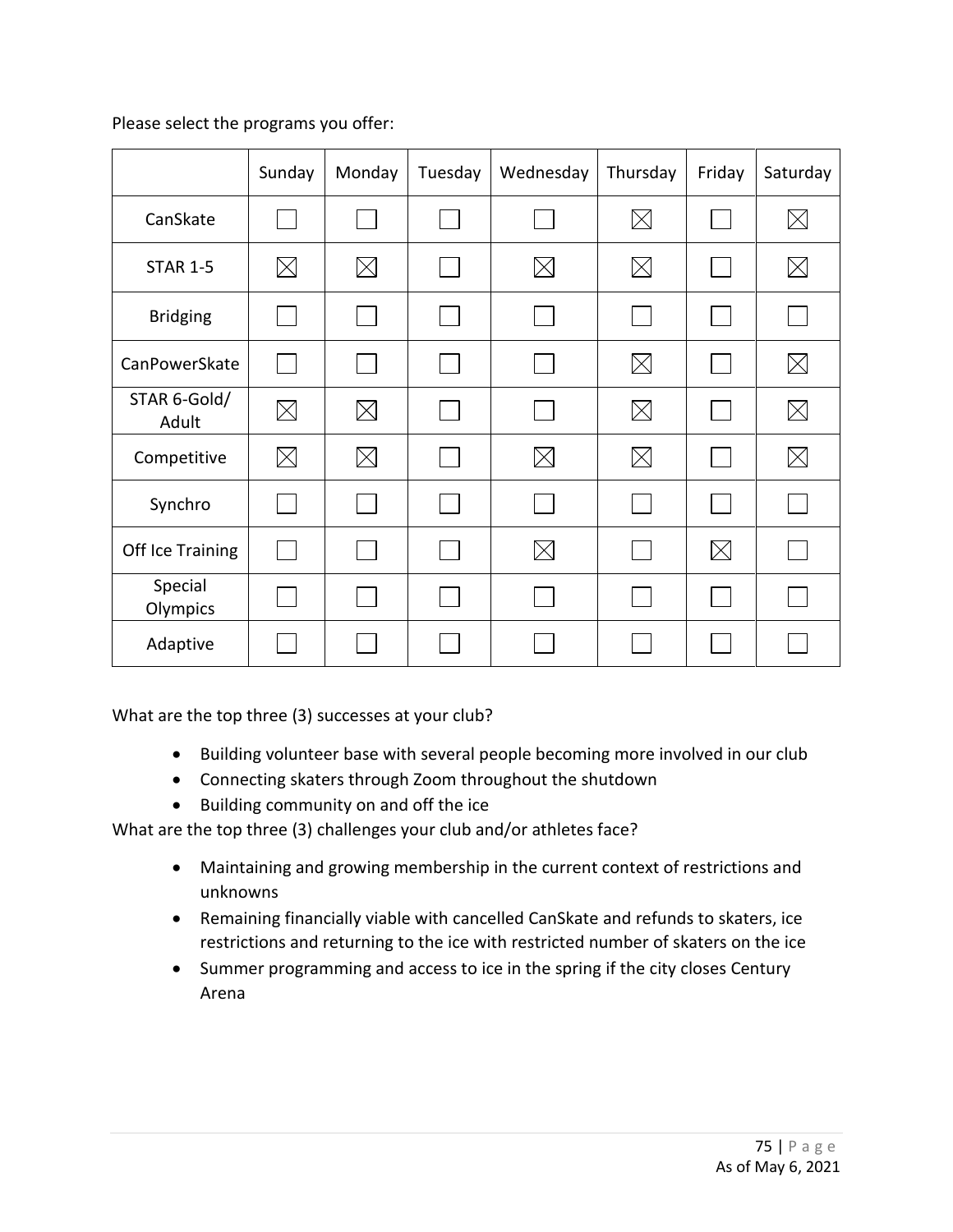## **Skate Winnipeg**

- President Name New President coming in this year
- Location(s) where programs are running out of and the number of ice surfaces in each facility Dakota CC, Eric Coy & Billy Mosienko
- What are the ice rental fees per hour at your facility (ies) 225.00
- Website address www.skatewinnipeg.ca
- Is your club on social media?  $\Box$  Twitter  $\boxtimes$  Facebook  $\boxtimes$  Instagram  $\Box$  Other:
- Number of Board Members/Executives 10
- Please list your coach(es) Dana McKee; Kevin Dawe; Tina Chen; Matti Lissi; Vanessa Navaro; Danae Russell; Margo Russell; Emily Martin and Janelle Hill
- What types of fundraising are you planning on trying (Color Run, chocolates, Gold Cards, etc…) Competitions
- If someone new to skating/community has questions about your program(s) who should they contact at your club Dana McKee
- Any additional information you would like to share please include it here: Dana and kevin both did a lot of Virtual programing.

How many participants do you have in each program:

- CanSkate 90
- CanPowerSkate
- Bridging
- STAR 1-5 16
- STAR 6-Gold/Adult
- Competitive 16
- Synchro
- Special Olympic
- Adaptive